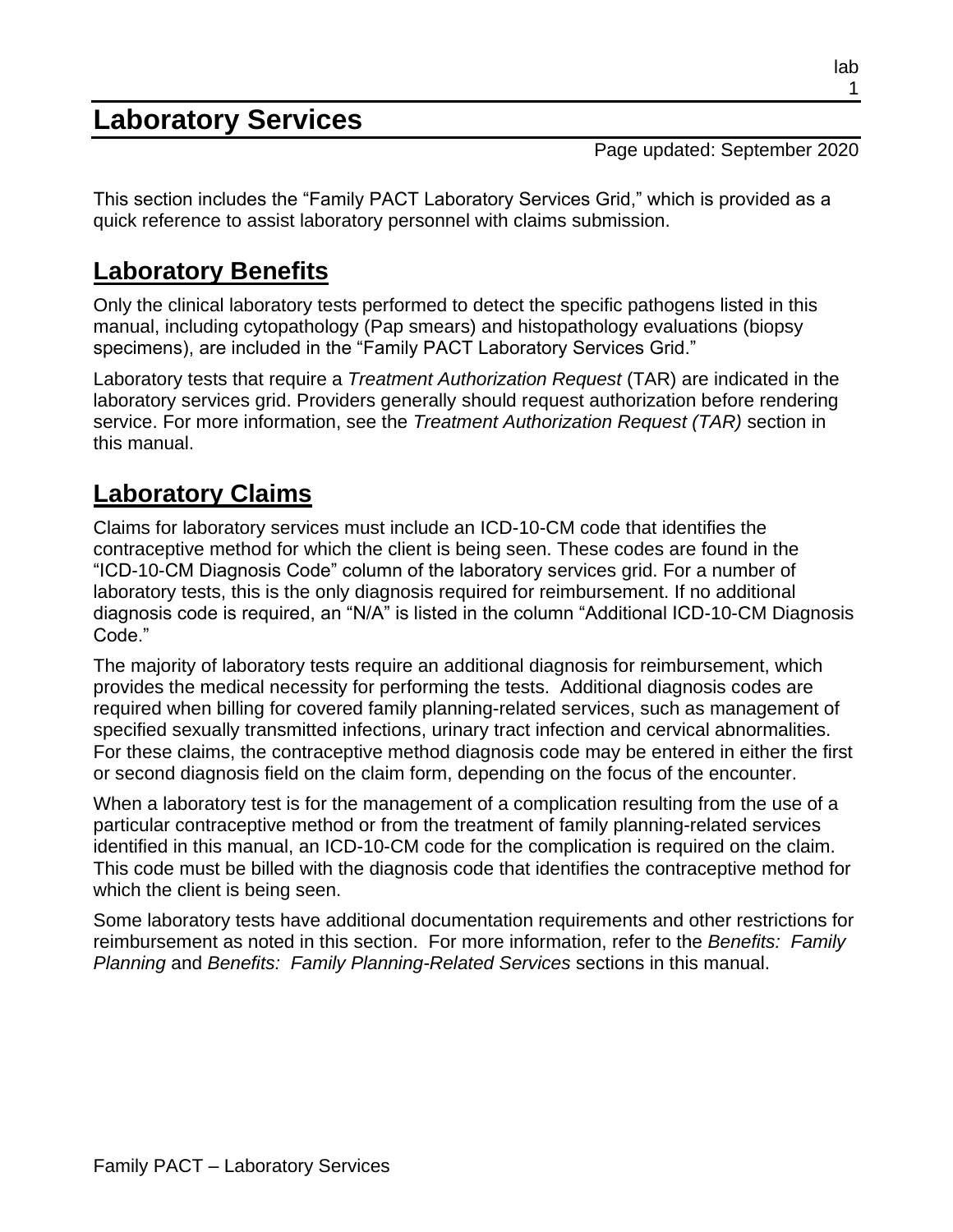lab  $\overline{2}$ 

Page updated: April 2022

| <b>Family PACT Laboratory Services Grid</b> |  |  |  |
|---------------------------------------------|--|--|--|
|---------------------------------------------|--|--|--|

| <b>HCPCS Code</b>                                                                                          | <b>ICD-10-CM</b><br><b>Diagnosis Code</b>                                                            | <b>Additional</b><br><b>ICD-10-CM</b><br><b>Diagnosis</b><br>Code       | <b>TAR</b> | Gender/Age/Usage<br><b>Restrictions</b> |
|------------------------------------------------------------------------------------------------------------|------------------------------------------------------------------------------------------------------|-------------------------------------------------------------------------|------------|-----------------------------------------|
| Q0111<br>Wet mount, including<br>prep of vaginal,<br>cervical or skin<br>specimens (including<br>urethral) | Z30.011,<br>Z30.013, Z30.015<br>thru Z30.018,<br>Z30.02, Z30.41,<br>Z30.42, Z30.430<br>thru Z30.433, | A59.01,<br>A59.03, B37.3,<br>N76.0, Z20.2                               | <b>No</b>  | <b>Female</b>                           |
| Provider-performed<br>microscopy<br>procedure.<br><b>Appropriate CLIA</b><br>certification required.       | Z30.44 thru<br>Z30.46, Z30.49,<br>Z98.51                                                             |                                                                         |            |                                         |
| Q0111<br>Wet mount, including<br>prep of vaginal,<br>cervical or skin<br>specimens (including<br>urethral) | Z30.018, Z30.02,<br>Z30.49, Z98.52                                                                   | $\langle 459.03, 400.03 \rangle$<br>N34.1, N34.2,<br>Z20.2 <sub>2</sub> | <b>No</b>  | <b>Male</b>                             |
| Provider-performed<br>microscopy<br>procedure.<br><b>Appropriate CLIA</b><br>certification required        |                                                                                                      |                                                                         |            |                                         |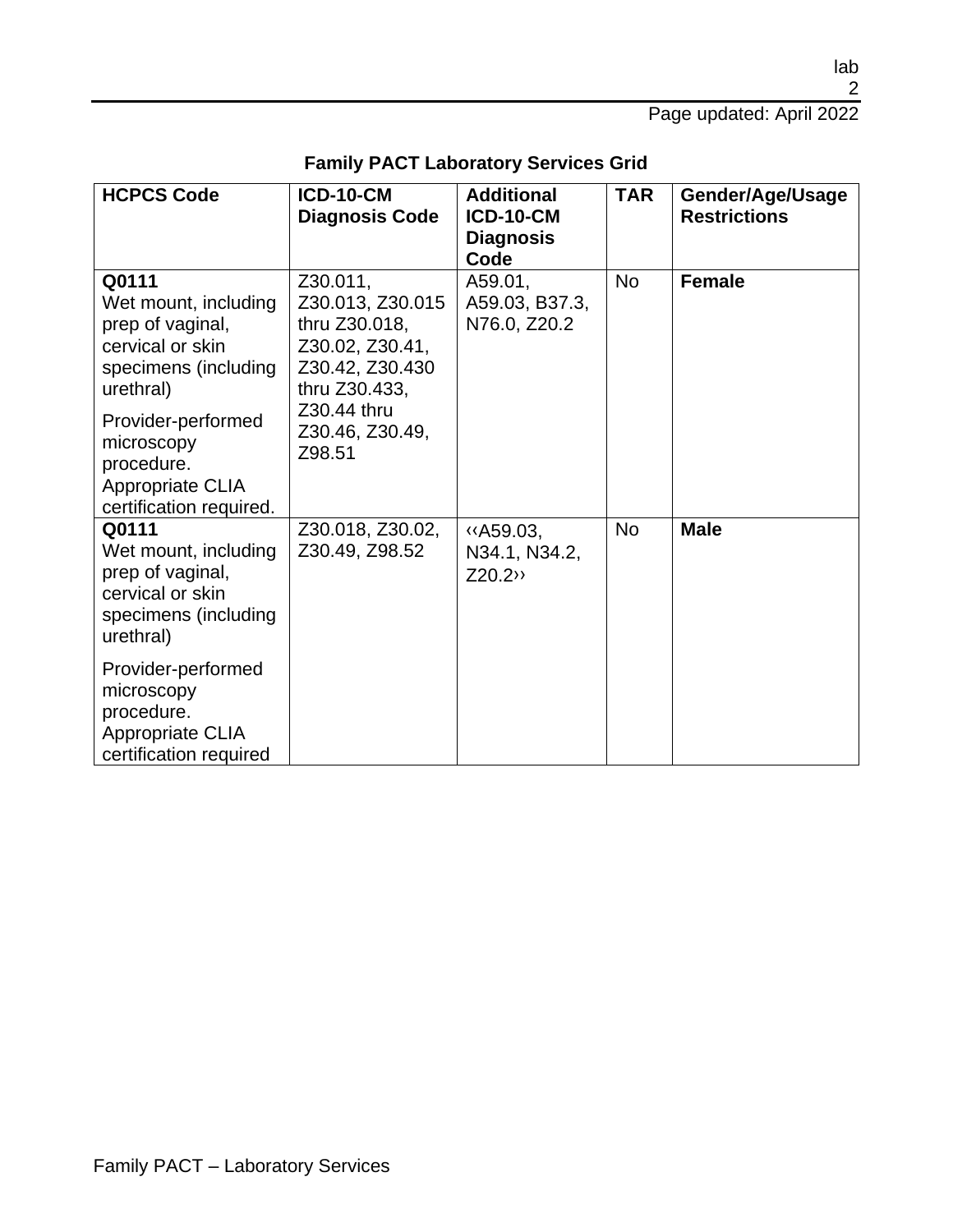| <b>CPT® Code</b>                                                                                                                                                                                                                                                  | <b>ICD-10-CM</b><br><b>Diagnosis Code</b>                                                                                                        | <b>Additional</b><br><b>ICD-10-CM</b><br><b>Diagnosis</b><br>Code | <b>TAR</b> | Gender/Age/Usage<br><b>Restrictions</b>                                                                                              |
|-------------------------------------------------------------------------------------------------------------------------------------------------------------------------------------------------------------------------------------------------------------------|--------------------------------------------------------------------------------------------------------------------------------------------------|-------------------------------------------------------------------|------------|--------------------------------------------------------------------------------------------------------------------------------------|
| 81000<br>Urinalysis, by dip<br>stick or tablet reagent<br>for bilirubin, glucose,<br>hemoglobin, ketones,<br>leukocytes, nitrite,<br>pH, protein, specific<br>gravity, urobilinogen,<br>any number of these<br>constituents;<br>non-automated, with<br>microscopy | Z01.812                                                                                                                                          | Z30.09                                                            | <b>No</b>  | <b>Female</b><br><b>Sterilization</b><br>(Asymptomatic)<br>Preoperative testing<br>only                                              |
| 81000<br>Urinalysis, by dip<br>stick or tablet reagent<br>for bilirubin, glucose,<br>hemoglobin, ketones,<br>leukocytes, nitrite,<br>pH, protein, specific<br>gravity, urobilinogen,<br>any number of these<br>constituents;<br>non-automated, with<br>microscopy | Z30.011,<br>Z30.013, Z30.015<br>thru Z30.018,<br>Z30.02, Z30.41,<br>Z30.42, Z30.430<br>thru Z30.433,<br>Z30.44 thru<br>Z30.46, Z30.49,<br>Z98.51 | N30.00,<br>N30.01,<br>R10.30, R30.0,<br>R30.9, R31.0,<br>R35.0    | <b>No</b>  | <b>Female</b><br>Limited to<br>evaluation of<br>documented<br>symptom(s)<br>suggestive of<br><b>Urinary Tract</b><br>Infection (UTI) |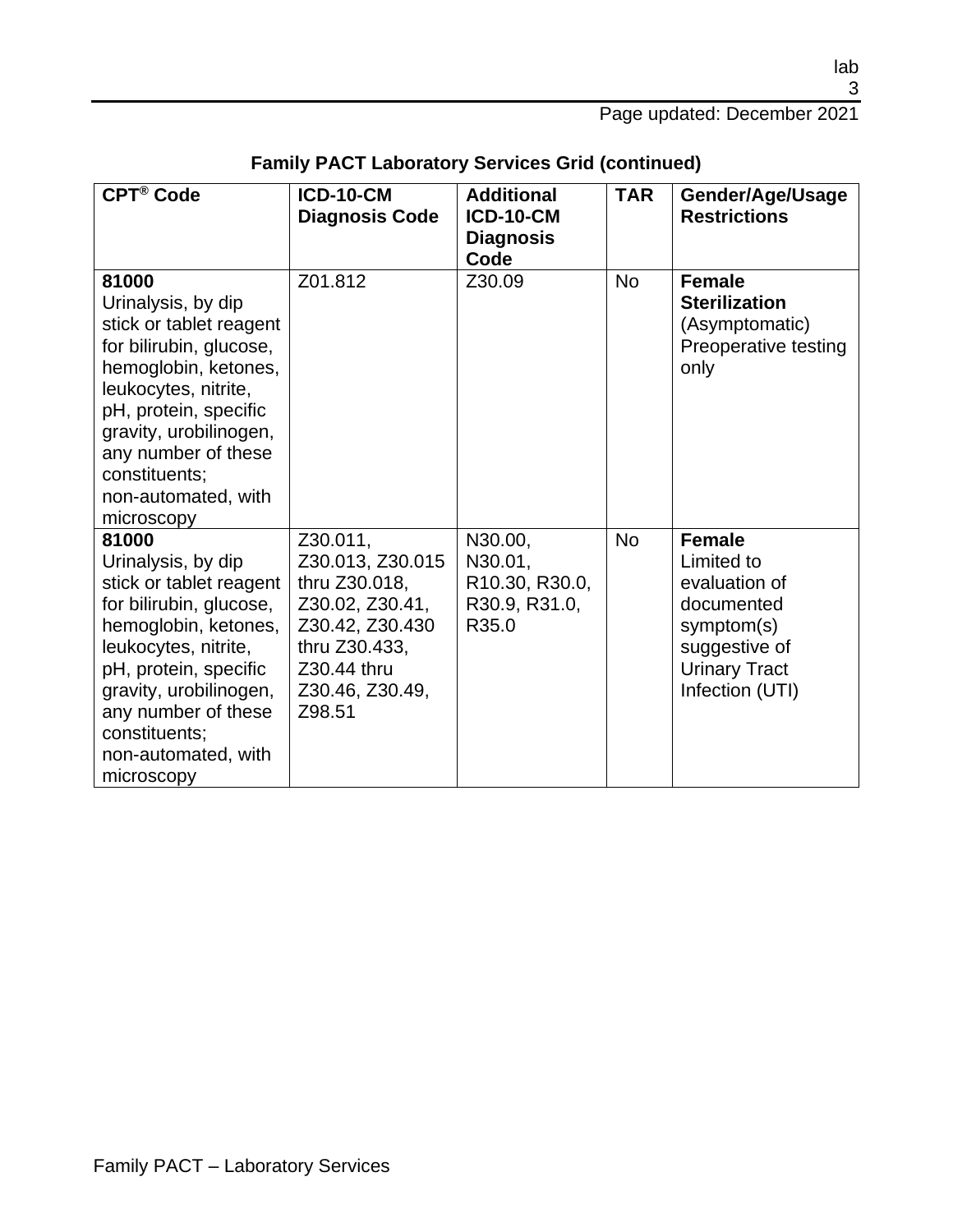4

lab

Page updated: April 2022

| <b>CPT Code</b>                                                                                                                                                                                                                                                           | <b>ICD-10-CM</b><br><b>Diagnosis Code</b> | <b>Additional</b><br><b>ICD-10-CM</b><br><b>Diagnosis</b><br>Code | <b>TAR</b> | Gender/Age/Usage<br><b>Restrictions</b>                                                 |
|---------------------------------------------------------------------------------------------------------------------------------------------------------------------------------------------------------------------------------------------------------------------------|-------------------------------------------|-------------------------------------------------------------------|------------|-----------------------------------------------------------------------------------------|
| 81000<br>Urinalysis, by dip<br>stick or tablet reagent<br>for bilirubin, glucose,<br>hemoglobin, ketones,<br>leukocytes, nitrite,<br>pH, protein, specific<br>gravity, urobilinogen,<br>any number of these<br>constituents;<br>non-automated, with<br>microscopy         | Z01.812                                   | Z30.09                                                            | <b>No</b>  | <b>Male Sterilization</b><br>Preoperative testing<br>only                               |
| <b>«81000</b><br>Urinalysis, by dip<br>stick or tablet reagent<br>for bilirubin, glucose,<br>hemoglobin, ketones,<br>leukocytes, nitrite,<br>pH, protein, specific<br>gravity, urobilinogen,<br>any number of these<br>constituents;<br>non-automated, with<br>microscopy | Z30.018, Z30.02,<br>Z30.49, Z98.52        | N34.1                                                             | <b>No</b>  | <b>Male</b>                                                                             |
| 81001<br>Urinalysis, by dip<br>stick or tablet reagent<br>for bilirubin, glucose,<br>hemoglobin, ketones,<br>leukocytes, nitrite,<br>pH, protein, specific<br>gravity, urobilinogen,<br>any number of these<br>constituents;<br>automated, with<br>microscopy             | Z01.812                                   | Z30.09                                                            | <b>No</b>  | <b>Female</b><br><b>Sterilization</b><br>(Asymptomatic)<br>Preoperative testing<br>only |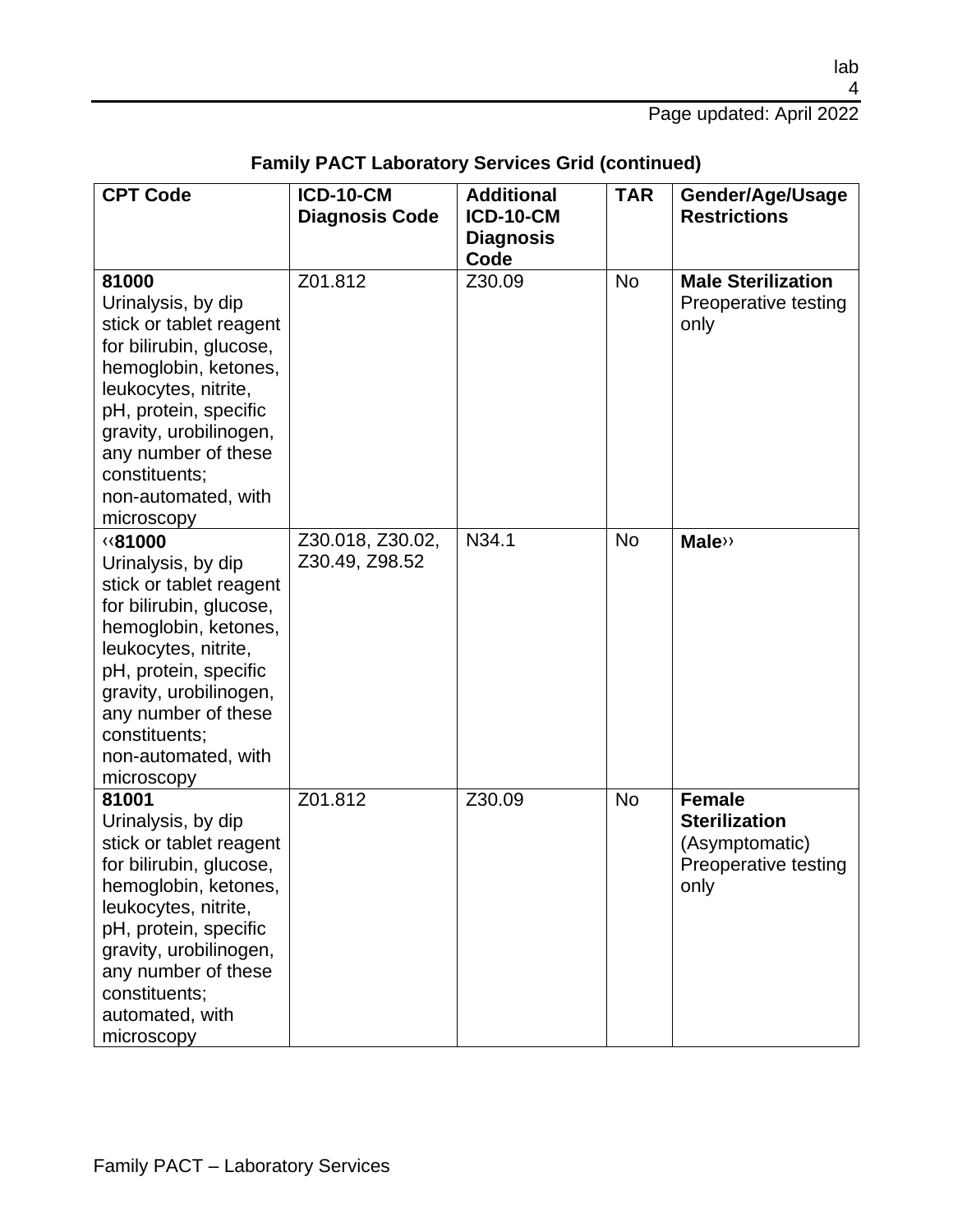| <b>CPT Code</b>                                                                                                                                                                                                                                                 | <b>ICD-10-CM</b><br><b>Diagnosis Code</b>                                                                                                        | <b>Additional</b><br><b>ICD-10-CM</b><br><b>Diagnosis</b>      | <b>TAR</b> | Gender/Age/Usage<br><b>Restrictions</b>                                                       |
|-----------------------------------------------------------------------------------------------------------------------------------------------------------------------------------------------------------------------------------------------------------------|--------------------------------------------------------------------------------------------------------------------------------------------------|----------------------------------------------------------------|------------|-----------------------------------------------------------------------------------------------|
|                                                                                                                                                                                                                                                                 |                                                                                                                                                  | Code                                                           |            |                                                                                               |
| 81001<br>Urinalysis, by dip<br>stick or tablet reagent<br>for bilirubin, glucose,<br>hemoglobin, ketones,<br>leukocytes, nitrite,<br>pH, protein, specific<br>gravity, urobilinogen,<br>any number of these<br>constituents;<br>automated, with<br>microscopy   | Z30.011,<br>Z30.013, Z30.015<br>thru Z30.018,<br>Z30.02, Z30.41,<br>Z30.42, Z30.430<br>thru Z30.433,<br>Z30.44 thru<br>Z30.46, Z30.49,<br>Z98.51 | N30.00,<br>N30.01,<br>R10.30, R30.0,<br>R30.9, R31.0,<br>R35.0 | <b>No</b>  | <b>Female</b><br>Limited to<br>evaluation of<br>documented<br>symptom(s)<br>suggestive of UTI |
| 81001<br>Urinalysis, by dip<br>stick or tablet reagent<br>for bilirubin, glucose,<br>hemoglobin, ketones,<br>leukocytes, nitrite,<br>pH, protein, specific<br>gravity, urobilinogen,<br>any number of these<br>constituents;<br>automated, with<br>microscopy   | Z01.812                                                                                                                                          | Z30.09                                                         | <b>No</b>  | <b>Male Sterilization</b><br>Preoperative testing<br>only                                     |
| ‹‹81001<br>Urinalysis, by dip<br>stick or tablet reagent<br>for bilirubin, glucose,<br>hemoglobin, ketones,<br>leukocytes, nitrite,<br>pH, protein, specific<br>gravity, urobilinogen,<br>any number of these<br>constituents;<br>automated, with<br>microscopy | Z30.018, Z30.02,<br>Z30.49, Z98.52                                                                                                               | N34.1                                                          | <b>No</b>  | <b>Male</b>                                                                                   |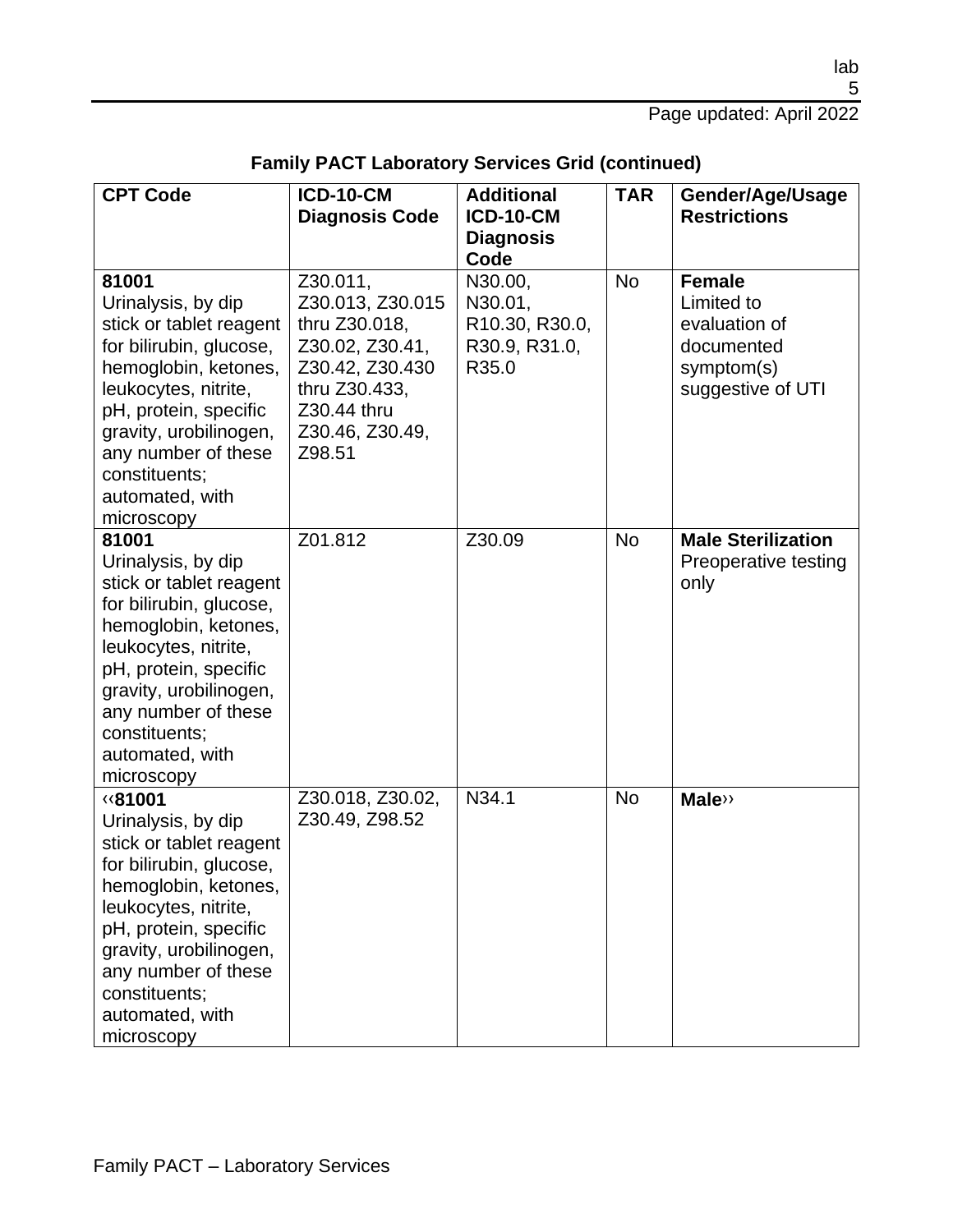| <b>CPT Code</b>                                                                                                                                                                                                                                                      | <b>ICD-10-CM</b><br><b>Diagnosis Code</b>                                                                                                        | <b>Additional</b><br><b>ICD-10-CM</b><br><b>Diagnosis</b><br>Code | <b>TAR</b> | Gender/Age/Usage<br><b>Restrictions</b>                                                 |
|----------------------------------------------------------------------------------------------------------------------------------------------------------------------------------------------------------------------------------------------------------------------|--------------------------------------------------------------------------------------------------------------------------------------------------|-------------------------------------------------------------------|------------|-----------------------------------------------------------------------------------------|
| 81002<br>Urinalysis, by dip<br>stick or tablet reagent<br>for bilirubin, glucose,<br>hemoglobin, ketones,<br>leukocytes, nitrite,<br>pH, protein, specific<br>gravity, urobilinogen,<br>any number of these<br>constituents;<br>non-automated,<br>without microscopy | Z01.812                                                                                                                                          | Z30.09                                                            | <b>No</b>  | <b>Female</b><br><b>Sterilization</b><br>(Asymptomatic)<br>Preoperative testing<br>only |
| 81002<br>Urinalysis, by dip<br>stick or tablet reagent<br>for bilirubin, glucose,<br>hemoglobin, ketones,<br>leukocytes, nitrite,<br>pH, protein, specific<br>gravity, urobilinogen,<br>any number of these<br>constituents;<br>non-automated,<br>without microscopy | Z30.011,<br>Z30.013, Z30.015<br>thru Z30.018,<br>Z30.02, Z30.41,<br>Z30.42, Z30.430<br>thru Z30.433,<br>Z30.44 thru<br>Z30.46, Z30.49,<br>Z98.51 | N30.00,<br>N30.01,<br>R10.30, R30.0,<br>R30.9, R31.0,<br>R35.0    | <b>No</b>  | <b>Female</b><br>(Asymptomatic)<br>Preoperative testing<br>only                         |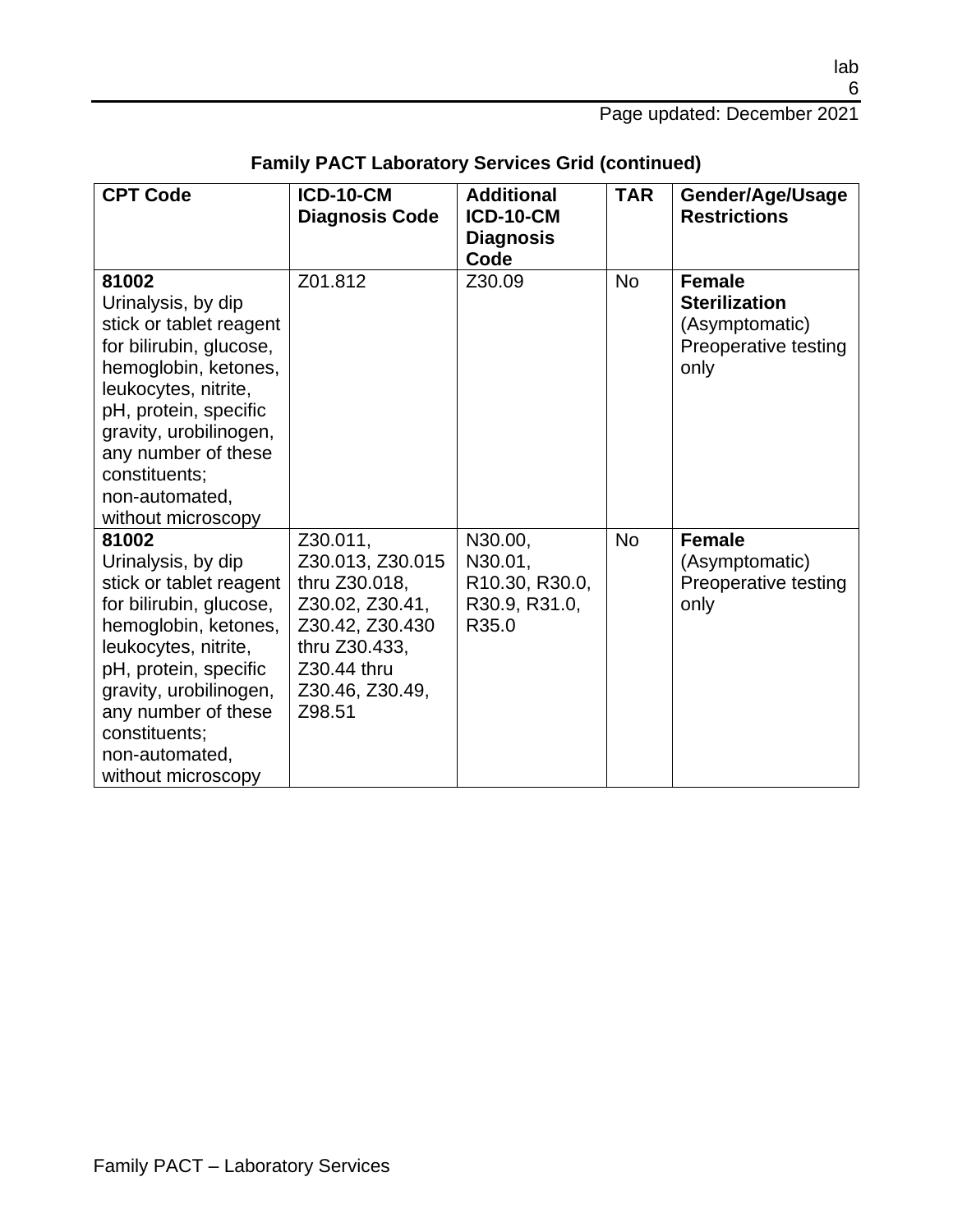| <b>CPT Code</b>                                                                                                                                                                                                                                                              | <b>ICD-10-CM</b><br><b>Diagnosis Code</b> | <b>Additional</b><br><b>ICD-10-CM</b><br><b>Diagnosis</b><br>Code | <b>TAR</b> | Gender/Age/Usage<br><b>Restrictions</b>                                                 |
|------------------------------------------------------------------------------------------------------------------------------------------------------------------------------------------------------------------------------------------------------------------------------|-------------------------------------------|-------------------------------------------------------------------|------------|-----------------------------------------------------------------------------------------|
| 81002<br>Urinalysis, by dip<br>stick or tablet reagent<br>for bilirubin, glucose,<br>hemoglobin, ketones,<br>leukocytes, nitrite,<br>pH, protein, specific<br>gravity, urobilinogen,<br>any number of these<br>constituents;<br>non-automated,<br>without microscopy         | Z01.812                                   | Z30.09                                                            | <b>No</b>  | <b>Male Sterilization</b><br>Preoperative testing<br>only                               |
| <b>«81002</b><br>Urinalysis, by dip<br>stick or tablet reagent<br>for bilirubin, glucose,<br>hemoglobin, ketones,<br>leukocytes, nitrite,<br>pH, protein, specific<br>gravity, urobilinogen,<br>any number of these<br>constituents;<br>non-automated,<br>without microscopy | Z30.018, Z30.02,<br>Z30.49, Z98.52        | N34.1                                                             | <b>No</b>  | <b>Male</b> >>                                                                          |
| 81003<br>Urinalysis, by dip<br>stick or tablet reagent<br>for bilirubin, glucose,<br>hemoglobin, ketones,<br>leukocytes, nitrite,<br>pH, protein, specific<br>gravity, urobilinogen,<br>any number of these<br>constituents;<br>automated, without<br>microscopy             | Z01.812                                   | Z30.09                                                            | <b>No</b>  | <b>Female</b><br><b>Sterilization</b><br>(Asymptomatic)<br>Preoperative testing<br>only |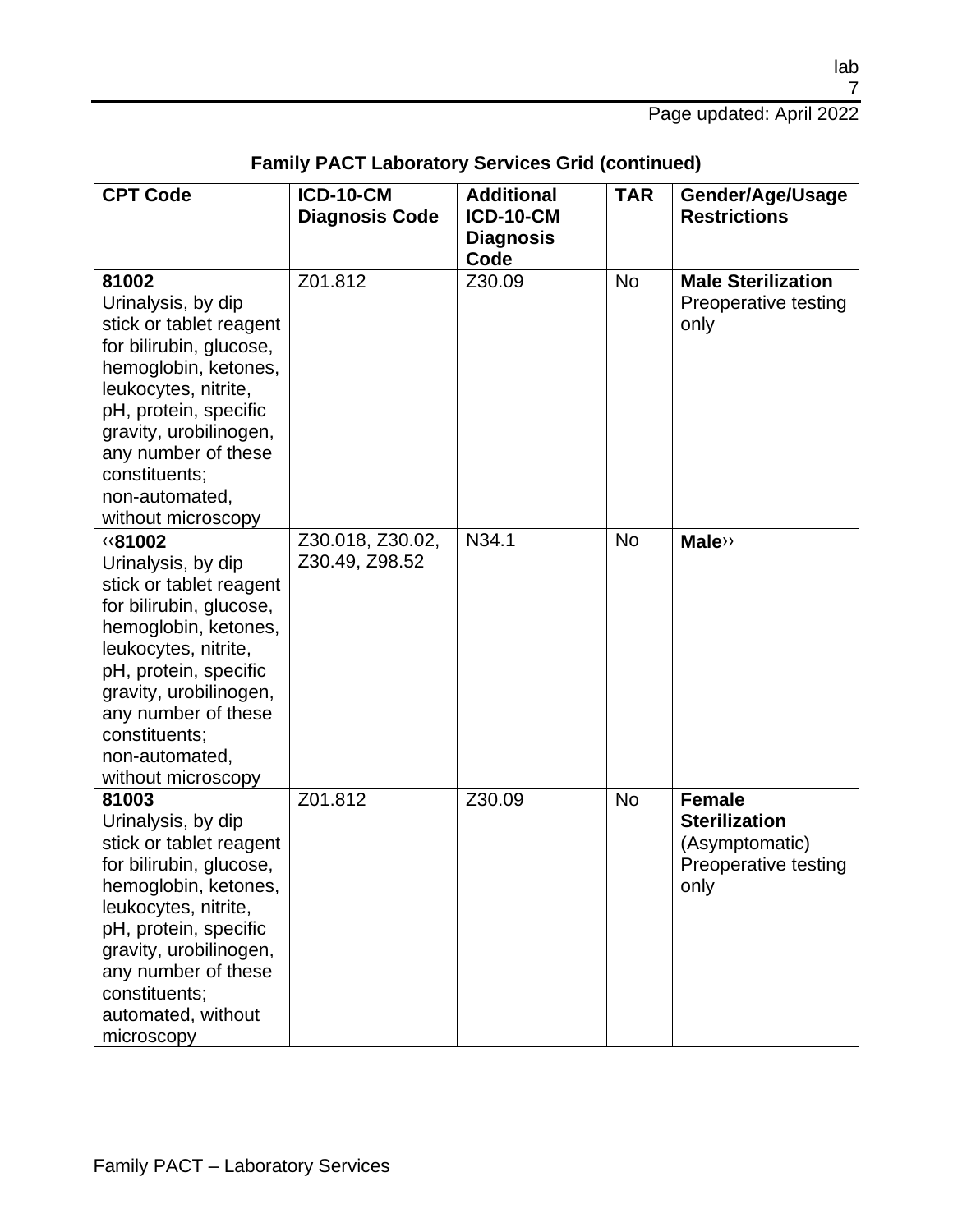| <b>CPT Code</b>                                                                                                                                                                                                                                                          | <b>ICD-10-CM</b><br><b>Diagnosis Code</b>                                                                                                        | <b>Additional</b><br><b>ICD-10-CM</b>                          | <b>TAR</b> | Gender/Age/Usage<br><b>Restrictions</b>                                                       |
|--------------------------------------------------------------------------------------------------------------------------------------------------------------------------------------------------------------------------------------------------------------------------|--------------------------------------------------------------------------------------------------------------------------------------------------|----------------------------------------------------------------|------------|-----------------------------------------------------------------------------------------------|
|                                                                                                                                                                                                                                                                          |                                                                                                                                                  | <b>Diagnosis</b><br>Code                                       |            |                                                                                               |
| 81003<br>Urinalysis, by dip<br>stick or tablet reagent<br>for bilirubin, glucose,<br>hemoglobin, ketones,<br>leukocytes, nitrite,<br>pH, protein, specific<br>gravity, urobilinogen,<br>any number of these<br>constituents;<br>automated, without<br>microscopy         | Z30.011,<br>Z30.013, Z30.015<br>thru Z30.018,<br>Z30.02, Z30.41,<br>Z30.42, Z30.430<br>thru Z30.433,<br>Z30.44 thru<br>Z30.46, Z30.49,<br>Z98.51 | N30.00,<br>N30.01,<br>R10.30, R30.0,<br>R30.9, R31.0,<br>R35.0 | <b>No</b>  | <b>Female</b><br>Limited to<br>evaluation of<br>documented<br>symptom(s)<br>suggestive of UTI |
| 81003<br>Urinalysis, by dip<br>stick or tablet reagent<br>for bilirubin, glucose,<br>hemoglobin, ketones,<br>leukocytes, nitrite,<br>pH, protein, specific<br>gravity, urobilinogen,<br>any number of these<br>constituents;<br>automated, without<br>microscopy         | Z01.812                                                                                                                                          | Z30.09                                                         | <b>No</b>  | <b>Male Sterilization</b><br>Preoperative testing<br>only                                     |
| <b>«81003</b><br>Urinalysis, by dip<br>stick or tablet reagent<br>for bilirubin, glucose,<br>hemoglobin, ketones,<br>leukocytes, nitrite,<br>pH, protein, specific<br>gravity, urobilinogen,<br>any number of these<br>constituents;<br>automated, without<br>microscopy | Z30.018, Z30.02,<br>Z30.49, Z98.52                                                                                                               | N34.1                                                          | No         | <b>Male</b> >>                                                                                |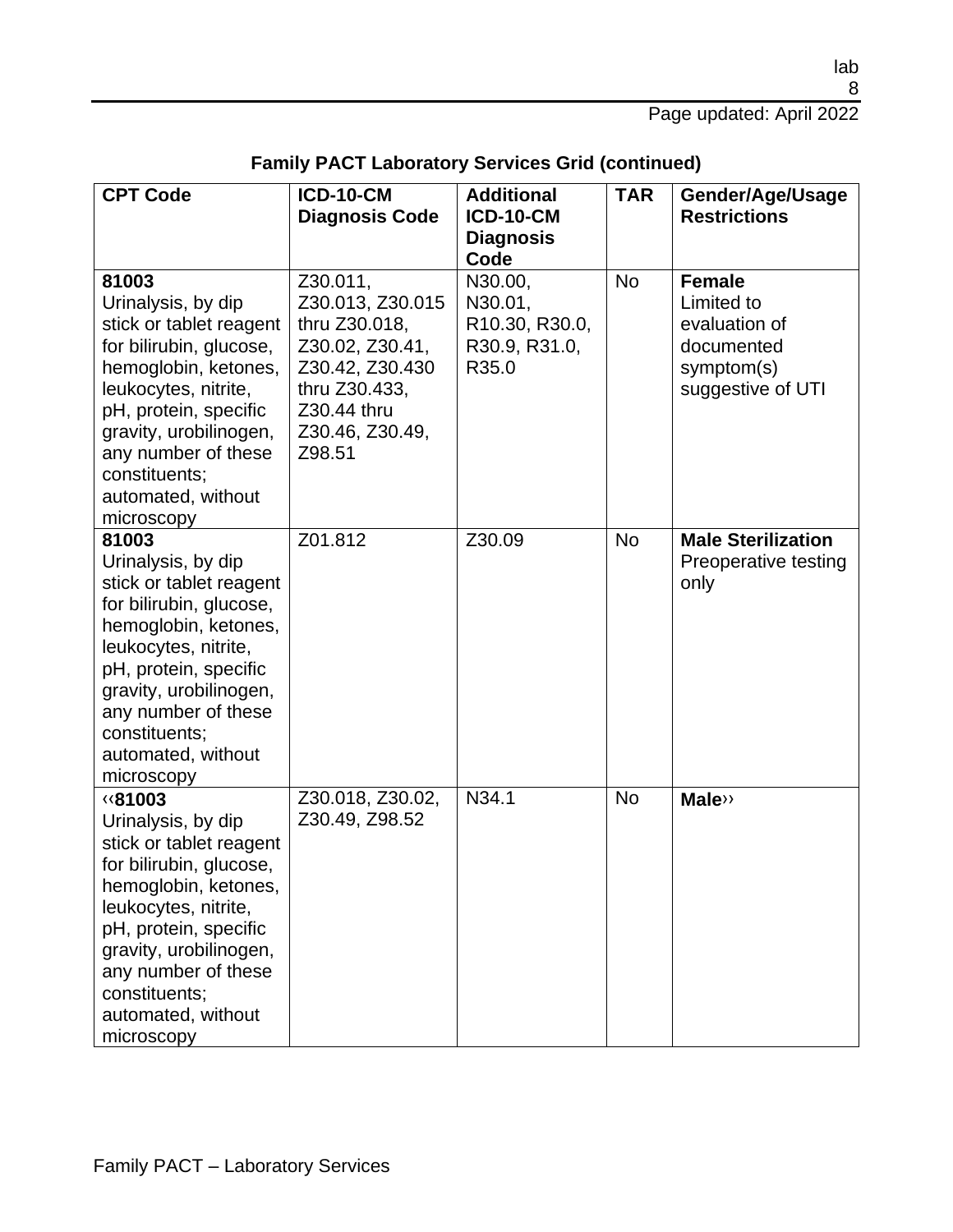| <b>CPT Code</b>                                                                                                                                                                                                                                                                                                     | <b>ICD-10-CM</b><br><b>Diagnosis Code</b>                                                                                                        | <b>Additional</b><br><b>ICD-10-CM</b><br><b>Diagnosis</b>      | <b>TAR</b> | Gender/Age/Usage<br><b>Restrictions</b>                                                       |
|---------------------------------------------------------------------------------------------------------------------------------------------------------------------------------------------------------------------------------------------------------------------------------------------------------------------|--------------------------------------------------------------------------------------------------------------------------------------------------|----------------------------------------------------------------|------------|-----------------------------------------------------------------------------------------------|
|                                                                                                                                                                                                                                                                                                                     |                                                                                                                                                  | Code                                                           |            |                                                                                               |
| 81005<br>Urinalysis;<br>Urinalysis, by dip<br>stick or tablet reagent<br>for bilirubin, glucose,<br>hemoglobin, ketones,<br>leukocytes, nitrite,<br>pH, protein, specific<br>gravity, urobilinogen,<br>any number of these<br>constituents;<br>qualitative or<br>semiquantitative,<br>except<br>immunoassays        | Z30.011,<br>Z30.013, Z30.015<br>thru Z30.018,<br>Z30.02, Z30.41,<br>Z30.42, Z30.430<br>thru Z30.433,<br>Z30.44 thru<br>Z30.46, Z30.49,<br>Z98.51 | N30.00,<br>N30.01,<br>R10.30, R30.0,<br>R30.9, R31.0,<br>R35.0 | <b>No</b>  | <b>Female</b><br>Limited to<br>evaluation of<br>documented<br>symptom(s)<br>suggestive of UTI |
| <b>«81005</b><br>Urinalysis;<br>Urinalysis, by dip<br>stick or tablet reagent<br>for bilirubin, glucose,<br>hemoglobin, ketones,<br>leukocytes, nitrite,<br>pH, protein, specific<br>gravity, urobilinogen,<br>any number of these<br>constituents<br>qualitative or<br>semiquantitative,<br>except<br>immunoassays | Z30.018, Z30.02,<br>Z30.49, Z98.52                                                                                                               | N34.1                                                          | <b>No</b>  | <b>Male</b>                                                                                   |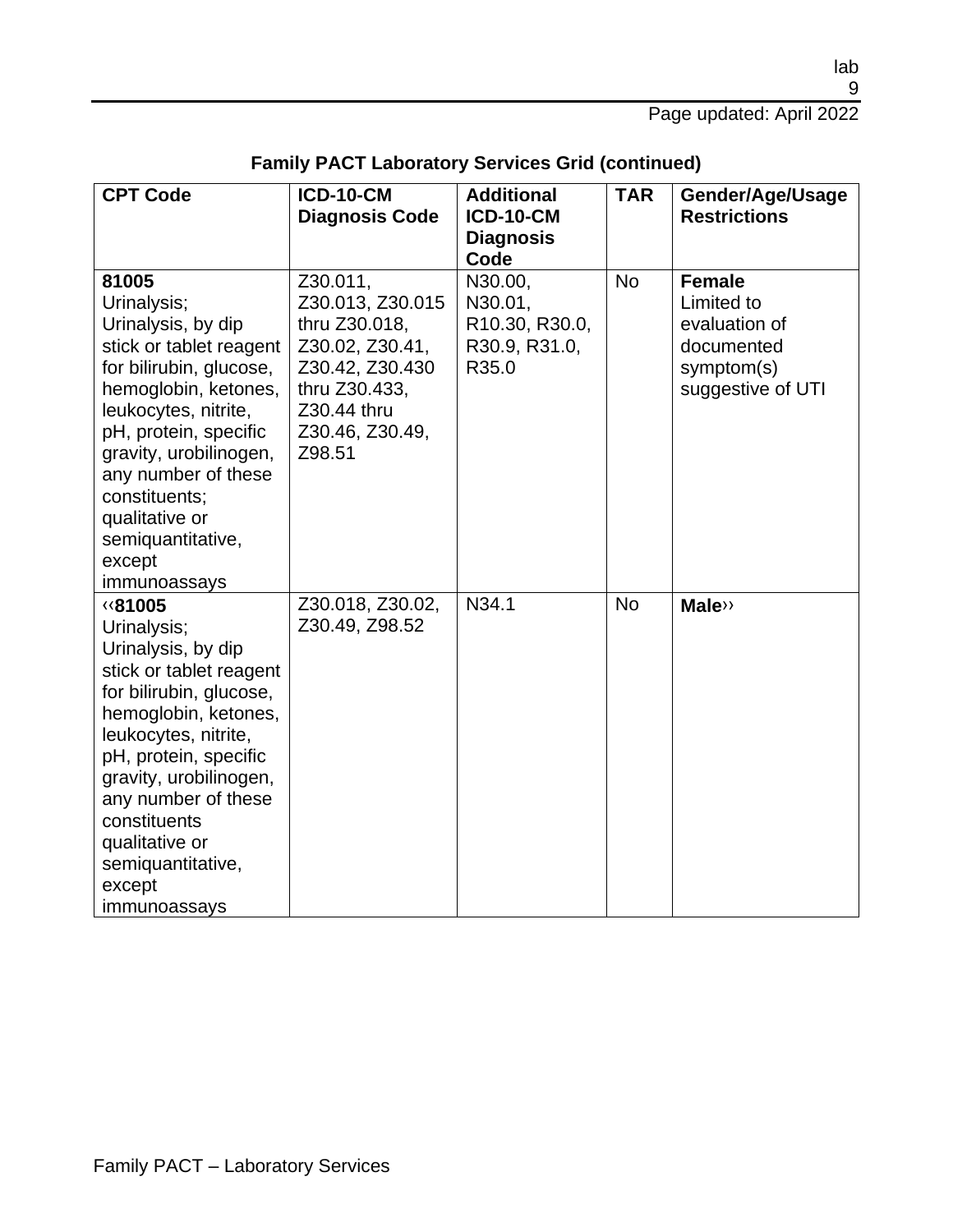| <b>CPT Code</b>                                                                                                                                                                                                                                                   | <b>ICD-10-CM</b><br><b>Diagnosis Code</b>                                                                                                        | <b>Additional</b><br><b>ICD-10-CM</b><br><b>Diagnosis</b><br>Code | <b>TAR</b> | Gender/Age/Usage<br><b>Restrictions</b>                                                       |
|-------------------------------------------------------------------------------------------------------------------------------------------------------------------------------------------------------------------------------------------------------------------|--------------------------------------------------------------------------------------------------------------------------------------------------|-------------------------------------------------------------------|------------|-----------------------------------------------------------------------------------------------|
| 81015<br>Urinalysis;<br>Urinalysis, by dip<br>stick or tablet reagent<br>for bilirubin, glucose,<br>hemoglobin, ketones,<br>leukocytes, nitrite,<br>pH, protein, specific<br>gravity, urobilinogen,<br>any number of these<br>constituents;<br>microscopic only   | Z30.011,<br>Z30.013, Z30.015<br>thru Z30.018,<br>Z30.02, Z30.41,<br>Z30.42, Z30.430<br>thru Z30.433,<br>Z30.44 thru<br>Z30.46, Z30.49,<br>Z98.51 | N30.00,<br>N30.01,<br>R10.30, R30.0,<br>R30.9, R31.0,<br>R35.0    | <b>No</b>  | <b>Female</b><br>Limited to<br>evaluation of<br>documented<br>symptom(s)<br>suggestive of UTI |
| ‹‹81015<br>Urinalysis;<br>Urinalysis, by dip<br>stick or tablet reagent<br>for bilirubin, glucose,<br>hemoglobin, ketones,<br>leukocytes, nitrite,<br>pH, protein, specific<br>gravity, urobilinogen,<br>any number of these<br>constituents;<br>microscopic only | Z30.018, Z30.02,<br>Z30.49, Z98.52                                                                                                               | N34.1                                                             | <b>No</b>  | <b>Male</b> >>                                                                                |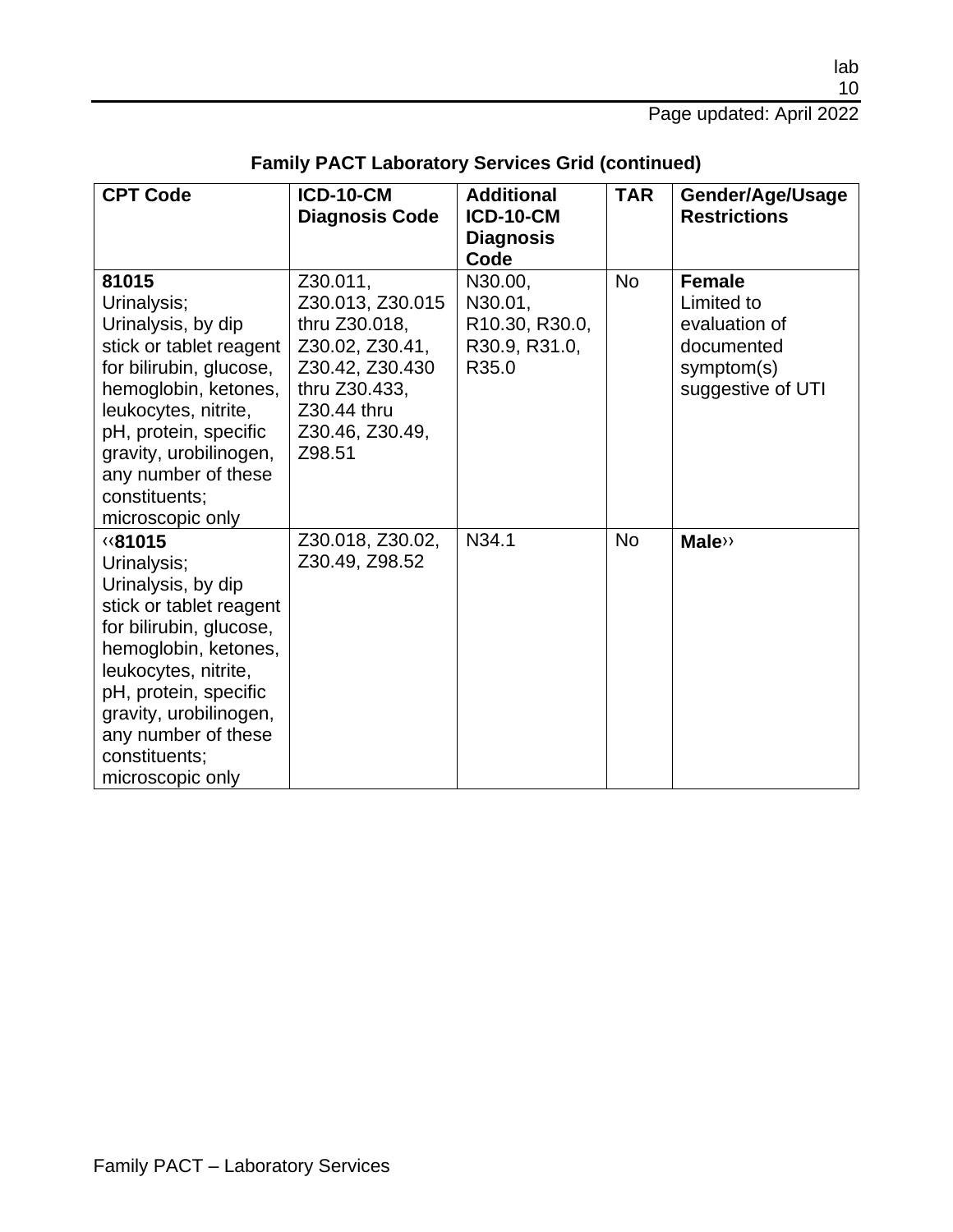Page updated: April 2022

| <b>CPT Code</b>                                                         | <b>ICD-10-CM</b><br><b>Diagnosis Code</b>                                                                                                                    | <b>Additional</b><br><b>ICD-10-CM</b><br><b>Diagnosis</b><br>Code | <b>TAR</b> | Gender/Age/Usage<br><b>Restrictions</b>                                                                                                                                        |
|-------------------------------------------------------------------------|--------------------------------------------------------------------------------------------------------------------------------------------------------------|-------------------------------------------------------------------|------------|--------------------------------------------------------------------------------------------------------------------------------------------------------------------------------|
| 81025<br>Urine pregnancy test,<br>by visual color<br>comparison methods | Z30.011 thru<br>Z30.013, Z30.015<br>thru Z30.018,<br>Z30.02, Z30.41,<br>Z30.42, Z30.430<br>thru Z30.433,<br>Z30.44 thru<br>Z30.46, Z30.49,<br>Z31.61, Z98.51 | Not Applicable                                                    | <b>No</b>  | <b>Female</b><br>Limited to<br>evaluation of<br>documented<br>symptom(s) or other<br>history suggestive<br>of pregnancy                                                        |
| 81025<br>Urine pregnancy test,<br>by visual color<br>comparison methods | Z30.09                                                                                                                                                       | Not Applicable                                                    | <b>No</b>  | When clinically<br>indicated to rule out<br>pregnancy prior to<br>initiation of<br>contraceptive<br>method, but no<br>contraceptive<br>method is initiated<br>during the visit |
| 81025<br>Urine pregnancy test,<br>by visual color<br>comparison methods | Z01.812                                                                                                                                                      | Z30.09                                                            | <b>No</b>  | <b>Female</b><br><b>Sterilization</b><br>Preoperative testing                                                                                                                  |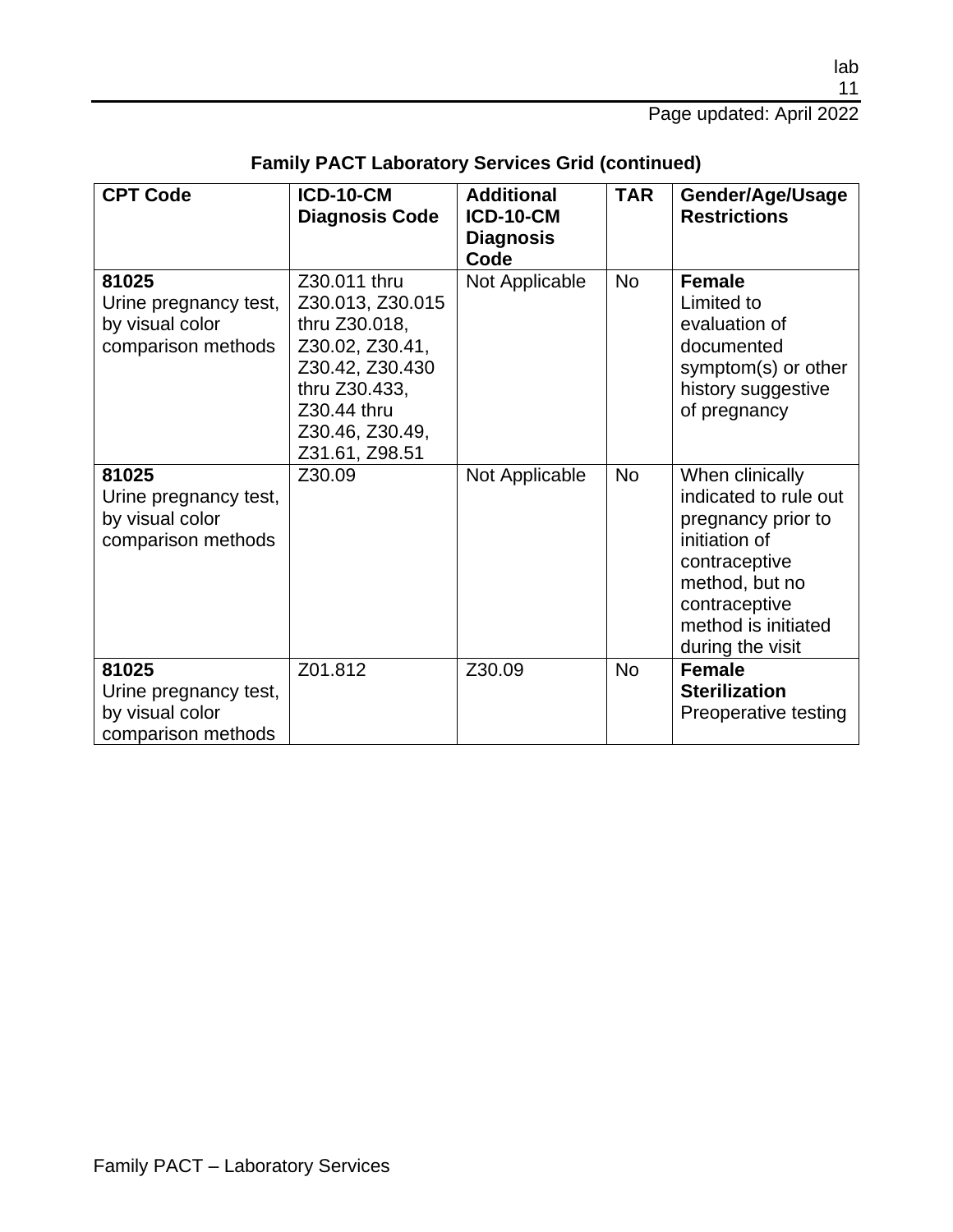| <b>CPT Code</b>                                                                                                                                                                                                              | <b>ICD-10-CM</b><br><b>Diagnosis Code</b>                                                                                                                                                                                                                                                                             | <b>Additional</b><br><b>ICD-10-CM</b><br><b>Diagnosis</b><br>Code | <b>TAR</b> | Gender/Age/Usage<br><b>Restrictions</b> |
|------------------------------------------------------------------------------------------------------------------------------------------------------------------------------------------------------------------------------|-----------------------------------------------------------------------------------------------------------------------------------------------------------------------------------------------------------------------------------------------------------------------------------------------------------------------|-------------------------------------------------------------------|------------|-----------------------------------------|
| 82803<br>Gases, blood any<br>combination of pH,<br>$pCO2$ , $pO2$ , $CO2$ ,<br>$HCO3$ (including<br>calculated O <sub>2</sub><br>saturation);<br>(Use 82803 for two<br>or more of the above<br>listed analytes)              | 126.99, 182.401<br>thru I82.403,<br>182.409, 182.411<br>thru I82.413,<br>182.419, 182.421<br>thru I82.423,<br>182.429, 182.431<br>thru 182.433,<br>182.439, 182.441<br>thru I82.443,<br>182.449, 182.491<br>thru I82.493,<br>182.499, 182.4Y1<br>thru I82.4Y3,<br>182.4Y9, 182.4Z1<br>thru 182.4Z3,<br>I82.4Z9        | Z30.41, Z30.44,<br>Z30.45                                         | Yes        | <b>Female</b>                           |
| 82805<br>Gases, blood any<br>combination of pH,<br>$pCO2$ , $pO2$ , $CO2$ ,<br>$HCO3$ (including<br>calculated O <sub>2</sub><br>saturation);<br>with $O2$ saturation, by<br>direct measurement,<br>except pulse<br>oximetry | 126.99, 182.401<br>thru I82.403,<br>182.409, 182.411<br>thru I82.413,<br>182.419, 182.421<br>thru 182.423,<br>182.429, 182.431<br>thru 182.433,<br>182.439, 182.441<br>thru I82.443,<br>182.449, 182.491<br>thru I82.493,<br>182.499, 182.4Y1<br>thru I82.4Y3,<br>182.4Y9, 182.4Z1<br>thru I82.4Z3,<br><b>182.4Z9</b> | Z30.41, Z30.44,<br>Z30.45                                         | Yes        | <b>Female</b>                           |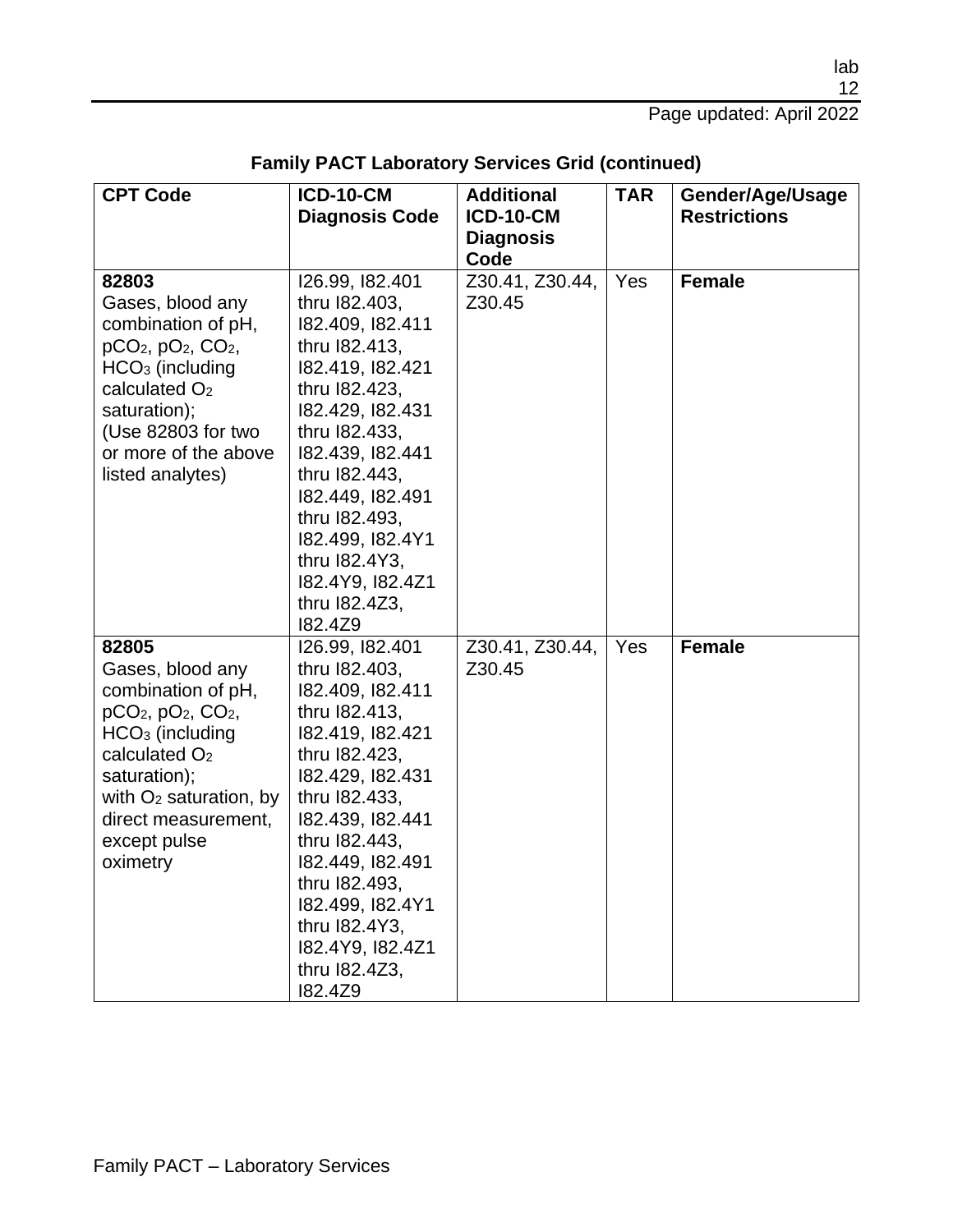| <b>CPT Code</b>                                                                                                           | <b>ICD-10-CM</b><br><b>Diagnosis Code</b>                                                                                                                                                                                                                                                                      | <b>Additional</b><br><b>ICD-10-CM</b>     | <b>TAR</b> | Gender/Age/Usage<br><b>Restrictions</b>                               |
|---------------------------------------------------------------------------------------------------------------------------|----------------------------------------------------------------------------------------------------------------------------------------------------------------------------------------------------------------------------------------------------------------------------------------------------------------|-------------------------------------------|------------|-----------------------------------------------------------------------|
|                                                                                                                           |                                                                                                                                                                                                                                                                                                                | <b>Diagnosis</b><br>Code                  |            |                                                                       |
| 82810<br>Gases, blood, O <sub>2</sub><br>saturation only, by<br>direct measurement,<br>except pulse<br>oximetry analytes) | 126.99, 182.401<br>thru I82.403,<br>182.409, 182.411<br>thru I82.413,<br>182.419, 182.421<br>thru 182.423,<br>182.429, 182.431<br>thru I82.433,<br>182.439, 182.441<br>thru 182.443,<br>182.449, 182.491<br>thru I82.493,<br>182.499, 182.4Y1<br>thru I82.4Y3,<br>182.4Y9, 182.4Z1<br>thru I82.4Z3,<br>182.4Z9 | Z30.41                                    | Yes        | <b>Female</b>                                                         |
| 83986<br>pH, body fluid, not<br>otherwise specified                                                                       | Z30.011,<br>Z30.013, Z30.015<br>thru Z30.018,<br>Z30.02, Z30.41,<br>Z30.42, Z30.430<br>thru Z30.433,<br>Z30.44 thru<br>Z30.46, Z30.49,<br>Z98.51                                                                                                                                                               | A59.01,<br>A59.03, B37.3,<br>N76.0, Z20.2 | <b>No</b>  | <b>Female</b>                                                         |
| 85002<br><b>Bleeding time</b>                                                                                             | Z01.812                                                                                                                                                                                                                                                                                                        | Z30.09                                    | Yes        | <b>Female</b><br><b>Sterilization</b><br>Preoperative testing<br>only |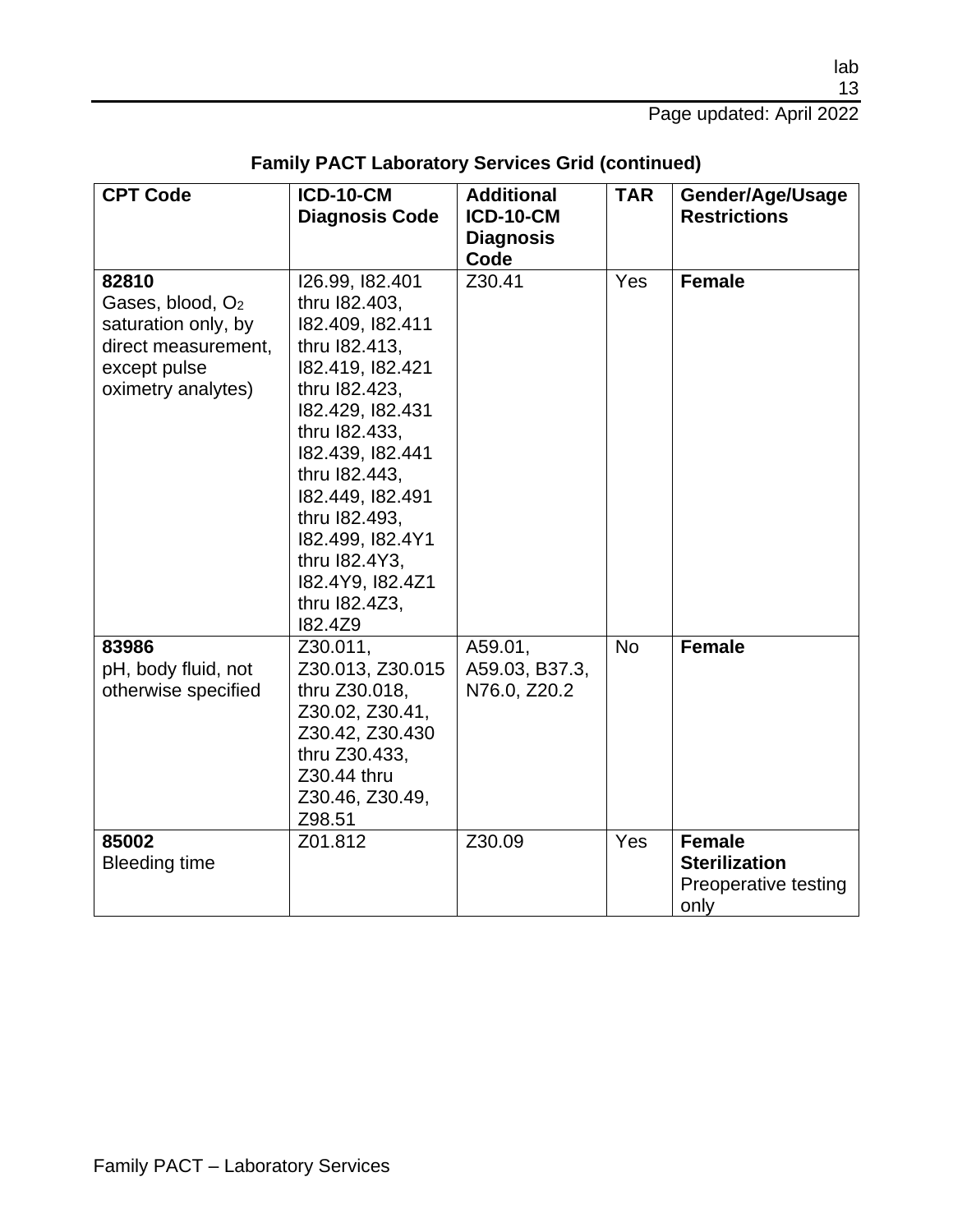Page updated: June 2022

| <b>CPT Code</b>                               | <b>ICD-10-CM</b><br><b>Diagnosis Code</b> | <b>Additional</b><br><b>ICD-10-CM</b><br><b>Diagnosis</b><br>Code | <b>TAR</b> | Gender/Age/Usage<br><b>Restrictions</b>                             |
|-----------------------------------------------|-------------------------------------------|-------------------------------------------------------------------|------------|---------------------------------------------------------------------|
| 85013<br>Blood count;<br>spun microhematocrit | Z30.430 thru<br>Z30.433                   | Not Applicable                                                    | <b>No</b>  | <b>Female</b>                                                       |
| 85013<br>Blood count;<br>spun microhematocrit | Z01.812                                   | Z30.09                                                            | <b>No</b>  | <b>Female</b><br><b>Sterilization</b><br>Preoperative testing       |
| 85013<br>Blood count;<br>spun microhematocrit | Z98.51                                    | Not Applicable                                                    | <b>No</b>  | <b>Female</b><br><b>Sterilization</b><br>Postoperative<br>testing   |
| 85013<br>Blood count;<br>spun microhematocrit | Z01.812                                   | Z30.09                                                            | <b>No</b>  | <b>Male Sterilization</b><br>Preoperative testing<br>only           |
| 85014<br>Blood count;<br>hematocrit (Hct)     | Z30.430 thru<br>Z30.433                   | N/A                                                               | <b>No</b>  | <b>Female</b>                                                       |
| 85014<br>Blood count;<br>hematocrit (Hct)     | Z01.812                                   | Z30.09                                                            | <b>No</b>  | <b>Female</b><br><b>Sterilization</b><br>Preoperative testing       |
| 85014<br>Blood count;<br>hematocrit (Hct)     | Z98.51                                    | Not Applicable                                                    | <b>No</b>  | <b>Female</b><br><b>Sterilization</b><br>«Postoperative»<br>testing |
| ‹‹85014<br>Blood count;<br>hematocrit (Hct)   | Z01.812                                   | Z30.09                                                            | <b>No</b>  | <b>Male</b><br><b>Sterilization</b><br>Preoperative<br>testing>>    |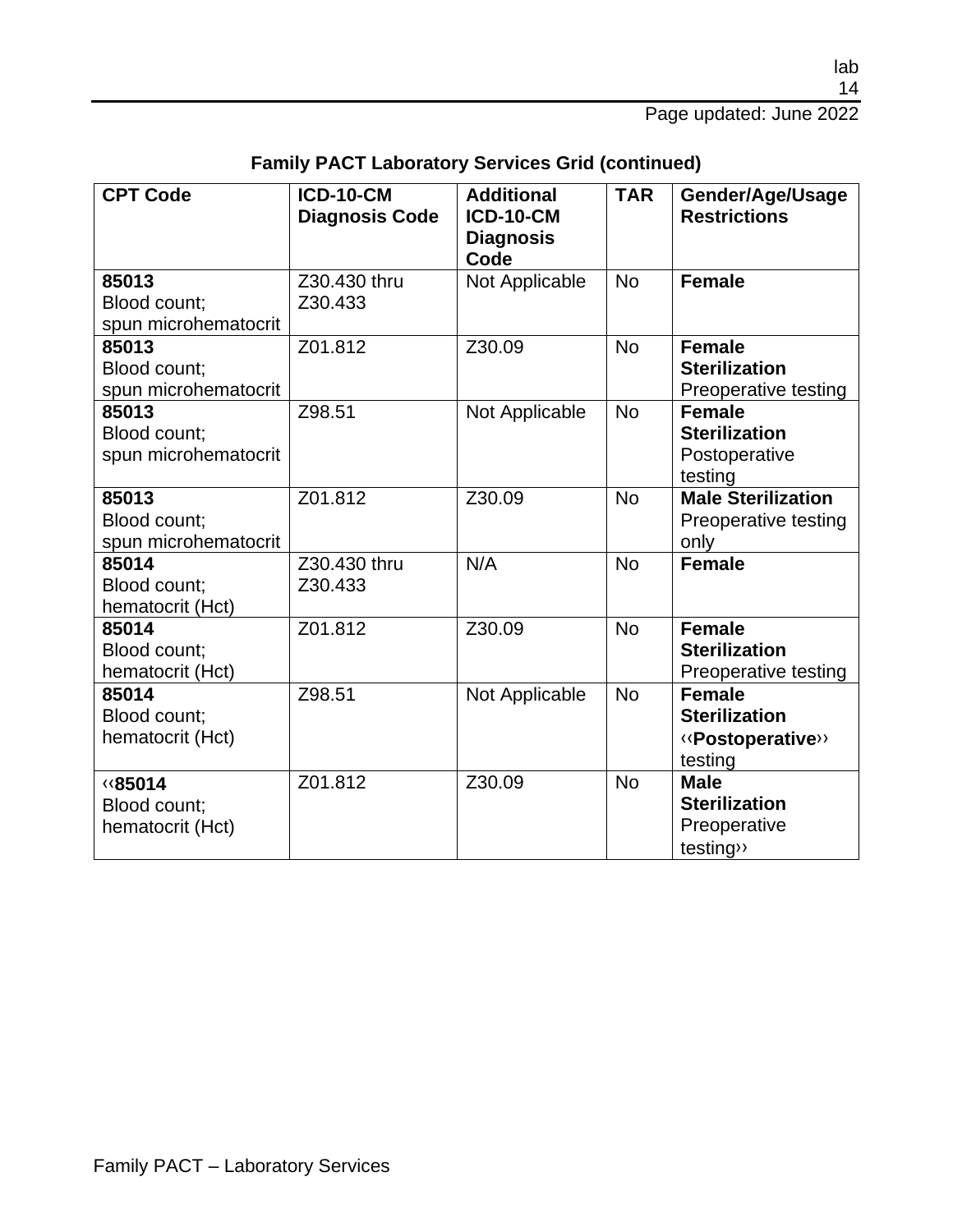Page updated: April 2022

| <b>CPT Code</b>                                                   | <b>ICD-10-CM</b><br><b>Diagnosis Code</b> | <b>Additional</b><br><b>ICD-10-CM</b><br><b>Diagnosis</b><br>Code | <b>TAR</b> | Gender/Age/Usage<br><b>Restrictions</b>                                                                                                                                                                                    |
|-------------------------------------------------------------------|-------------------------------------------|-------------------------------------------------------------------|------------|----------------------------------------------------------------------------------------------------------------------------------------------------------------------------------------------------------------------------|
| 85014<br><b>Complications</b><br>Blood count;<br>hematocrit (Hct) | N92.0                                     | Z30.42                                                            | Yes        | <b>Female</b><br>When clinically<br>indicated for<br>management of<br>complications of<br>heavy vaginal<br>bleeding                                                                                                        |
| 85014<br><b>Complications</b><br>Blood count;<br>hematocrit (Hct) | N99.820                                   | Z30.2                                                             | Yes        | <b>Male</b><br>When clinically<br>indicated for<br>postprocedural<br>hemorrhage of a<br>genitourinary<br>system organ or<br>structure following a<br>genitourinary<br>system procedure,<br>within 30 days<br>postoperative |
| 85018<br>Blood count;<br>hemoglobin (Hgb)                         | Z30.430 thru<br>Z30.433                   | N/A                                                               | <b>No</b>  | <b>Female</b>                                                                                                                                                                                                              |
| 85018<br>Blood count;<br>hemoglobin (Hgb)                         | Z01.812                                   | Z30.09                                                            | <b>No</b>  | <b>Female</b><br><b>Sterilization</b><br>Preoperative testing                                                                                                                                                              |
| 85018<br>Blood count;<br>hemoglobin (Hgb)                         | Z98.51                                    | Not applicable                                                    | <b>No</b>  | <b>Female</b><br><b>Sterilization</b><br>Preoperative testing                                                                                                                                                              |
| 85018<br>Blood count;<br>hemoglobin (Hgb)                         | Z01.812                                   | Z30.09                                                            | <b>No</b>  | <b>Male Sterilization</b><br>Preoperative testing<br>only                                                                                                                                                                  |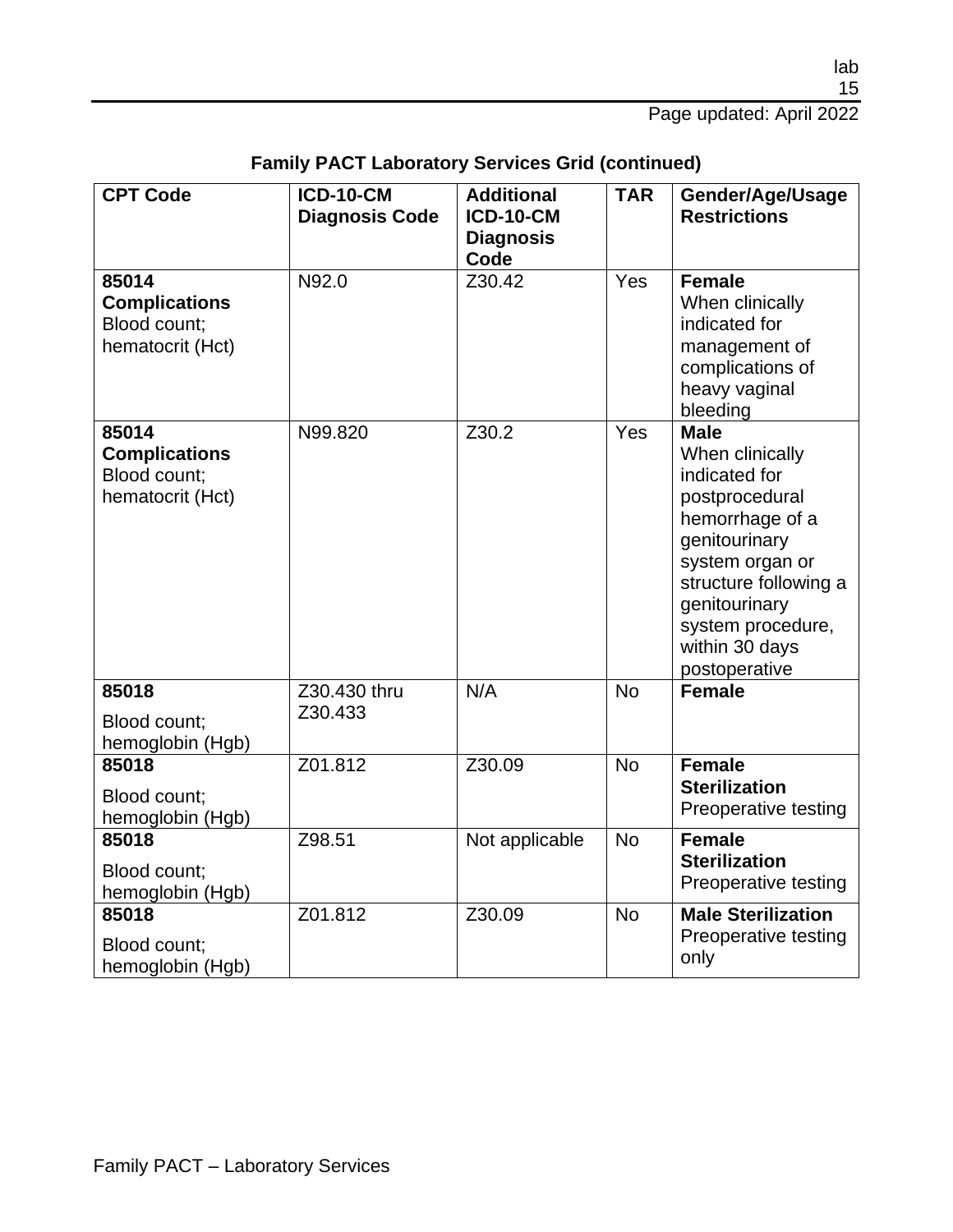| <b>CPT Code</b>                                                   | <b>ICD-10-CM</b><br><b>Diagnosis Code</b> | <b>Additional</b><br><b>ICD-10-CM</b><br><b>Diagnosis</b><br>Code | <b>TAR</b> | Gender/Age/Usage<br><b>Restrictions</b>                                                                                                                                                                                    |
|-------------------------------------------------------------------|-------------------------------------------|-------------------------------------------------------------------|------------|----------------------------------------------------------------------------------------------------------------------------------------------------------------------------------------------------------------------------|
| 85018<br><b>Complications</b><br>Blood count:<br>hemoglobin (Hgb) | N92.0                                     | Z30.42, Z30.46                                                    | Yes        | <b>Female</b><br>When clinically<br>indicated for<br>management of<br>heavy vaginal<br>bleeding                                                                                                                            |
| 85018<br><b>Complications</b><br>Blood count;<br>hemoglobin (Hgb) | N99.820                                   | Z30.2                                                             | Yes        | <b>Male</b><br>When clinically<br>indicated for<br>postprocedural<br>hemorrhage of a<br>genitourinary<br>system organ or<br>structure following a<br>genitourinary<br>system procedure,<br>within 30 days<br>postoperative |
| 85018<br><b>Complications</b><br>Blood count;<br>hemoglobin (Hgb) | N99.840                                   | Z30.2                                                             | <b>No</b>  | <b>Male</b><br>When clinically<br>indicated for<br>management of<br>postprocedural<br>hematoma of a<br>genitourinary<br>system organ or<br>structure following a<br>genitourinary<br>system procedure                      |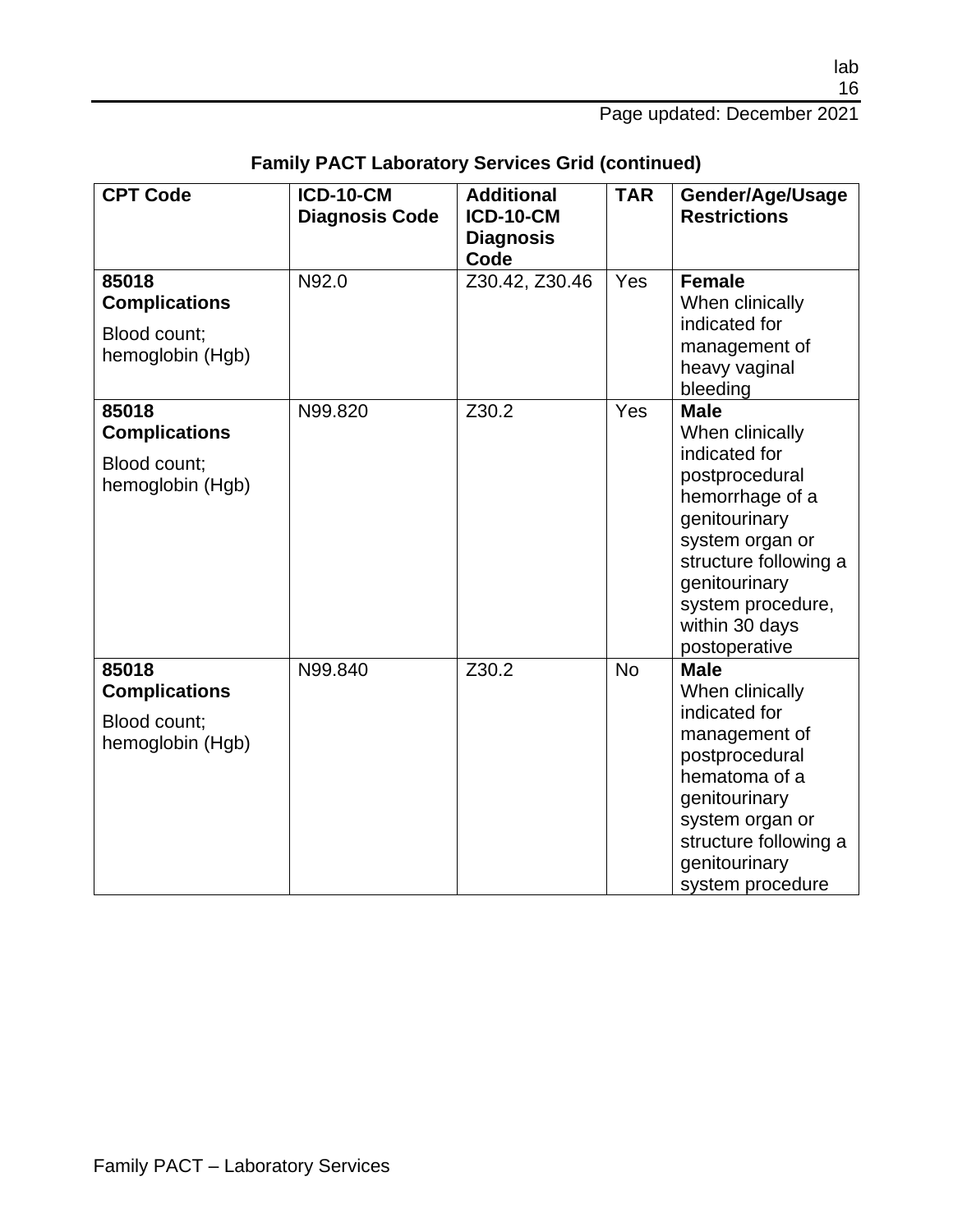| <b>CPT Code</b>                                                                                                                                   | <b>ICD-10-CM</b><br><b>Diagnosis Code</b>                                                                                                        | <b>Additional</b><br><b>ICD-10-CM</b><br><b>Diagnosis</b><br>Code | <b>TAR</b> | Gender/Age/Usage<br><b>Restrictions</b>                                                                                                          |
|---------------------------------------------------------------------------------------------------------------------------------------------------|--------------------------------------------------------------------------------------------------------------------------------------------------|-------------------------------------------------------------------|------------|--------------------------------------------------------------------------------------------------------------------------------------------------|
| 85025<br>Blood count;<br>complete (CBC),<br>automated (Hgb, Hct,<br>RBC, WBC and<br>platelet count) and<br>automated<br>differential WBC<br>count | Z30.011,<br>Z30.013, Z30.015<br>thru Z30.018,<br>Z30.02, Z30.41,<br>Z30.42, Z30.430<br>thru Z30.433,<br>Z30.44 thru<br>Z30.46, Z30.49,<br>Z98.51 | N70.03,<br>N70.93, N94.10<br>thru N94.12,<br>N94.19, N94.89       | <b>No</b>  | <b>Female</b><br>When clinically<br>indicated for<br>management of<br>Pelvic Inflammatory<br>Disease (PID)<br>(uncomplicated<br>outpatient only) |
| 85025<br>Blood count;<br>complete (CBC),<br>automated (Hgb, Hct,<br>RBC, WBC and<br>platelet count) and<br>automated<br>differential WBC<br>count | Z01.812                                                                                                                                          | Z30.09                                                            | <b>No</b>  | <b>Female</b><br><b>Sterilization</b><br>Preoperative testing                                                                                    |
| 85025<br>Blood count:<br>complete (CBC),<br>automated (Hgb, Hct,<br>RBC, WBC and<br>platelet count) and<br>automated<br>differential WBC<br>count | Z98.51                                                                                                                                           | Not applicable                                                    | <b>No</b>  | <b>Female</b><br><b>Sterilization</b><br>Postoperative<br>testing                                                                                |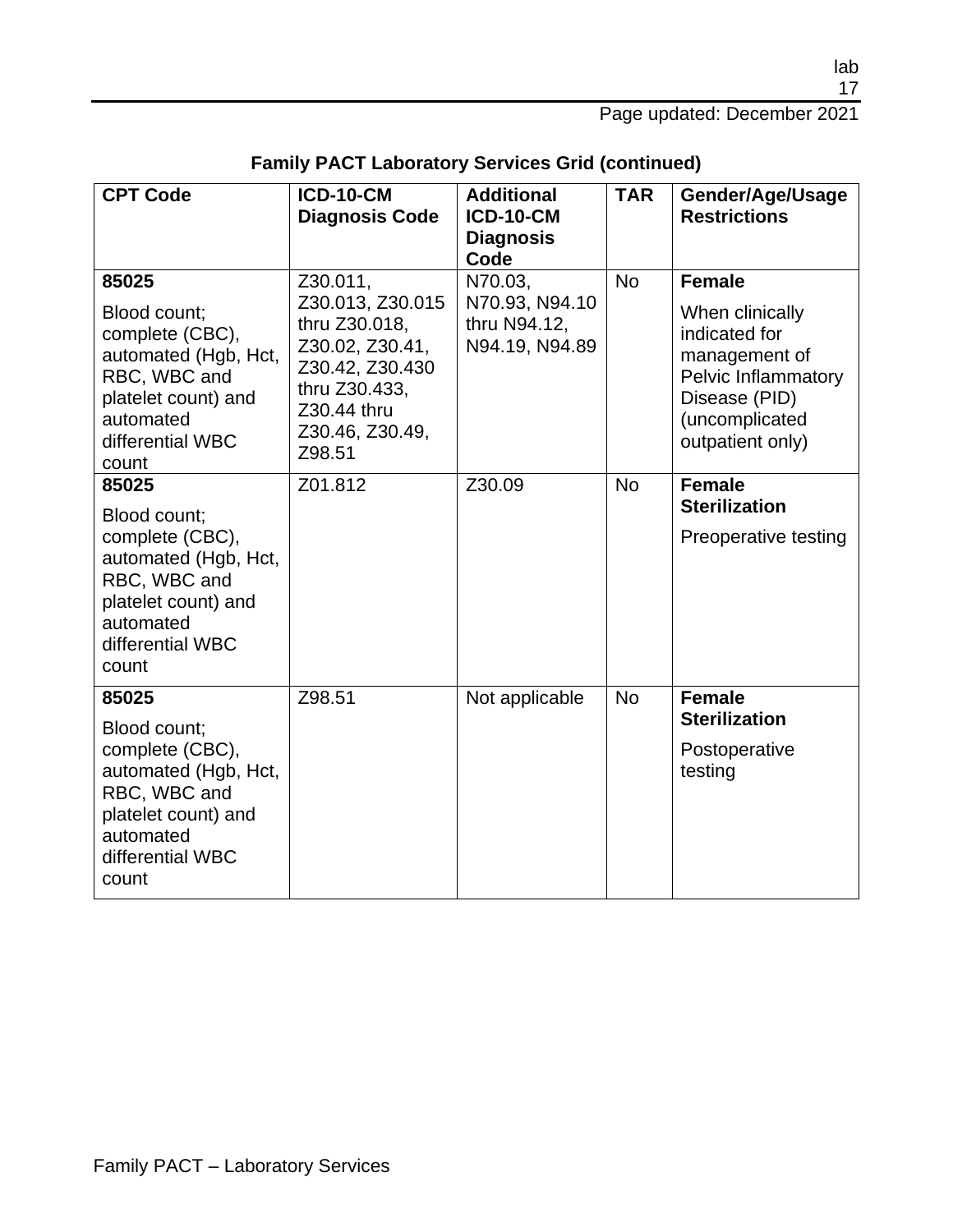| <b>CPT Code</b>                                                                                                                          | <b>ICD-10-CM</b><br><b>Diagnosis Code</b> | <b>Additional</b><br><b>ICD-10-CM</b><br><b>Diagnosis</b><br>Code | <b>TAR</b> | Gender/Age/Usage<br><b>Restrictions</b>      |
|------------------------------------------------------------------------------------------------------------------------------------------|-------------------------------------------|-------------------------------------------------------------------|------------|----------------------------------------------|
| 85025                                                                                                                                    | Z01.812                                   | Z30.09                                                            | <b>No</b>  | <b>Male Sterilization</b>                    |
| Blood count;<br>complete (CBC),<br>automated (Hgb, Hct,<br>RBC, WBC and<br>platelet count) and<br>automated<br>differential WBC<br>count |                                           |                                                                   |            | Preoperative testing<br>only                 |
| 85025                                                                                                                                    | Z98.52                                    | Not applicable                                                    | <b>No</b>  | <b>Male Sterilization</b>                    |
| Blood count;<br>complete (CBC),<br>automated (Hgb, Hct,<br>RBC, WBC and<br>platelet count) and<br>automated<br>differential WBC<br>count |                                           |                                                                   |            | Evaluation for<br>postoperative<br>infection |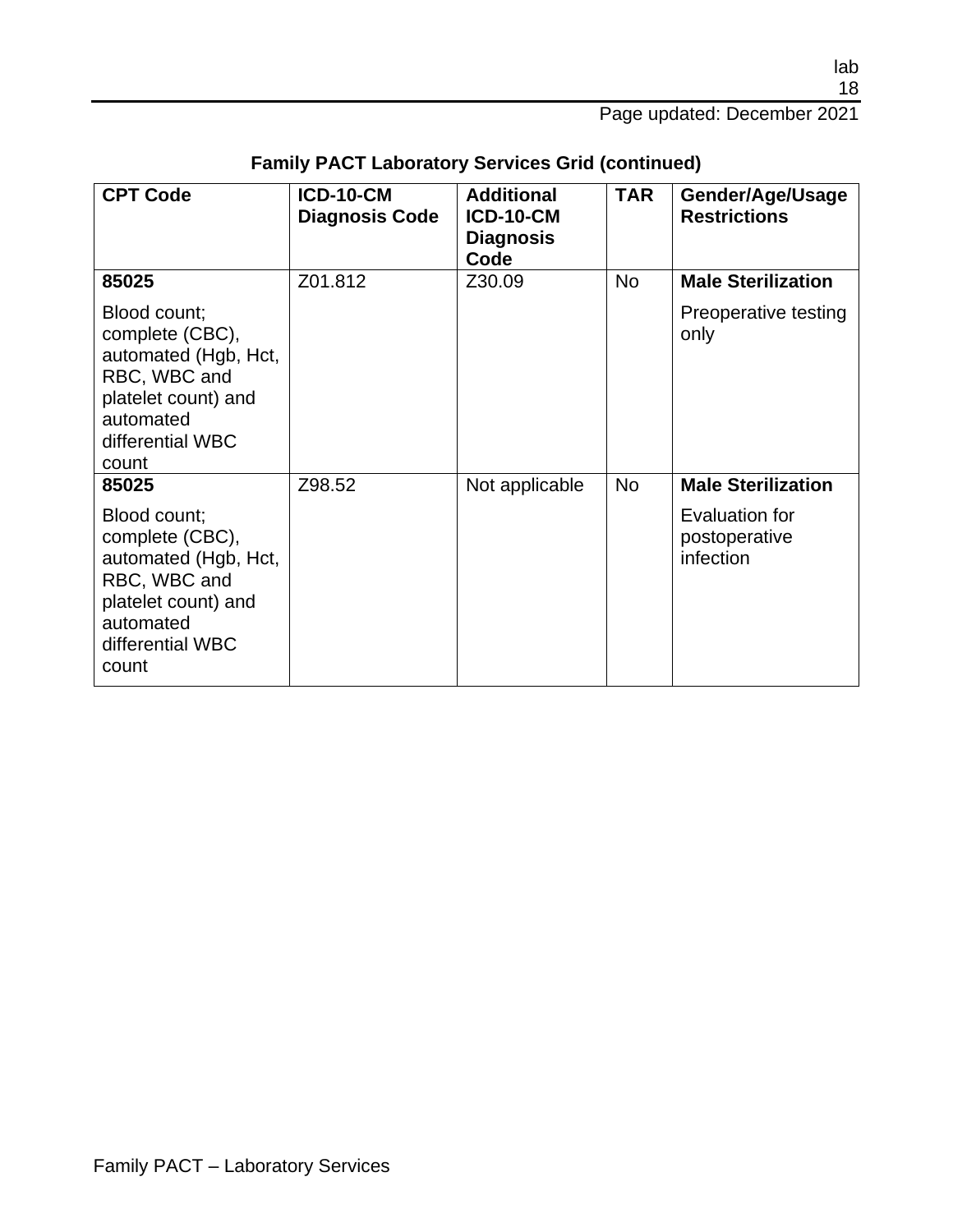| <b>CPT Code</b>                                                                                                                                                           | <b>ICD-10-CM</b><br><b>Diagnosis Code</b> | <b>Additional</b><br><b>ICD-10-CM</b><br><b>Diagnosis</b><br>Code | <b>TAR</b> | Gender/Age/Usage<br><b>Restrictions</b>                                                                                                                                                  |
|---------------------------------------------------------------------------------------------------------------------------------------------------------------------------|-------------------------------------------|-------------------------------------------------------------------|------------|------------------------------------------------------------------------------------------------------------------------------------------------------------------------------------------|
| 85025<br><b>Complications</b><br>Blood count:<br>complete (CBC),<br>automated (Hgb, Hct,<br>RBC, WBC and<br>platelet count) and<br>automated<br>differential WBC<br>count | N92.0, T85.79XA,<br>T85.79XD,<br>T85.79XS | Z30.42, Z30.46                                                    | Yes        | <b>Female</b><br>When clinically<br>indicated for<br>management of<br>heavy vaginal<br>bleeding or infection<br>at insertion site                                                        |
| 85025<br><b>Complications</b>                                                                                                                                             | N99.820                                   | Z30.2                                                             | Yes        | <b>Male</b><br>When clinically                                                                                                                                                           |
| Blood count:<br>complete (CBC),<br>automated (Hgb, Hct,<br>RBC, WBC and<br>platelet count) and<br>automated<br>differential WBC<br>count                                  |                                           |                                                                   |            | indicated for<br>postprocedural<br>hemorrhage of a<br>genitourinary<br>system organ or<br>structure following a<br>genitourinary<br>system procedure,<br>within 30 days<br>postoperative |
| 85025<br>Blood count;<br>complete (CBC),<br>automated (Hgb, Hct,<br>RBC, WBC and<br>platelet count) and<br>automated<br>differential WBC<br>count                         | N99.840                                   | Z30.2                                                             | <b>No</b>  | <b>Male</b><br>When clinically<br>indicated for<br>management of<br>postprocedural<br>hematoma of a<br>genitourinary<br>system organ or<br>structure following a<br>genitourinary        |
|                                                                                                                                                                           |                                           |                                                                   |            | system procedure                                                                                                                                                                         |

| <b>Family PACT Laboratory Services Grid (continued)</b> |  |  |
|---------------------------------------------------------|--|--|
|---------------------------------------------------------|--|--|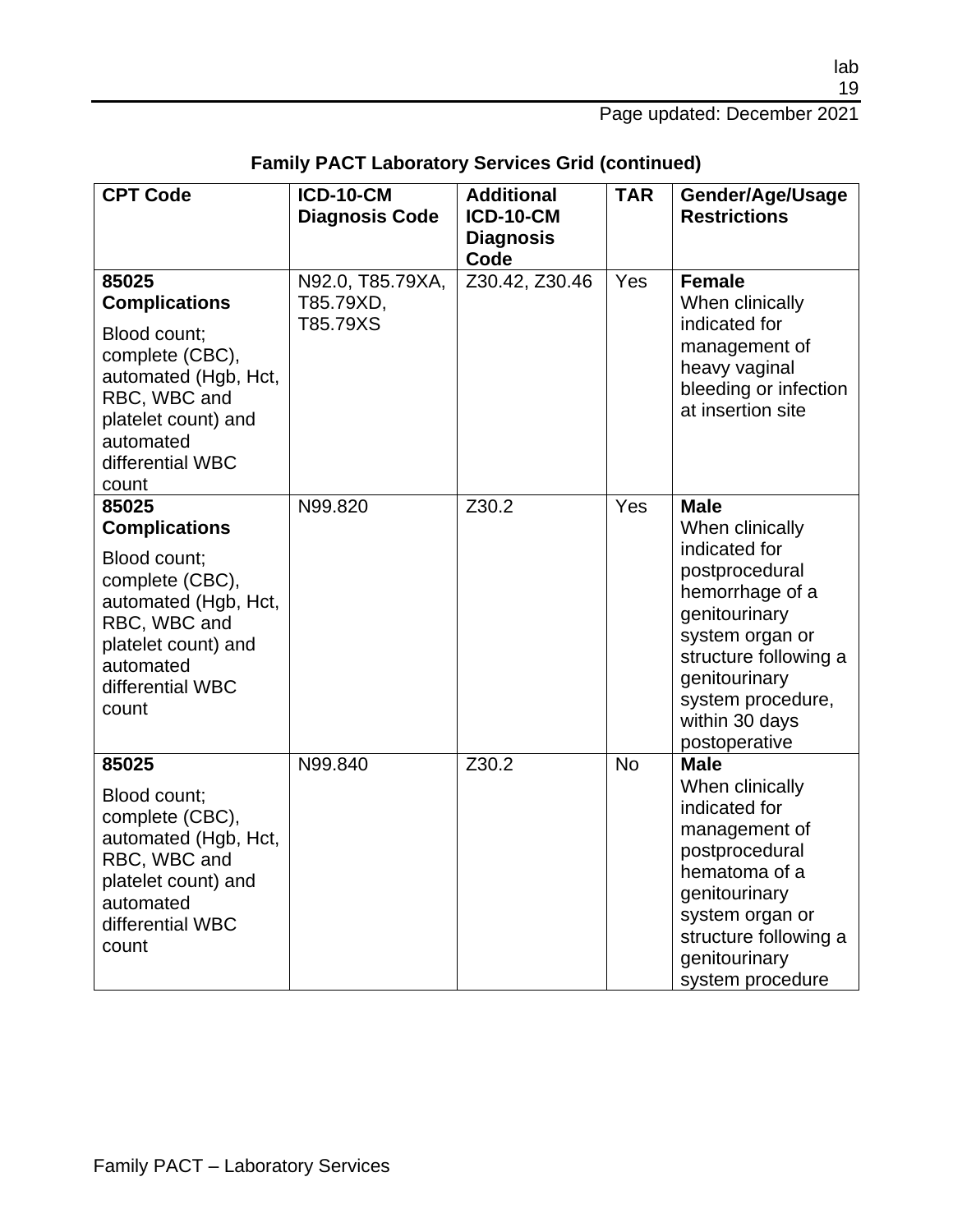| <b>CPT Code</b>                                                                                                             | ICD-10-CM<br><b>Diagnosis Code</b> | <b>Additional</b><br><b>ICD-10-CM</b><br><b>Diagnosis</b><br>Code | <b>TAR</b> | Gender/Age/Usage<br><b>Restrictions</b>                                                         |
|-----------------------------------------------------------------------------------------------------------------------------|------------------------------------|-------------------------------------------------------------------|------------|-------------------------------------------------------------------------------------------------|
| 85027<br>Blood count;<br>complete (CBC),<br>automated (Hgb, Hct,<br>RBC, WBC and<br>platelet count)                         | Z01.812                            | Z30.09                                                            | <b>No</b>  | <b>Female</b><br><b>Sterilization</b><br>Preoperative testing                                   |
| 85027<br>Blood count;<br>complete (CBC),<br>automated (Hgb, Hct,<br>RBC, WBC and<br>platelet count)                         | Z98.51                             | N/A                                                               | <b>No</b>  | <b>Female</b><br><b>Sterilization</b><br>Postoperative<br>testing                               |
| 85027<br>Blood count:<br>complete (CBC),<br>automated (Hgb, Hct,<br>RBC, WBC and<br>platelet count)                         | Z01.812                            | Z30.09                                                            | <b>No</b>  | <b>Male Sterilization</b><br>Preoperative testing<br>only                                       |
| 85027<br><b>Complications</b><br>Blood count:<br>complete (CBC),<br>automated (Hgb, Hct,<br>RBC, WBC and<br>platelet count) | N92.0                              | Z30.42, Z30.46                                                    | Yes        | <b>Female</b><br>When clinically<br>indicated for<br>management of<br>heavy vaginal<br>bleeding |
| 85610<br><b>Complications</b><br>Prothrombin time                                                                           | Z01.812                            | Z30.09                                                            | Yes        | <b>Female</b><br><b>Sterilization</b><br>Preoperative<br>evaluation only                        |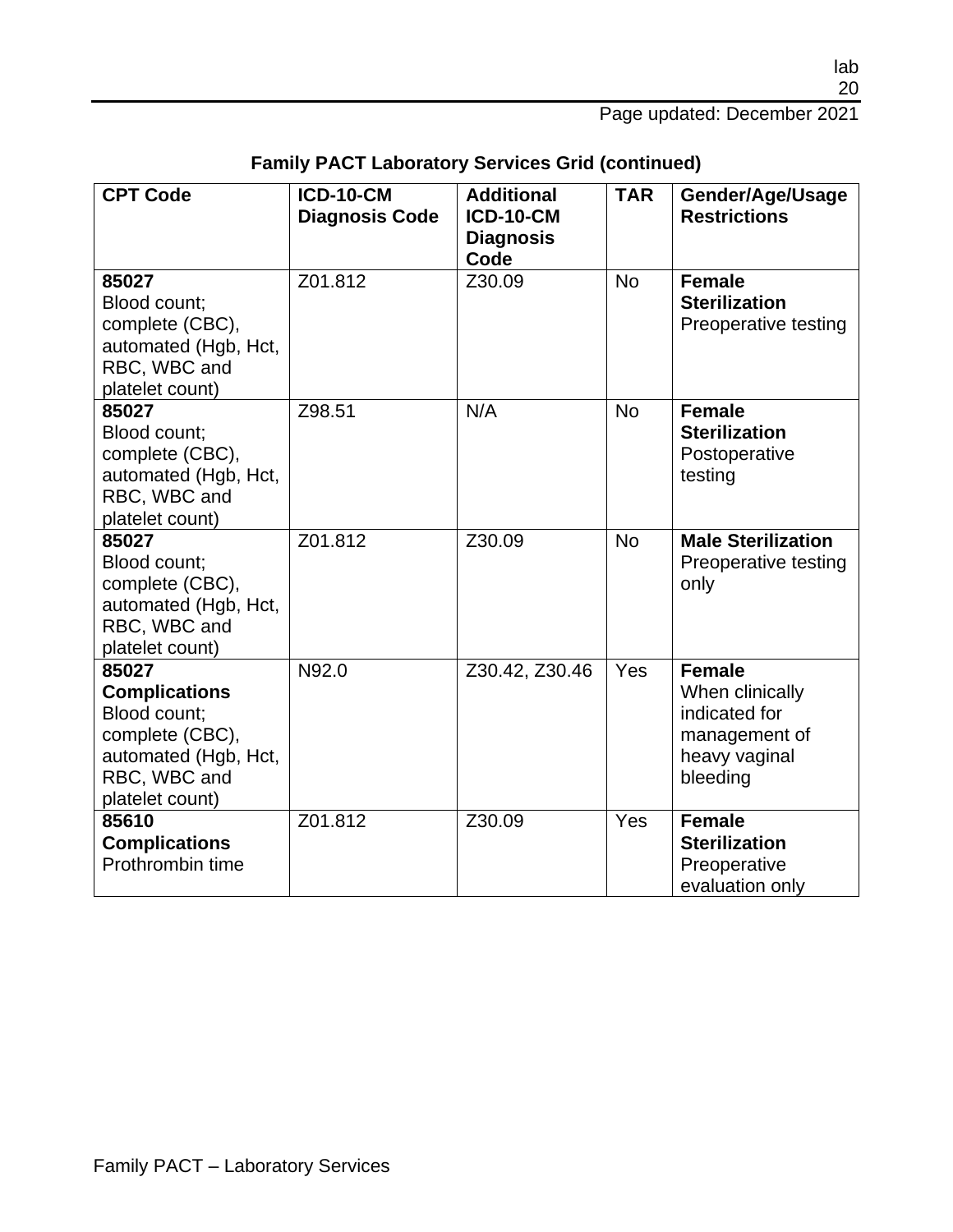Page updated: June 2022

| <b>CPT Code</b>                                                                    | <b>ICD-10-CM</b><br><b>Diagnosis Code</b>                                                                                                        | <b>Additional</b><br><b>ICD-10-CM</b><br><b>Diagnosis</b><br>Code | <b>TAR</b> | Gender/Age/Usage<br><b>Restrictions</b>                                                              |
|------------------------------------------------------------------------------------|--------------------------------------------------------------------------------------------------------------------------------------------------|-------------------------------------------------------------------|------------|------------------------------------------------------------------------------------------------------|
| 85651<br>Sedimentation rate,<br>erythrocyte;<br>non-automated                      | Z30.011,<br>Z30.013, Z30.015<br>thru Z30.018,<br>Z30.02, Z30.41,<br>Z30.42, Z30.430<br>thru Z30.433,<br>Z30.44 thru<br>Z30.46, Z30.49,<br>Z98.51 | N70.03,<br>N70.93, N94.10<br>thru N94.12,<br>N94.19, N94.89       | <b>No</b>  | Female                                                                                               |
| 85651<br><b>Complications</b>                                                      | T85.79XA,<br>T85.79XD,                                                                                                                           | Z30.46                                                            | Yes        | <b>Female</b><br>When clinically                                                                     |
| Sedimentation rate,<br>erythrocyte;<br>non-automated                               | T85.79XS                                                                                                                                         |                                                                   |            | indicated for<br>management of<br>infection at insertion<br>site                                     |
| 85652<br>Sedimentation rate,<br>«erythrocyte»<br>automated                         | Z30.011,<br>Z30.013, Z30.015<br>thru Z30.018,<br>Z30.02, Z30.41,<br>Z30.42, Z30.430<br>thru Z30.433,<br>Z30.44 thru<br>Z30.46, Z30.49,<br>Z98.51 | N70.03,<br>N70.93, N94.10<br>thru N94.12,<br>N94.19, N94.89       | <b>No</b>  | <b>Female</b>                                                                                        |
| 85652<br><b>Complications</b><br>Sedimentation rate,<br>«erythrocyte»<br>automated | T85.79XA,<br>T85.79XD,<br>T85.79XS                                                                                                               | Z30.42, Z30.46                                                    | Yes        | <b>Female</b><br>When clinically<br>indicated for<br>management of<br>infection at insertion<br>site |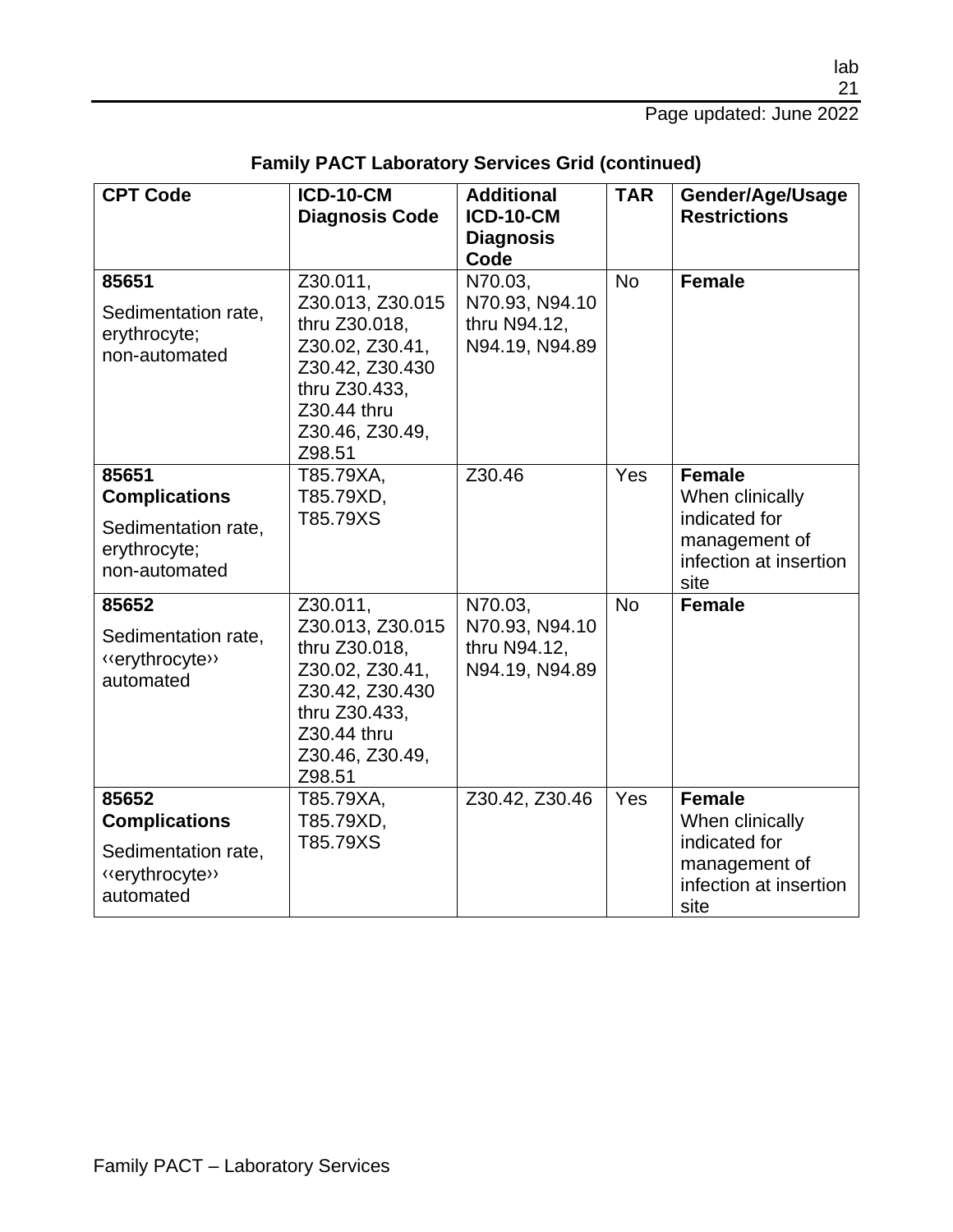| <b>CPT Code</b>                                                                                   | <b>ICD-10-CM</b><br><b>Diagnosis Code</b>                                                                                                        | <b>Additional</b><br><b>ICD-10-CM</b><br><b>Diagnosis</b><br>Code | <b>TAR</b> | Gender/Age/Usage<br><b>Restrictions</b>                                                                                                                                 |
|---------------------------------------------------------------------------------------------------|--------------------------------------------------------------------------------------------------------------------------------------------------|-------------------------------------------------------------------|------------|-------------------------------------------------------------------------------------------------------------------------------------------------------------------------|
| 85730<br>Thromboplastin time,<br>partial (PTT); plasma<br>or whole blood                          | Z01.812                                                                                                                                          | Z30.09                                                            | Yes        | <b>Female</b><br><b>Sterilization</b><br>Preoperative<br>evaluation only                                                                                                |
| 86592<br>Syphilis test, non-<br>treponemal antibody;<br>qualitative<br>(eg, VDRL, RPR and<br>ART) | Z30.011,<br>Z30.013, Z30.015<br>thru Z30.018,<br>Z30.02, Z30.41,<br>Z30.42, Z30.430<br>thru Z30.433,<br>Z30.44 thru<br>Z30.46, Z30.49,<br>Z98.51 | Not applicable                                                    | <b>No</b>  | <b>Female</b>                                                                                                                                                           |
| 86592<br>Syphilis test, non-<br>treponemal antibody;<br>qualitative<br>(eg, VDRL, RPR and<br>ART) | Z30.018, Z30.02,<br>Z30.49, Z98.52                                                                                                               | Not applicable                                                    | <b>No</b>  | <b>Male</b>                                                                                                                                                             |
| 86593<br>Syphilis test,<br>non-treponemal<br>antibody; quantitative                               | Z30.011,<br>Z30.013, Z30.015<br>thru Z30.018,<br>Z30.02, Z30.41,<br>Z30.42, Z30.430<br>thru Z30.433,<br>Z30.44 thru<br>Z30.46, Z30.49,<br>Z98.51 | A51.0, A51.31,<br>A51.39, A51.5,<br>A52.8, A53.0                  | <b>No</b>  | <b>Female</b><br>Reflex from positive<br>86592, 86780. Use<br>secondary<br>diagnosis code<br>when ordered<br>separately to<br>assess response to<br>syphilis treatment. |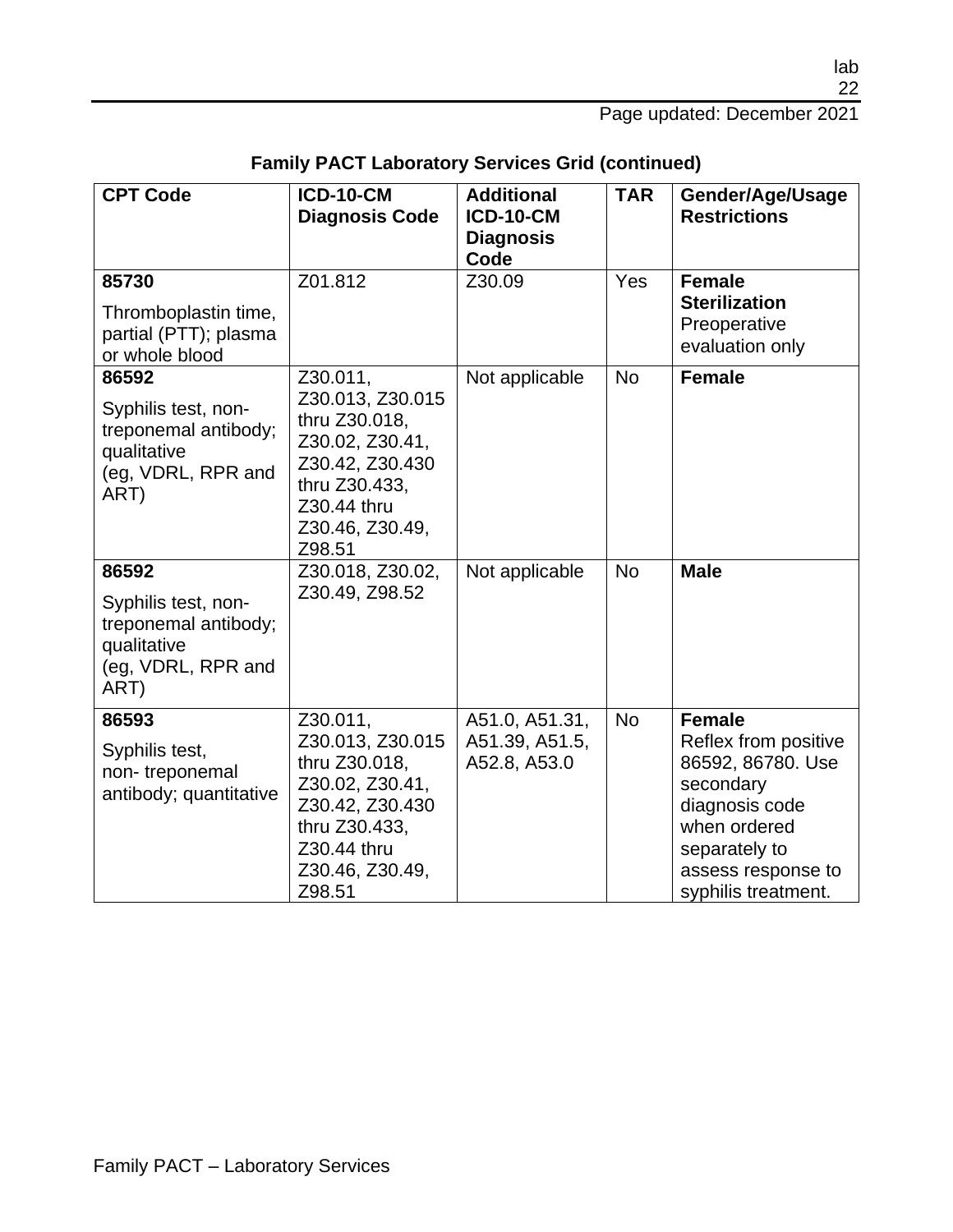23

lab

Page updated: December 2021

| <b>CPT Code</b>                                                                    | <b>ICD-10-CM</b><br><b>Diagnosis Code</b>                                                                                                        | <b>Additional</b><br><b>ICD-10-CM</b><br><b>Diagnosis</b><br>Code | <b>TAR</b> | Gender/Age/Usage<br><b>Restrictions</b>                                                                                                                                                              |
|------------------------------------------------------------------------------------|--------------------------------------------------------------------------------------------------------------------------------------------------|-------------------------------------------------------------------|------------|------------------------------------------------------------------------------------------------------------------------------------------------------------------------------------------------------|
| 86593<br>Syphilis test,<br>non-treponemal<br>antibody; quantitative                | Z30.018, Z30.02,<br>Z30.49, Z98.52                                                                                                               | A51.0, A51.31,<br>A51.39, A51.5,<br>A52.8, A53.0                  | <b>No</b>  | <b>Male</b><br>Reflex from positive<br>86592, 86780. Use<br>secondary<br>diagnosis code<br>when ordered<br>separately to<br>assess response to<br>syphilis treatment                                 |
| 86689<br>HTLV or HIV<br>antibody,<br>confirmatory test (eg,<br><b>Western Blot</b> | Z30.011,<br>Z30.013, Z30.015<br>thru Z30.018,<br>Z30.02, Z30.41,<br>Z30.42, Z30.430<br>thru Z30.433,<br>Z30.44 thru<br>Z30.46, Z30.49,<br>Z98.51 | Not applicable                                                    | <b>No</b>  | <b>Female</b><br>Reflex from positive<br>86701, 86702 or<br>86703 or as a<br>confirmatory test<br>following a<br>preliminary positive<br>result with a point-<br>of-care kit test.<br>Limited to HIV |
| 86689<br>HTLV or HIV<br>antibody,<br>confirmatory test (eg,<br><b>Western Blot</b> | Z30.018, Z30.02,<br>Z30.49, Z98.52                                                                                                               | Not applicable                                                    | <b>No</b>  | <b>Male</b><br>Reflex from positive<br>86701, 86702 or<br>86703 or as a<br>confirmatory test<br>following a<br>preliminary positive<br>result with a point-<br>of-care kit test.<br>Limited to HIV   |

| <b>Family PACT Laboratory Services Grid (continued)</b> |  |  |  |  |
|---------------------------------------------------------|--|--|--|--|
|---------------------------------------------------------|--|--|--|--|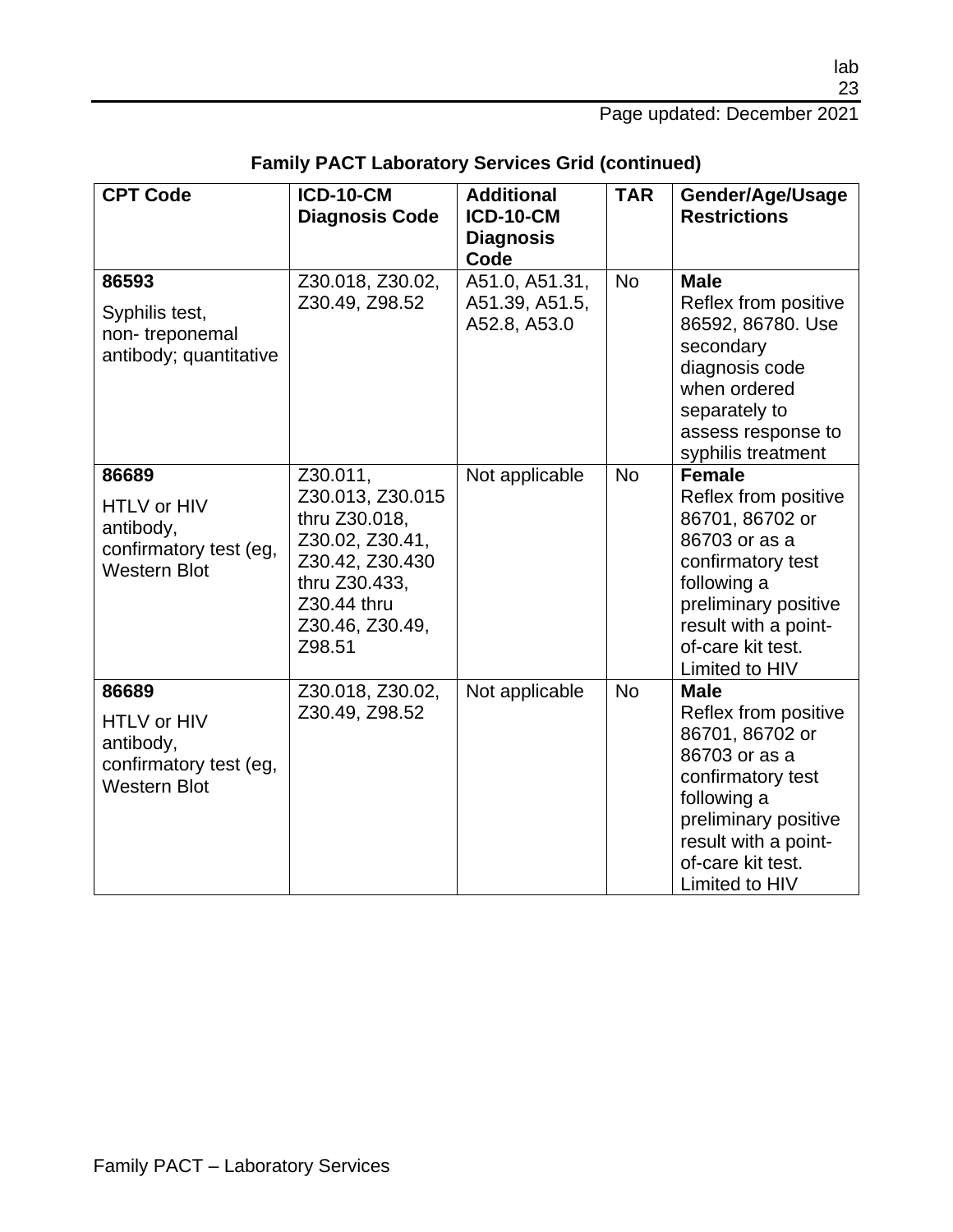| <b>CPT Code</b>  | <b>ICD-10-CM</b><br><b>Diagnosis Code</b> | <b>Additional</b><br><b>ICD-10-CM</b><br><b>Diagnosis</b> | <b>TAR</b> | Gender/Age/Usage<br><b>Restrictions</b> |
|------------------|-------------------------------------------|-----------------------------------------------------------|------------|-----------------------------------------|
|                  |                                           | Code                                                      |            |                                         |
| 86701            | Z30.011,                                  | Not applicable                                            | <b>No</b>  | <b>Female</b>                           |
| $HIV-1$          | Z30.013, Z30.015                          |                                                           |            |                                         |
|                  | thru Z30.018,                             |                                                           |            |                                         |
|                  | Z30.02, Z30.41,                           |                                                           |            |                                         |
|                  | Z30.42, Z30.430                           |                                                           |            |                                         |
|                  | thru Z30.433,<br>Z30.44 thru              |                                                           |            |                                         |
|                  | Z30.46, Z30.49,                           |                                                           |            |                                         |
|                  | Z98.51                                    |                                                           |            |                                         |
| 86701            | Z30.018, Z30.02,                          | Not applicable                                            | <b>No</b>  | <b>Male</b>                             |
| $HIV-1$          | Z30.49, Z98.52                            |                                                           |            |                                         |
| 86702            | Z30.011,                                  | Not applicable                                            | No         | <b>Female</b>                           |
| $HIV-2$          | Z30.013, Z30.015                          |                                                           |            |                                         |
|                  | thru Z30.018,                             |                                                           |            |                                         |
|                  | Z30.02, Z30.41,                           |                                                           |            |                                         |
|                  | Z30.42, Z30.430                           |                                                           |            |                                         |
|                  | thru Z30.433,                             |                                                           |            |                                         |
|                  | Z30.44 thru                               |                                                           |            |                                         |
|                  | Z30.46, Z30.49,                           |                                                           |            |                                         |
|                  | Z98.51                                    |                                                           |            |                                         |
| 86702<br>$HIV-2$ | Z30.018, Z30.02,                          | Not applicable                                            | <b>No</b>  | <b>Male</b>                             |
| 86703            | Z30.49, Z98.52<br>Z30.011,                | N/A                                                       | <b>No</b>  | <b>Female</b>                           |
| HIV-1 and HIV-2, | Z30.013, Z30.015                          |                                                           |            |                                         |
| single result    | thru Z30.018,                             |                                                           |            |                                         |
|                  | Z30.02, Z30.41,                           |                                                           |            |                                         |
|                  | Z30.42, Z30.430                           |                                                           |            |                                         |
|                  | thru Z30.433,                             |                                                           |            |                                         |
|                  | Z30.44 thru                               |                                                           |            |                                         |
|                  | Z30.46, Z30.49,                           |                                                           |            |                                         |
|                  | Z98.51                                    |                                                           |            |                                         |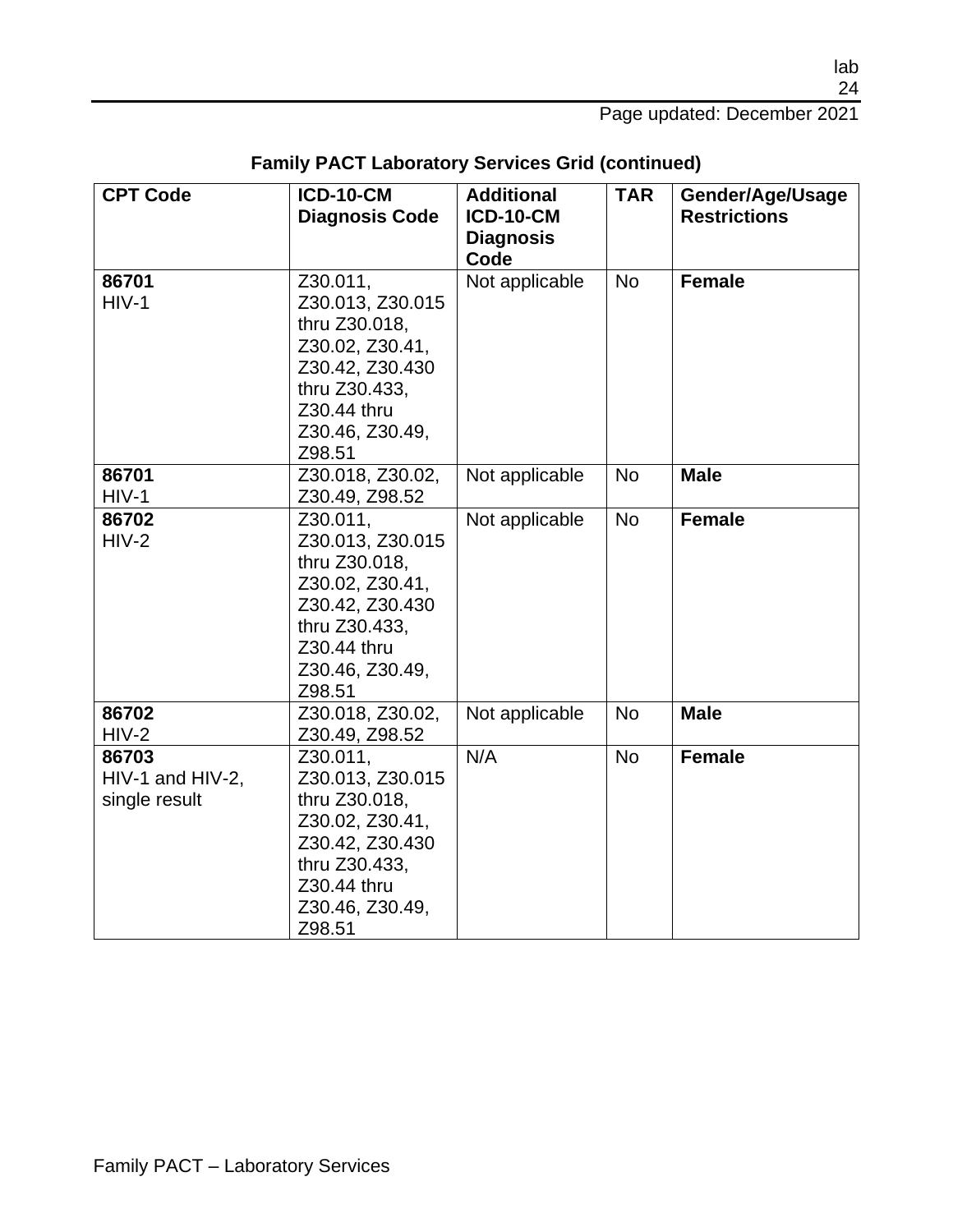| <b>CPT Code</b>                                 | <b>ICD-10-CM</b><br><b>Diagnosis Code</b>                                                                                                        | <b>Additional</b><br><b>ICD-10-CM</b><br><b>Diagnosis</b><br>Code | <b>TAR</b> | Gender/Age/Usage<br><b>Restrictions</b>                                                   |
|-------------------------------------------------|--------------------------------------------------------------------------------------------------------------------------------------------------|-------------------------------------------------------------------|------------|-------------------------------------------------------------------------------------------|
| 86703<br>$HIV-1$ and $HIV-2$ ,<br>single result | Z30.018, Z30.02,<br>Z30.49, Z98.52                                                                                                               | Not applicable                                                    | <b>No</b>  | <b>Male</b>                                                                               |
| 86780<br>Antibody; Treponema<br>pallidum        | Z30.011,<br>Z30.013, Z30.015<br>thru Z30.018,<br>Z30.02, Z30.41,<br>Z30.42, Z30.430<br>thru Z30.433,<br>Z30.44 thru<br>Z30.46, Z30.49,<br>Z98.51 | Not applicable                                                    | <b>No</b>  | <b>Female</b><br>Reflex from positive<br>86592                                            |
| 86780<br>Antibody; Treponema<br>pallidum        | Z30.018, Z30.02,<br>Z30.49, Z98.52                                                                                                               | Not applicable                                                    | <b>No</b>  | <b>Male</b><br>Reflex from positive<br>86592; if positive<br>result, 86593 is<br>required |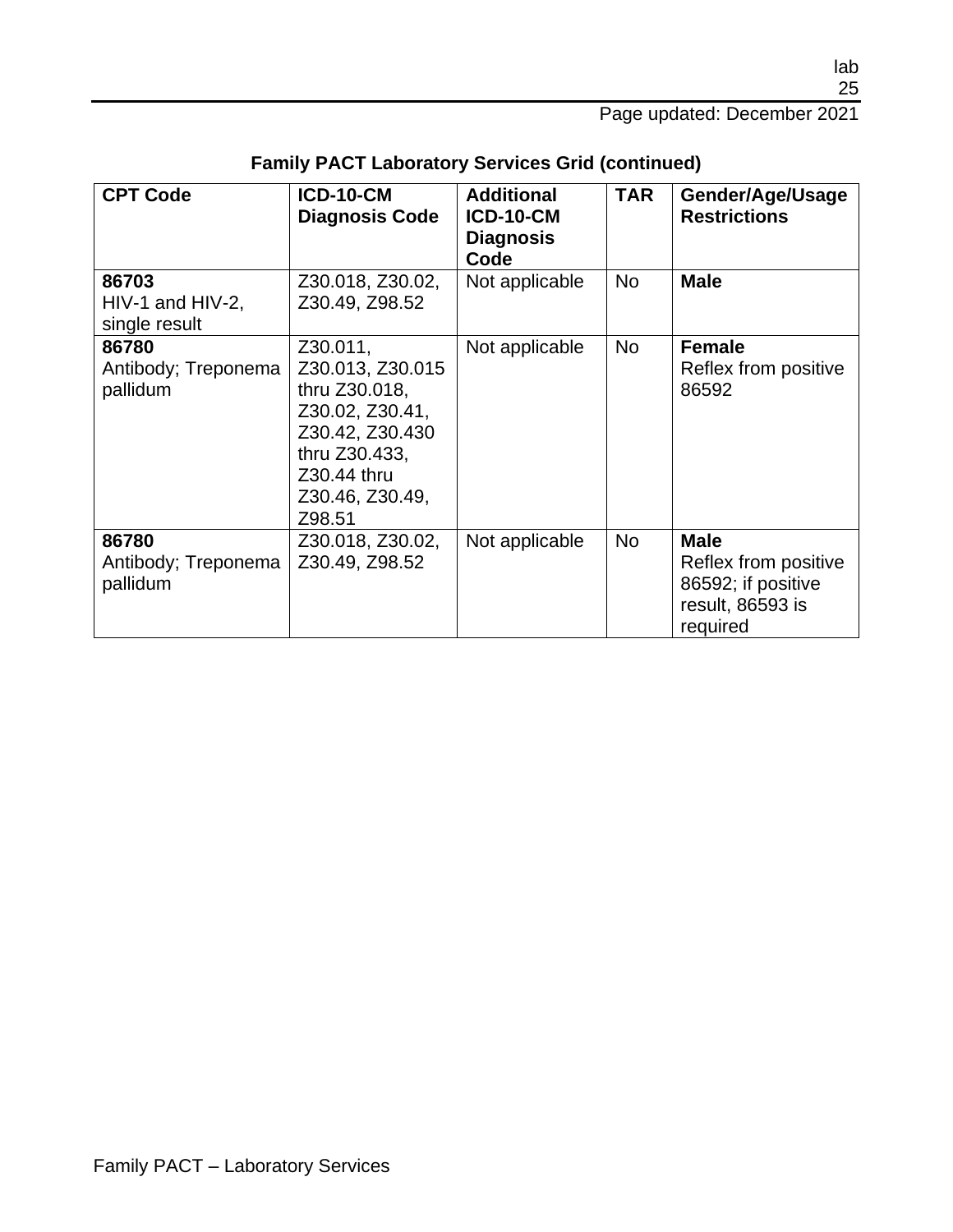Page updated: December 2021

| <b>CPT Code</b>       | <b>ICD-10-CM</b>      | <b>Additional</b> | <b>TAR</b> | Gender/Age/Usage     |
|-----------------------|-----------------------|-------------------|------------|----------------------|
|                       | <b>Diagnosis Code</b> | <b>ICD-10-CM</b>  |            | <b>Restrictions</b>  |
|                       |                       | <b>Diagnosis</b>  |            |                      |
|                       |                       | Code              |            |                      |
| 87081                 | T81.40XA,             | Z30.2, Z30.46     | Yes        | <b>Female</b>        |
| <b>Complications</b>  | T81.40XD,             |                   |            | When clinically      |
| Culture, presumptive, | T81.40XS,             |                   |            | indicated for        |
| pathogenic            | T81.41XA,             |                   |            | management of        |
| organisms, screening  | T81.41XD,             |                   |            | implant              |
| only                  | T81.41XS,             |                   |            | insertion/removal or |
|                       | T81.42XA,             |                   |            | surgical site        |
|                       | T81.42XD,             |                   |            | infection            |
|                       | T81.42XS,             |                   |            |                      |
|                       | T81.43XA,             |                   |            |                      |
|                       | T81.43XD,             |                   |            |                      |
|                       | T81.43XS,             |                   |            |                      |
|                       | T81.49XA,             |                   |            |                      |
|                       | T81.49XD,             |                   |            |                      |
|                       | T81.49XS,             |                   |            |                      |
|                       | T85.79XA,             |                   |            |                      |
|                       | T85.79XD,             |                   |            |                      |
|                       | T85.79XS              |                   |            |                      |
| 87081                 | T81.40XA,             | Z30.2             | Yes        | <b>Male</b>          |
| <b>Complications</b>  | T81.40XD,             |                   |            | When clinically      |
| Culture, presumptive, | T81.40XS,             |                   |            | indicated for        |
| pathogenic            | T81.41XA,             |                   |            | management of        |
| organisms, screening  | T81.41XD,             |                   |            | surgical site        |
| only                  | T81.41XS,             |                   |            | infection (less than |
|                       | T81.42XA,             |                   |            | 30 days              |
|                       | T81.42XD,             |                   |            | postoperative)       |
|                       | T81.42XS,             |                   |            |                      |
|                       | T81.43XA,             |                   |            |                      |
|                       | T81.43XD,             |                   |            |                      |
|                       | T81.43XS,             |                   |            |                      |
|                       | T81.49XA,             |                   |            |                      |
|                       | T81.49XD,             |                   |            |                      |
|                       | T81.49XS              |                   |            |                      |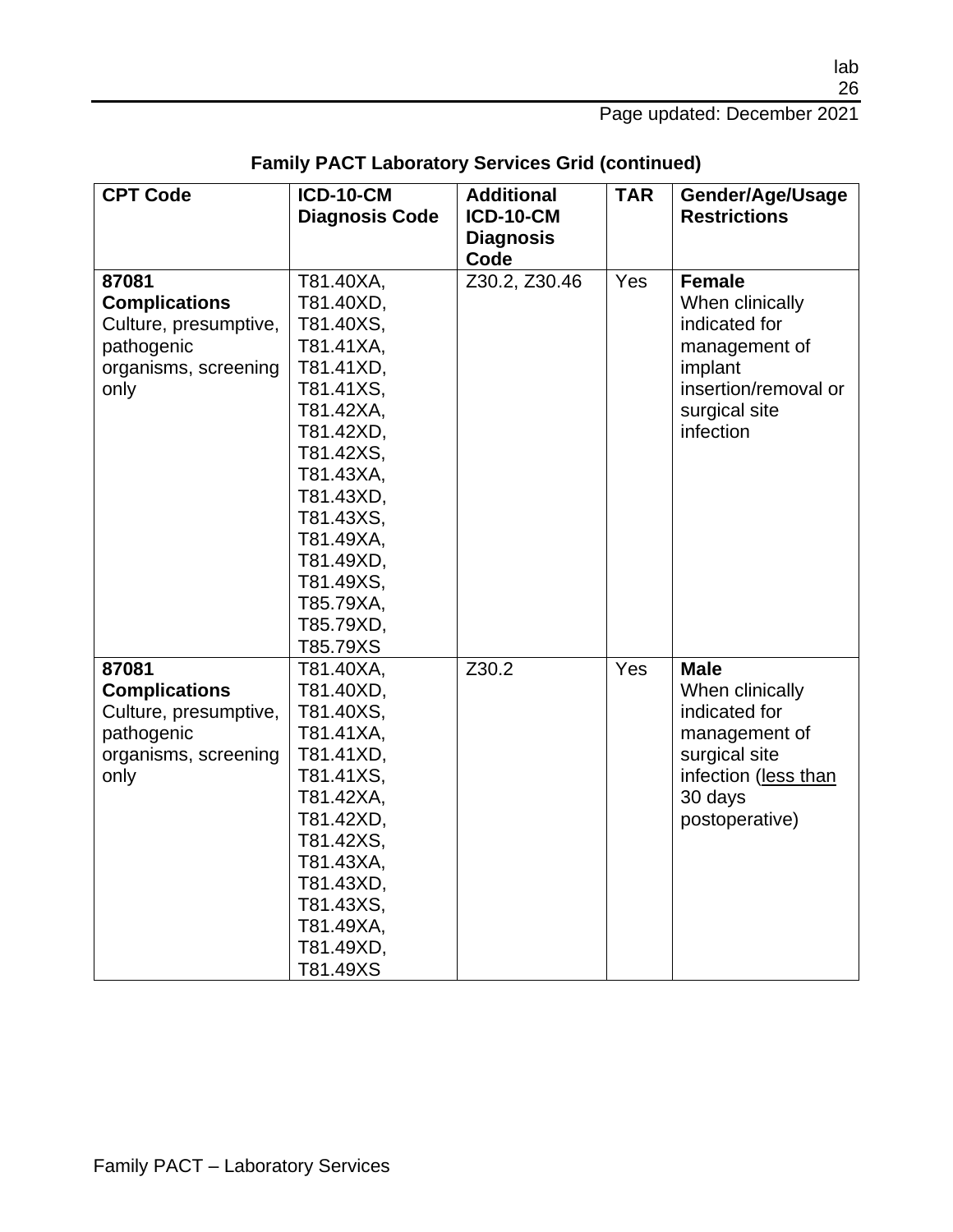Page updated: December 2021

| <b>CPT Code</b>                                                                                                              | <b>ICD-10-CM</b>                                                                                                                                                                                | <b>Additional</b> | <b>TAR</b> | Gender/Age/Usage                                                                                                                                      |
|------------------------------------------------------------------------------------------------------------------------------|-------------------------------------------------------------------------------------------------------------------------------------------------------------------------------------------------|-------------------|------------|-------------------------------------------------------------------------------------------------------------------------------------------------------|
|                                                                                                                              | <b>Diagnosis Code</b>                                                                                                                                                                           | <b>ICD-10-CM</b>  |            | <b>Restrictions</b>                                                                                                                                   |
|                                                                                                                              |                                                                                                                                                                                                 | <b>Diagnosis</b>  |            |                                                                                                                                                       |
|                                                                                                                              |                                                                                                                                                                                                 | Code              |            |                                                                                                                                                       |
| 87181                                                                                                                        | T81.40XA,                                                                                                                                                                                       | Z30.2, Z30.46     | Yes        | <b>Female</b>                                                                                                                                         |
| <b>Complications</b>                                                                                                         | T81.40XD,                                                                                                                                                                                       |                   |            | Reflex from positive                                                                                                                                  |
| Susceptibility studies,<br>antimicrobial agent;<br>agar dilution method,<br>per agent (e.g.<br>antibiotic gradient<br>strip) | T81.40XS,<br>T81.41XA,<br>T81.41XD,<br>T81.41XS,<br>T81.42XA,<br>T81.42XD,<br>T81.42XS,<br>T81.43XA,<br>T81.43XD,<br>T81.43XS,<br>T81.49XA,<br>T81.49XD,<br>T81.49XS,<br>T85.79XA,<br>T85.79XD, |                   |            | 87081 when<br>clinically indicated<br>for management of<br>implant<br>insertion/removal or<br>surgical site<br>infection                              |
| 87181                                                                                                                        | T85.79XS<br>T81.40XA,                                                                                                                                                                           | Z30.2             | Yes        | <b>Male</b>                                                                                                                                           |
| <b>Complications</b>                                                                                                         | T81.40XD,                                                                                                                                                                                       |                   |            |                                                                                                                                                       |
| Susceptibility studies,<br>antimicrobial agent;<br>agar dilution method,<br>per agent (e.g.<br>antibiotic gradient<br>strip) | T81.40XS,<br>T81.41XA,<br>T81.41XD,<br>T81.41XS,<br>T81.42XA,<br>T81.42XD,<br>T81.42XS,<br>T81.43XA,<br>T81.43XD,<br>T81.43XS,<br>T81.49XA,<br>T81.49XD,<br>T81.49XS                            |                   |            | Reflex from positive<br>87081 when<br>clinically indicated<br>for management of<br>surgical site<br>infection (less than<br>30 days<br>postoperative) |

| <b>Family PACT Laboratory Services Grid (continued)</b> |  |  |
|---------------------------------------------------------|--|--|
|---------------------------------------------------------|--|--|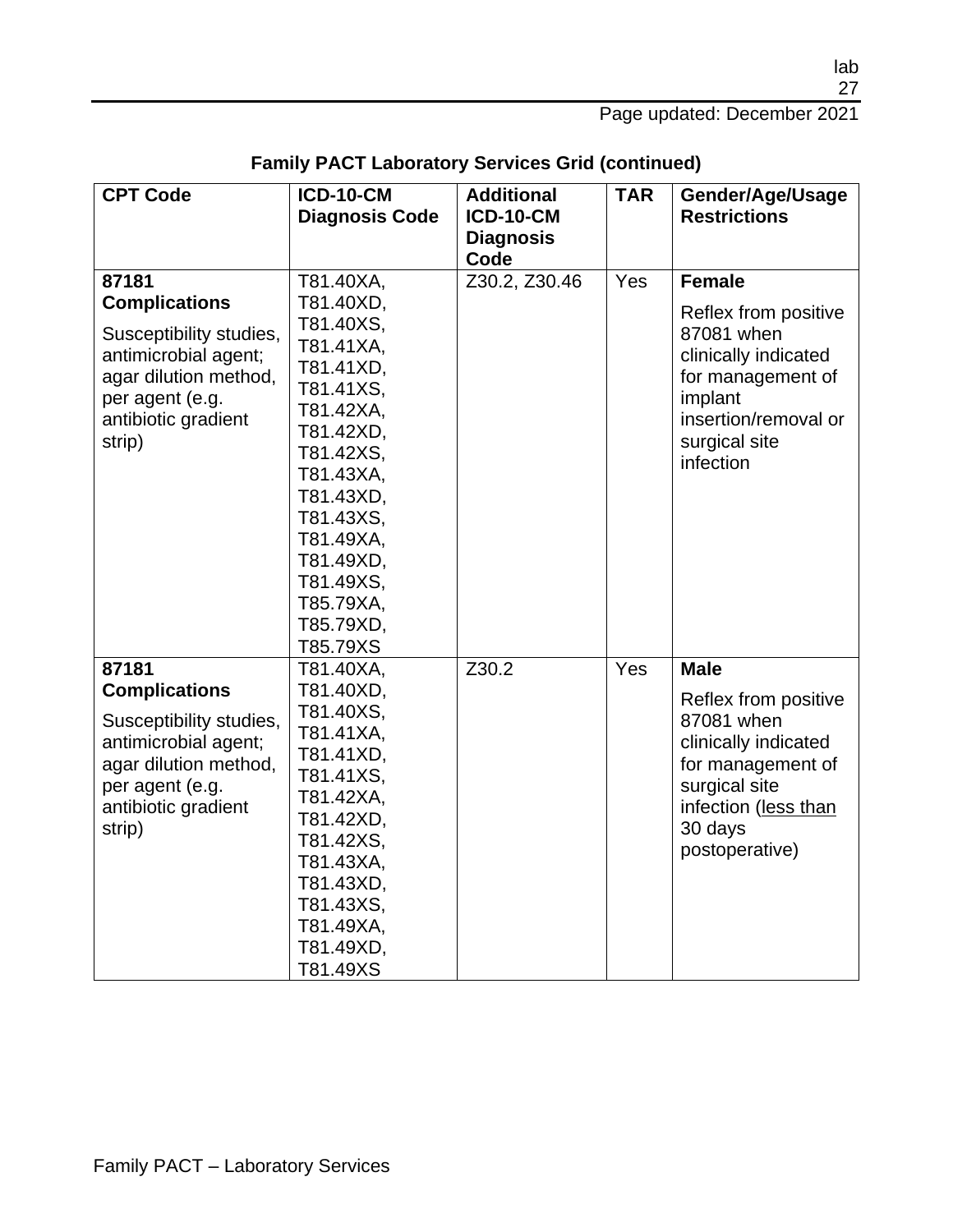Page updated: December 2021

| <b>CPT Code</b>         | <b>ICD-10-CM</b>      | <b>Additional</b> | <b>TAR</b> | Gender/Age/Usage      |
|-------------------------|-----------------------|-------------------|------------|-----------------------|
|                         | <b>Diagnosis Code</b> | <b>ICD-10-CM</b>  |            | <b>Restrictions</b>   |
|                         |                       | <b>Diagnosis</b>  |            |                       |
|                         |                       | Code              |            |                       |
| 87184                   | T81.40XA,             | Z30.2, Z30.46     | Yes        | <b>Female</b>         |
| <b>Complications</b>    | T81.40XD,             |                   |            | Reflex from positive  |
| Susceptibility studies, | T81.40XS,             |                   |            | 87081 when            |
| antimicrobial agent;    | T81.41XA,             |                   |            | clinically indicated  |
| disc method, per        | T81.41XD,             |                   |            | for management of     |
| plate (12 or fewer      | T81.41XS,             |                   |            | implant               |
| agents)                 | T81.42XA,             |                   |            | insertion/removal     |
|                         | T81.42XD,             |                   |            | site infection,       |
|                         | T81.42XS,             |                   |            | operative site or PID |
|                         | T81.43XA,             |                   |            | (within 30 days       |
|                         | T81.43XD,             |                   |            | postoperative).       |
|                         | T81.43XS,             |                   |            |                       |
|                         | T81.49XA,             |                   |            |                       |
|                         | T81.49XD,             |                   |            |                       |
|                         | T81.49XS,             |                   |            |                       |
|                         | T85.79XA,             |                   |            |                       |
|                         | T857.9XD,             |                   |            |                       |
|                         | T857.9XS              |                   |            |                       |
| 87184                   | T81.40XA,             | Z30.2             | Yes        | <b>Male</b>           |
| <b>Complications</b>    | T81.40XD,             |                   |            | Reflex from positive  |
| Susceptibility studies, | T81.40XS,             |                   |            | 87081 when            |
| antimicrobial agent;    | T81.41XA,             |                   |            | clinically indicated  |
| disc method, per        | T81.41XD,             |                   |            | for management of     |
| plate (12 or fewer      | T81.41XS,             |                   |            | surgical site         |
| agents)                 | T81.42XA,             |                   |            | infection. (less than |
|                         | T81.42XD,             |                   |            | 30 days               |
|                         | T81.42XS,             |                   |            | postoperative).       |
|                         | T81.43XA,             |                   |            |                       |
|                         | T81.43XD,             |                   |            |                       |
|                         | T81.43XS,             |                   |            |                       |
|                         | T81.49XA,             |                   |            |                       |
|                         | T81.49XD,             |                   |            |                       |
|                         | T81.49XS              |                   |            |                       |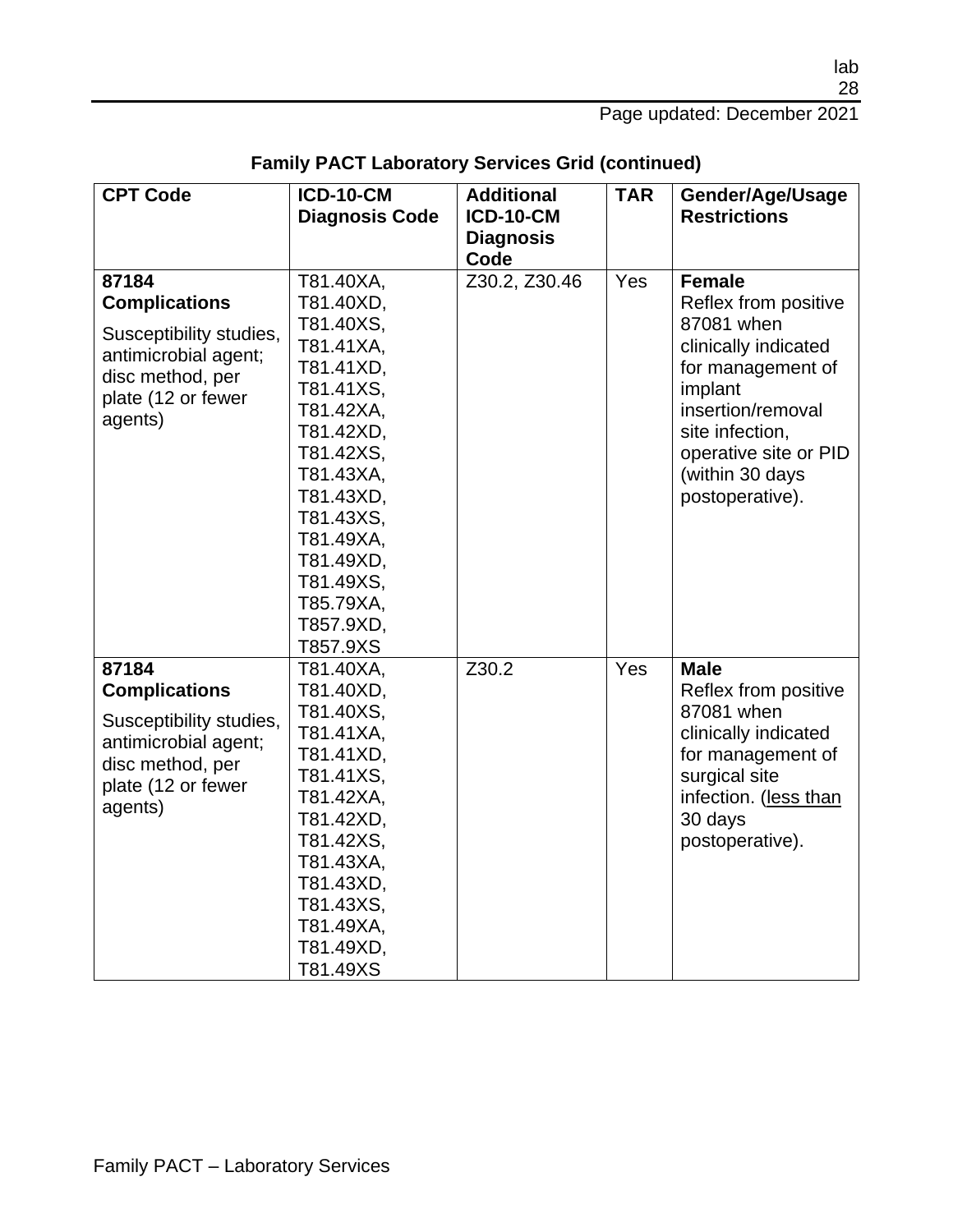| <b>CPT Code</b>         | <b>ICD-10-CM</b>      | <b>Additional</b> | <b>TAR</b> | Gender/Age/Usage     |
|-------------------------|-----------------------|-------------------|------------|----------------------|
|                         | <b>Diagnosis Code</b> | <b>ICD-10-CM</b>  |            | <b>Restrictions</b>  |
|                         |                       | <b>Diagnosis</b>  |            |                      |
|                         |                       | Code              |            |                      |
| 87186                   | T81.40XA,             | Z30.2, Z30.46     | Yes        | <b>Female</b>        |
| <b>Complications</b>    | T81.40XD,             |                   |            | Reflex from positive |
| Susceptibility studies, | T81.40XS,             |                   |            | 87081 when           |
| antimicrobial agent;    | T81.41XA,             |                   |            | clinically indicated |
| microdilution or agar   | T81.41XD,             |                   |            | for management of    |
| dilution (minimum       | T81.41XS,             |                   |            | implant              |
| inhibitory              | T81.42XA,             |                   |            | insertion/removal or |
| concentration (MIC)     | T81.42XD,             |                   |            | surgical site        |
| or breakpoint), each    | T81.42XS,             |                   |            | infection.           |
| multi-antimicrobial,    | T81.43XA,             |                   |            |                      |
| per plate               | T81.43XD,             |                   |            |                      |
|                         | T81.43XS,             |                   |            |                      |
|                         | T81.49XA,             |                   |            |                      |
|                         | T81.49XD,             |                   |            |                      |
|                         | T81.49XS,             |                   |            |                      |
|                         | T85.79XA,             |                   |            |                      |
|                         | T857.9XD,             |                   |            |                      |
|                         | T857.9XS              |                   |            |                      |
| 87186                   | T81.40XA,             | Z30.2             | Yes        | <b>Male</b>          |
| <b>Complications</b>    | T81.40XD,             |                   |            | Reflex from positive |
| Susceptibility studies, | T81.40XS,             |                   |            | 87081 when           |
| antimicrobial agent;    | T81.41XA,             |                   |            | clinically indicated |
| microdilution or agar   | T81.41XD,             |                   |            | for management of    |
| dilution (minimum       | T81.41XS,             |                   |            | surgical site        |
| inhibitory              | T81.42XA,             |                   |            | infection (less than |
| concentration (MIC)     | T81.42XD,             |                   |            | 30 days              |
| or breakpoint), each    | T81.42XS,             |                   |            | postoperative).      |
| multi-antimicrobial,    | T81.43XA,             |                   |            |                      |
| per plate               | T81.43XD,             |                   |            |                      |
|                         | T81.43XS,             |                   |            |                      |
|                         | T81.49XA,             |                   |            |                      |
|                         | T81.49XD,             |                   |            |                      |
|                         | T81.49XS              |                   |            |                      |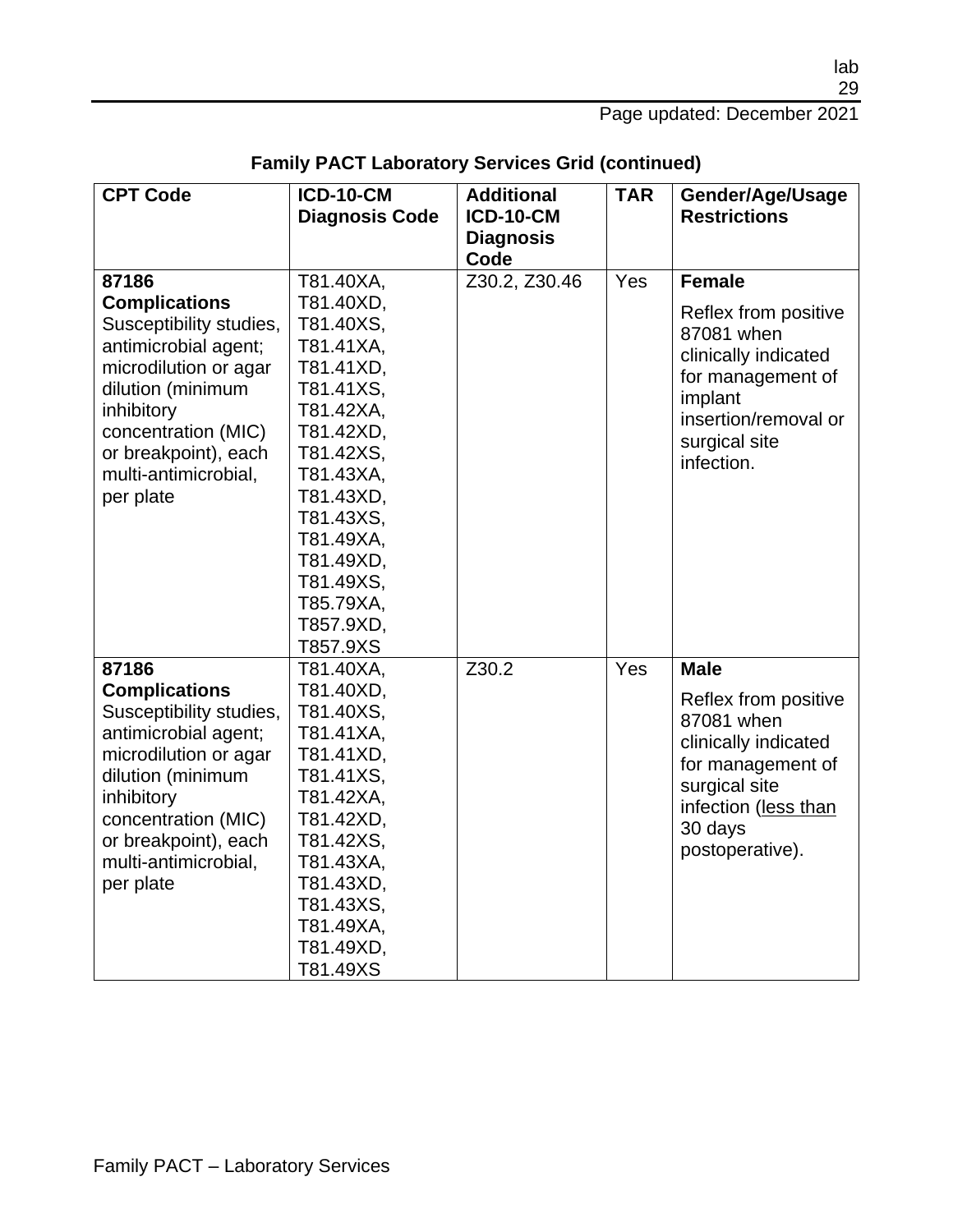| <b>CPT Code</b>                                                                                                                   | <b>ICD-10-CM</b><br><b>Diagnosis Code</b> | <b>Additional</b><br><b>ICD-10-CM</b><br><b>Diagnosis</b><br>Code                                       | <b>TAR</b> | Gender/Age/Usage<br><b>Restrictions</b>         |
|-----------------------------------------------------------------------------------------------------------------------------------|-------------------------------------------|---------------------------------------------------------------------------------------------------------|------------|-------------------------------------------------|
| 87205<br>Smear, primary<br>source with<br>interpretation;<br><b>Gram or Giemsa</b><br>stain for bacteria,<br>fungi, or cell types | Z30.018, Z30.02,<br>Z30.49, Z98.52        | $\langle \langle A54.01 \rangle$<br>A54.22, A54.5,<br>A54.6, A56.01,<br>A56.3, N34.1,<br>N34.2, N45.3>> | <b>No</b>  | <b>Male</b><br>«CT, GC and NGU<br>symptomatic>> |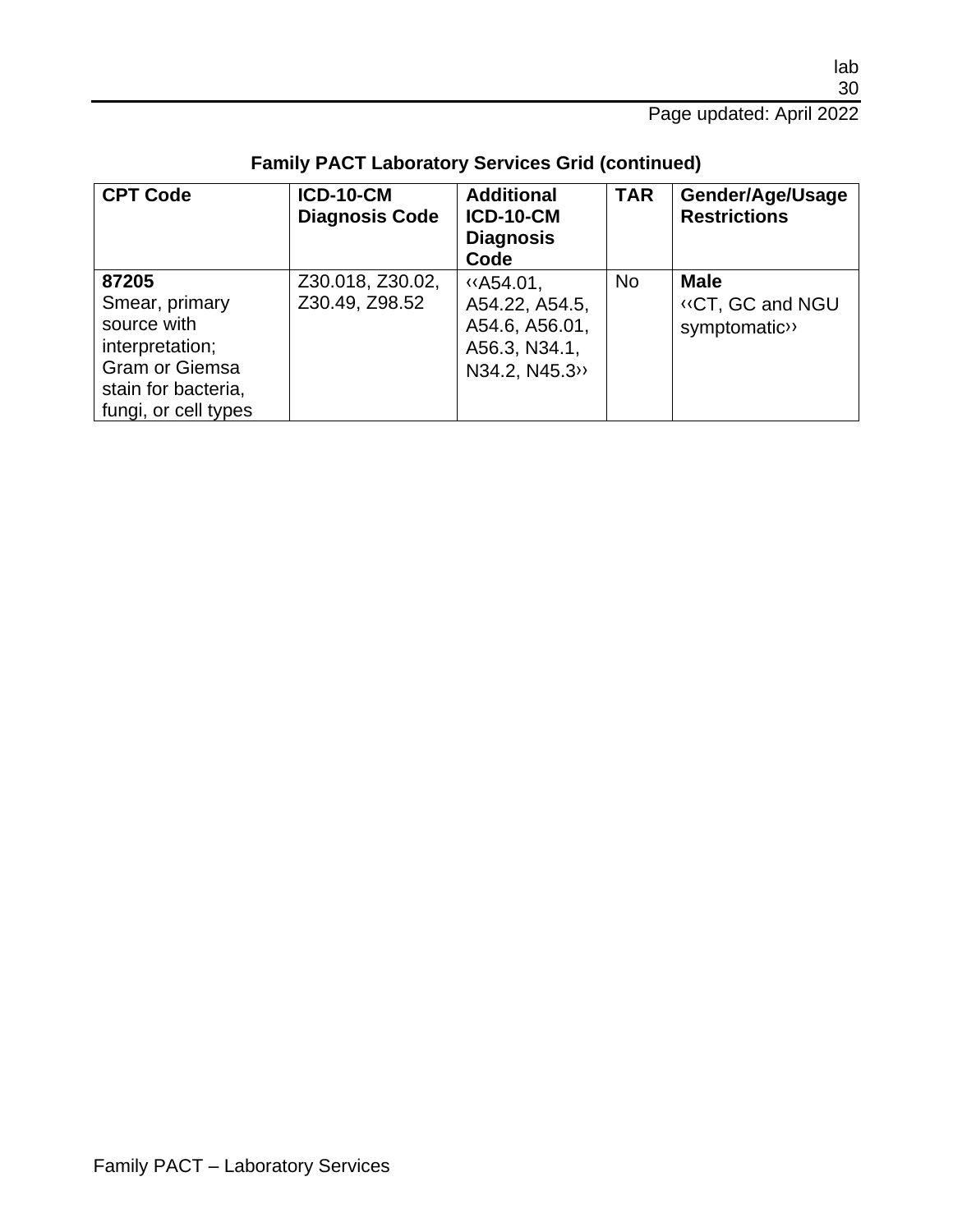| <b>CPT Code</b>                                                                                                                          | <b>ICD-10-CM</b><br><b>Diagnosis Code</b>                                                                                                        | <b>Additional</b><br><b>ICD-10-CM</b><br><b>Diagnosis</b><br>Code     | <b>TAR</b> | Gender/Age/Usage<br><b>Restrictions</b> |
|------------------------------------------------------------------------------------------------------------------------------------------|--------------------------------------------------------------------------------------------------------------------------------------------------|-----------------------------------------------------------------------|------------|-----------------------------------------|
| 87210<br>Smear, primary<br>source with<br>interpretation;<br>wet mount for<br>infectious agents (eg,<br>saline, India ink,<br>KOH preps) | Z30.011,<br>Z30.013, Z30.015<br>thru Z30.018,<br>Z30.02, Z30.41,<br>Z30.42, Z30.430<br>thru Z30.433,<br>Z30.44 thru<br>Z30.46, Z30.49,<br>Z98.51 | A54.01,<br>A54.22, A54.5,<br>A54.6, A56.01,<br>A56.3, N34.2,<br>N45.3 | <b>No</b>  | <b>Female</b>                           |
| Reimbursed to CLIA<br>certified laboratories                                                                                             |                                                                                                                                                  |                                                                       |            |                                         |
| 87210<br>Smear, primary<br>source with<br>interpretation;<br>wet mount for<br>infectious agents (eg,<br>saline, India ink,<br>KOH preps) | Z30.018, Z30.02,<br>Z30.49, Z98.52                                                                                                               | «A59.03, N34.1<br>N34.2, Z20.2>>                                      | <b>No</b>  | <b>Male</b>                             |
| <b>Reimbursed to CLIA</b><br>certified laboratories                                                                                      |                                                                                                                                                  |                                                                       |            |                                         |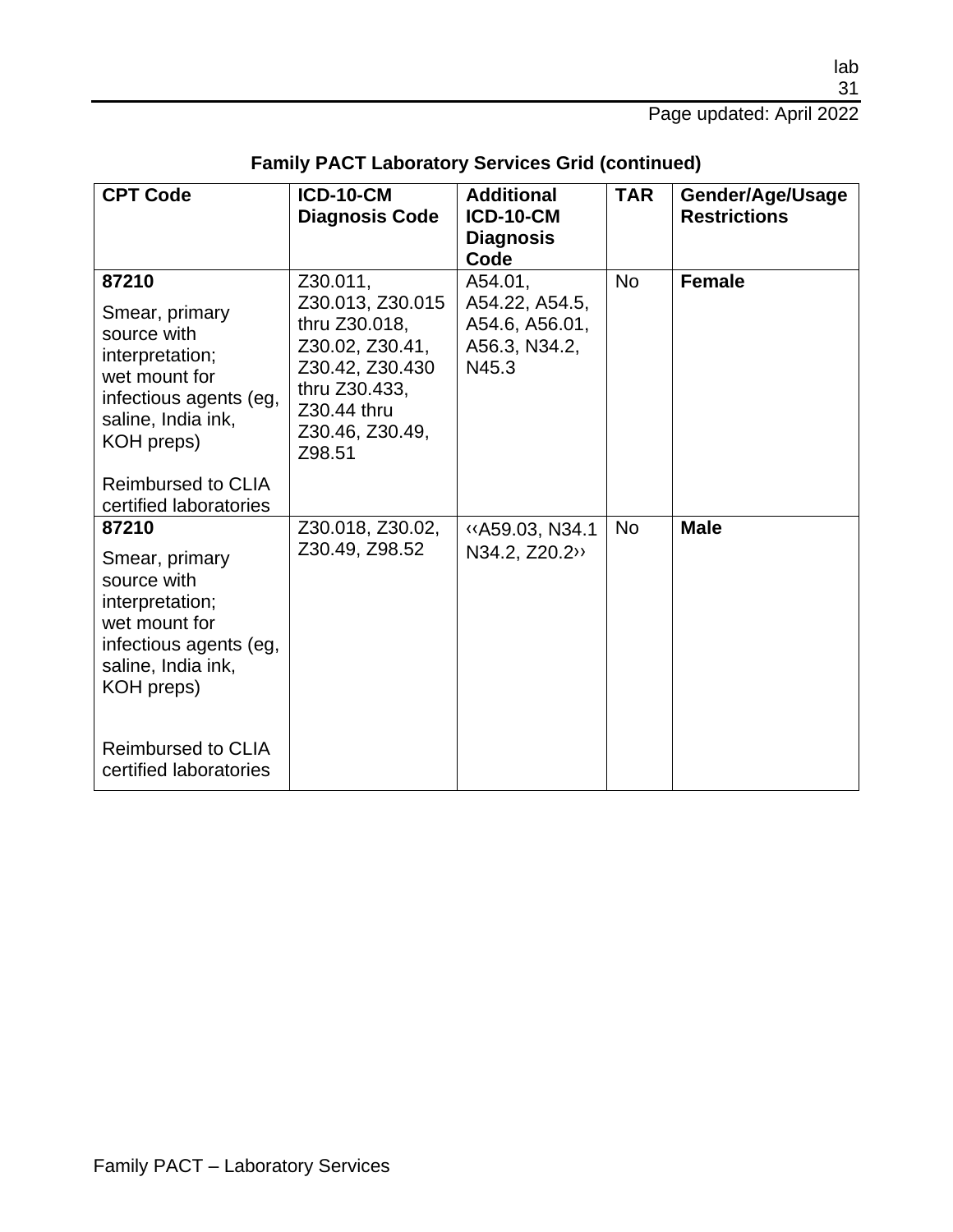| <b>CPT Code</b>                                                                                                                                                                                             | <b>ICD-10-CM</b><br><b>Diagnosis Code</b>                                                                                                        | <b>Additional</b><br><b>ICD-10-CM</b><br><b>Diagnosis</b><br>Code | <b>TAR</b> | Gender/Age/Usage<br><b>Restrictions</b>                                                                                                                            |
|-------------------------------------------------------------------------------------------------------------------------------------------------------------------------------------------------------------|--------------------------------------------------------------------------------------------------------------------------------------------------|-------------------------------------------------------------------|------------|--------------------------------------------------------------------------------------------------------------------------------------------------------------------|
| 87255<br>Smear, primary<br>source with<br>interpretation;<br>including<br>identification by non-<br>immunologic method,<br>other than by<br>cytopathic effect (eg,<br>virus specific<br>enzymatic activity) | Z30.011,<br>Z30.013, Z30.015<br>thru Z30.018,<br>Z30.02, Z30.41,<br>Z30.42, Z30.430<br>thru Z30.433,<br>Z30.44 thru<br>Z30.46, Z30.49,<br>Z98.51 | N76.6                                                             | <b>No</b>  | <b>Female</b><br>Only as necessary<br>to evaluate genital<br>ulcers of<br>unconfirmed<br>etiology. Reflex<br>typing is not<br>covered; limited to<br><b>Herpes</b> |
| 87255<br>Smear, primary<br>source with<br>interpretation;<br>including<br>identification by non-<br>immunologic method,<br>other than by<br>cytopathic effect (eg,<br>virus specific<br>enzymatic activity) | Z30.018, Z30.02,<br>Z30.49, Z98.52                                                                                                               | N48.5                                                             | <b>No</b>  | <b>Male</b><br>Only as necessary<br>to evaluate genital<br>ulcers of<br>unconfirmed<br>etiology. Reflex<br>typing is not<br>covered; limited to<br><b>Herpes</b>   |

| <b>Family PACT Laboratory Services Grid (continued)</b> |  |  |  |  |
|---------------------------------------------------------|--|--|--|--|
|---------------------------------------------------------|--|--|--|--|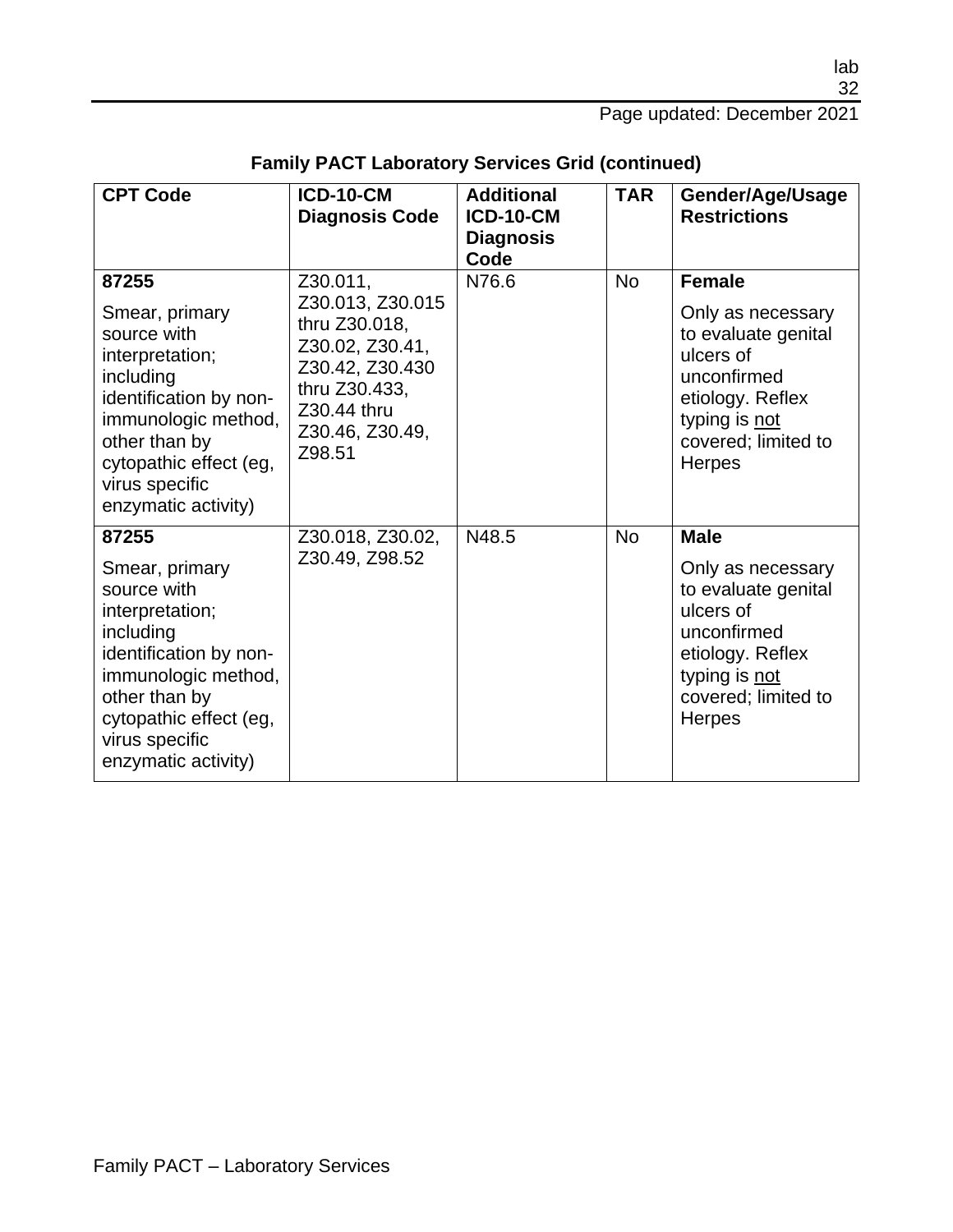| <b>CPT Code</b>                                                                    | <b>ICD-10-CM</b><br><b>Diagnosis Code</b>                                                                                                        | <b>Additional</b><br><b>ICD-10-CM</b><br><b>Diagnosis</b><br>Code             | <b>TAR</b> | Gender/Age/Usage<br><b>Restrictions</b>                                                                                                                                                                                                                                                                                                                |
|------------------------------------------------------------------------------------|--------------------------------------------------------------------------------------------------------------------------------------------------|-------------------------------------------------------------------------------|------------|--------------------------------------------------------------------------------------------------------------------------------------------------------------------------------------------------------------------------------------------------------------------------------------------------------------------------------------------------------|
| 87389<br>HIV-1 antigen(s),<br>with HIV-2 and HIV-2<br>antibodies, single<br>result | Z30.011,<br>Z30.013, Z30.015<br>thru Z30.018,<br>Z30.02, Z30.41,<br>Z30.42, Z30.430<br>thru Z30.433,<br>Z30.44 thru<br>Z30.46, Z30.49,<br>Z98.51 | Not applicable                                                                | <b>No</b>  | <b>Female</b>                                                                                                                                                                                                                                                                                                                                          |
| 87389<br>HIV-1 antigen(s),<br>with HIV-2 and HIV-2<br>antibodies, single<br>result | Z30.018, Z30.02,<br>Z30.49, Z98.52                                                                                                               | Not applicable                                                                | <b>No</b>  | <b>Male</b>                                                                                                                                                                                                                                                                                                                                            |
| 87491<br>Chlamydia<br>trachomatis,<br>amplified probe<br>technique                 | Z30.011,<br>Z30.013, Z30.015<br>thru Z30.018,<br>Z30.02, Z30.41,<br>Z30.42, Z30.430<br>thru Z30.433,<br>Z30.44 thru<br>Z30.46, Z30.49,<br>Z98.51 | Screening:<br>Z11.3, Z11.8,<br>Z20.2, Z22.4,<br>Z72.51 thru<br>Z72.53, Z86.19 | <b>No</b>  | <b>Female</b><br>Less than 25 years:<br>Routine annual<br>screening, any<br>provider. No<br>additional ICD-10-<br>CM code required<br>Less than 25 years:<br>Screening more<br>than 1x per year,<br>same provider,<br>additional ICD-10-<br>CM code required<br>Greater than or<br>equal to 25 years:<br><b>Additional ICD-10-</b><br>CM code required |

| <b>Family PACT Laboratory Services Grid (continued)</b> |  |  |  |  |
|---------------------------------------------------------|--|--|--|--|
|---------------------------------------------------------|--|--|--|--|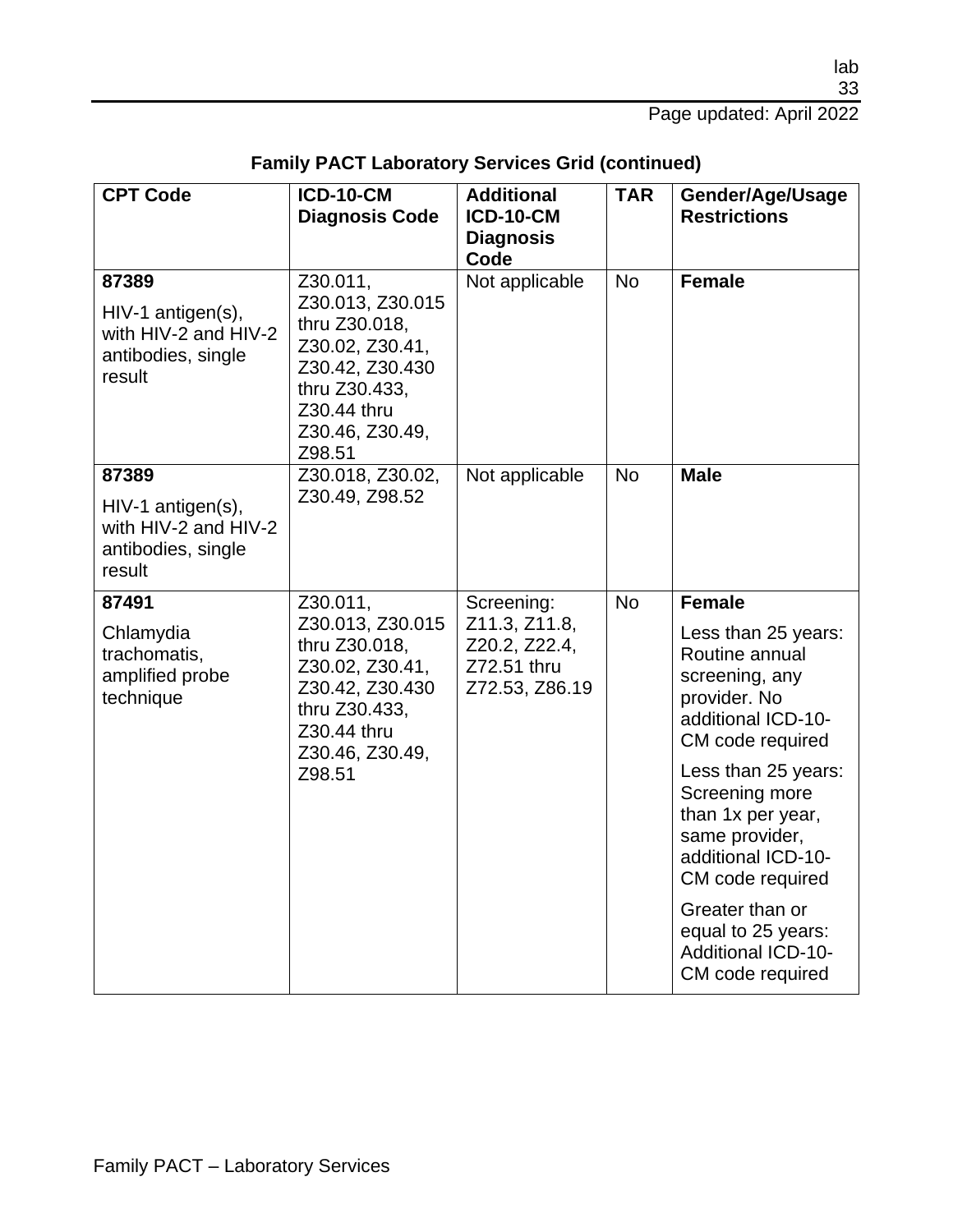Page updated: April 2022

| <b>CPT Code</b>                                                    | <b>ICD-10-CM</b><br><b>Diagnosis Code</b>                                                                                                        | <b>Additional</b><br><b>ICD-10-CM</b><br><b>Diagnosis</b><br>Code                                                                                                   | <b>TAR</b>                   | Gender/Age/Usage<br><b>Restrictions</b>                                  |
|--------------------------------------------------------------------|--------------------------------------------------------------------------------------------------------------------------------------------------|---------------------------------------------------------------------------------------------------------------------------------------------------------------------|------------------------------|--------------------------------------------------------------------------|
| 87491<br>Chlamydia<br>trachomatis,<br>amplified probe<br>technique | Z30.011,<br>Z30.013, Z30.015<br>thru Z30.018,<br>Z30.02, Z30.41,<br>Z30.42, Z30.430<br>thru Z30.433,<br>Z30.44 thru<br>Z30.46, Z30.49,<br>Z98.51 | Diagnostic:<br>A56.01,<br>A56.09, A56.3,<br>A56.4, N70.03,<br>N70.93, N72,<br>N89.8, N94.10<br>thru N94.12,<br>N94.19,<br>N94.89, R30.0,<br>R30.9                   | <b>Not</b><br>appli<br>cable | <b>Female</b><br>Any age: Additional<br>ICD-10-CM code<br>required       |
| 87491<br>Chlamydia<br>trachomatis,<br>amplified probe<br>technique | Z30.018, Z30.02,<br>Z30.49, Z98.52                                                                                                               | Screening:<br>Z11.3, Z11.8,<br>Z20.2, Z22.4,<br>Z72.51 thru<br>Z72.53, Z86.19<br>«Diagnostic:<br>A56.01, A56.3,<br>A56.4, N34.1,<br>N34.2, N45.3,<br>R30.0, R30.9>> | <b>No</b>                    | <b>Male</b><br>Any age:<br><b>Additional ICD-10-</b><br>CM code required |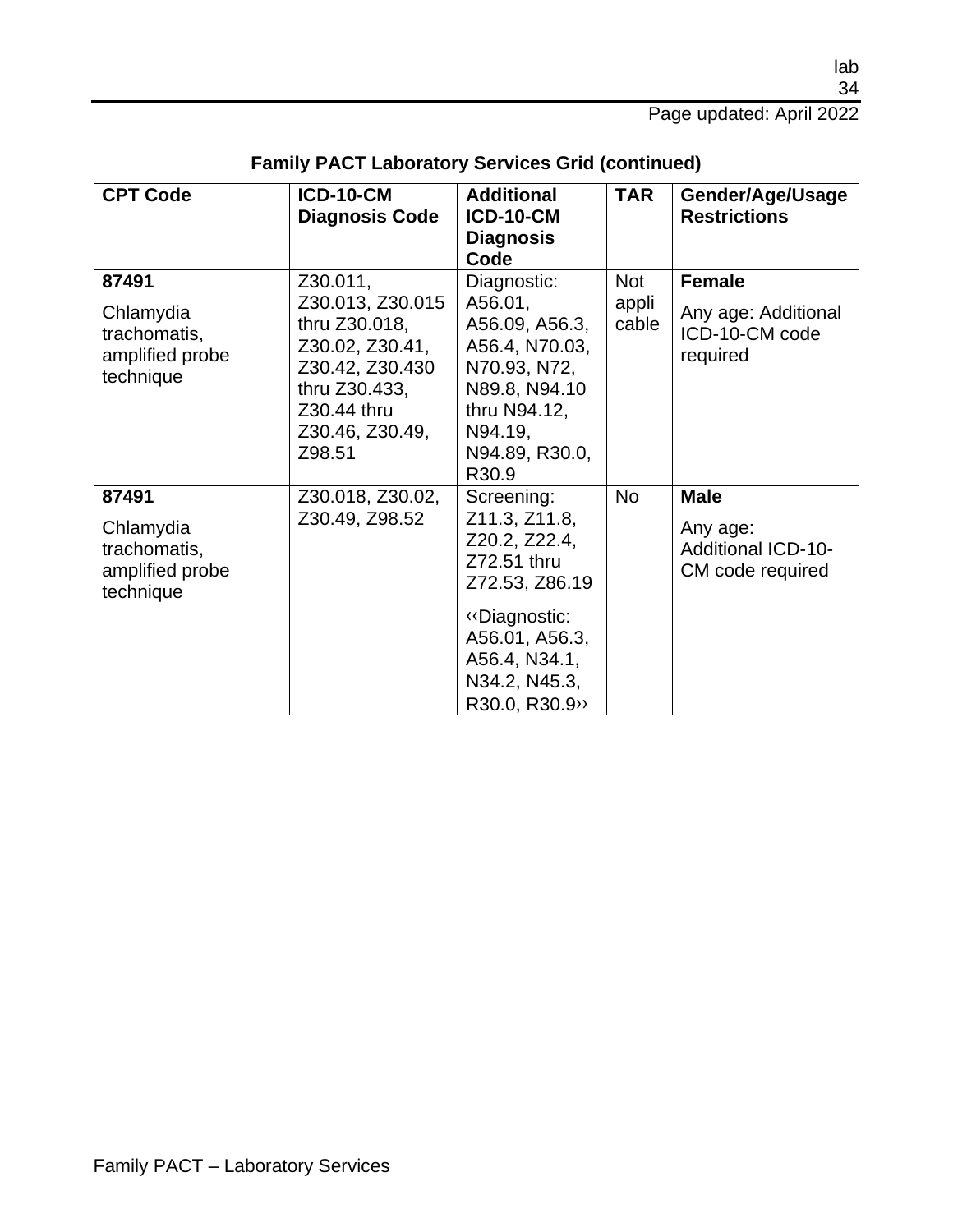| <b>CPT Code</b>                                                                                                                                               | <b>ICD-10-CM</b><br><b>Diagnosis Code</b>                                                                                                        | <b>Additional</b><br><b>ICD-10-CM</b><br><b>Diagnosis</b><br>Code | <b>TAR</b> | Gender/Age/Usage<br><b>Restrictions</b>                                                                                                                            |
|---------------------------------------------------------------------------------------------------------------------------------------------------------------|--------------------------------------------------------------------------------------------------------------------------------------------------|-------------------------------------------------------------------|------------|--------------------------------------------------------------------------------------------------------------------------------------------------------------------|
| 87529<br>Infectious agent<br>detection by nucleic<br>acid (DNA or RNA);<br>Herpes simplex virus,<br>amplified probe<br>technique                              | Z30.011,<br>Z30.013, Z30.015<br>thru Z30.018,<br>Z30.02, Z30.41,<br>Z30.42, Z30.430<br>thru Z30.433,<br>Z30.44 thru<br>Z30.46, Z30.49,<br>Z98.51 | N76.6                                                             | <b>No</b>  | <b>Female</b><br>Only as necessary<br>to evaluate genital<br>ulcers of<br>unconfirmed<br>etiology. Reflex<br>typing is not<br>covered; limited to<br><b>Herpes</b> |
| 87529                                                                                                                                                         | Z30.018, Z30.02,                                                                                                                                 | N48.5                                                             | <b>No</b>  | <b>Male</b>                                                                                                                                                        |
| Infectious agent<br>detection by nucleic<br>acid (DNA or RNA);<br>Herpes simplex virus,<br>amplified probe<br>technique                                       | Z30.49, Z98.52                                                                                                                                   |                                                                   |            | Only as necessary<br>to evaluate genital<br>ulcers of<br>unconfirmed<br>etiology. Reflex<br>typing is not<br>covered; limited to<br><b>Herpes</b>                  |
| 87535                                                                                                                                                         | Z30.011,                                                                                                                                         | Not applicable                                                    | <b>No</b>  | <b>Female</b>                                                                                                                                                      |
| Infectious agent<br>detection by nucleic<br>acid [DNA or RNA];<br>HIV-1, amplified<br>probe technique,<br>includes reverse<br>transcription when<br>performed | Z30.013, Z30.015<br>thru Z30.018,<br>Z30.02, Z30.41,<br>Z30.42,<br>Z30.430 thru<br>Z30.433, Z30.44<br>thru Z30.46,<br>Z30.49, Z98.51             |                                                                   |            | Only when HIV-<br>$1/HIV-2$<br>differentiation assay<br>results are negative<br>or indeterminate                                                                   |

| <b>Family PACT Laboratory Services Grid (continued)</b> |  |  |  |  |
|---------------------------------------------------------|--|--|--|--|
|---------------------------------------------------------|--|--|--|--|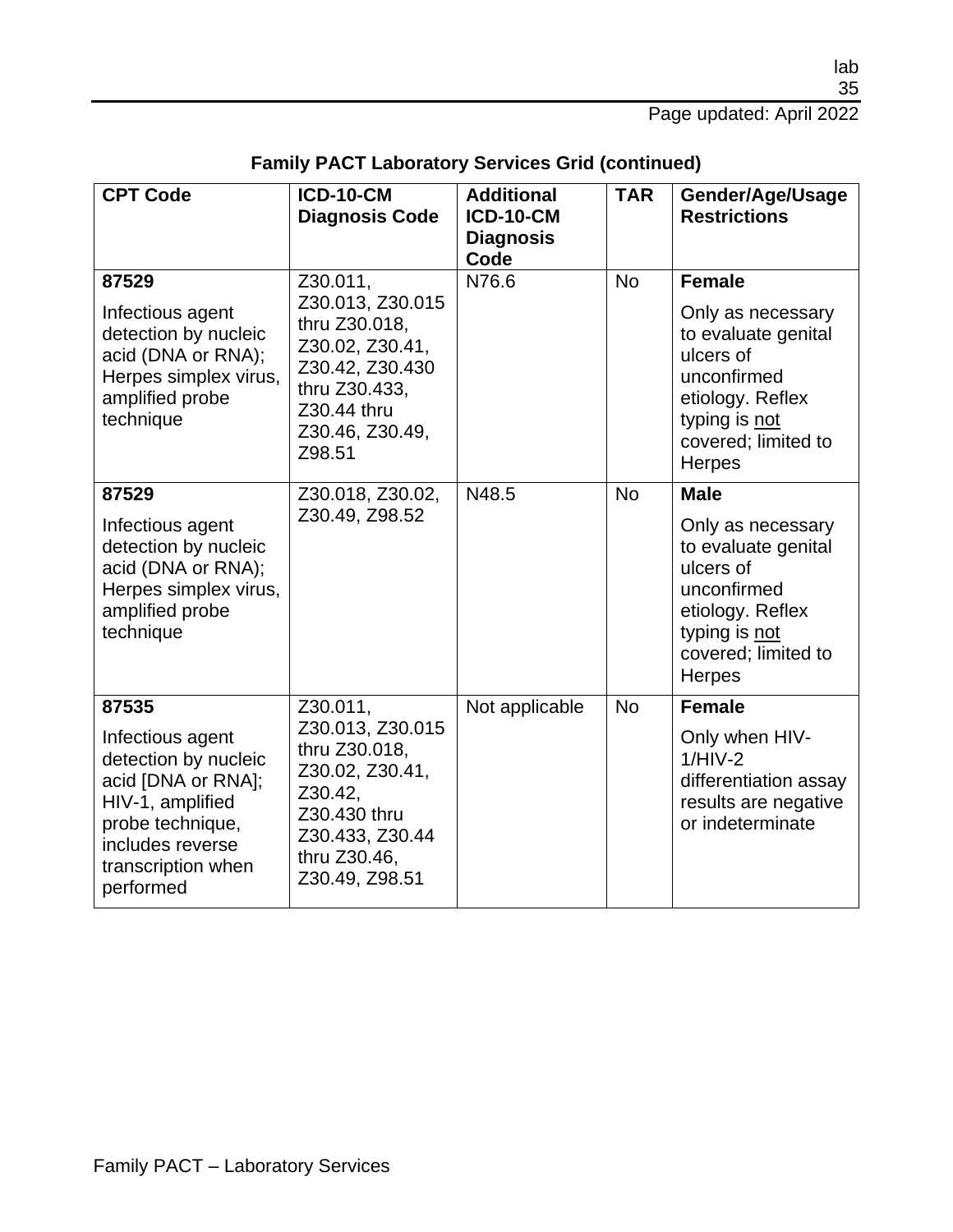| <b>CPT Code</b>                                                                                                                                               | <b>ICD-10-CM</b><br><b>Diagnosis Code</b>                                                                                            | <b>Additional</b><br><b>ICD-10-CM</b><br><b>Diagnosis</b><br>Code | <b>TAR</b> | Gender/Age/Usage<br><b>Restrictions</b>                                                                                                                                                                                                          |
|---------------------------------------------------------------------------------------------------------------------------------------------------------------|--------------------------------------------------------------------------------------------------------------------------------------|-------------------------------------------------------------------|------------|--------------------------------------------------------------------------------------------------------------------------------------------------------------------------------------------------------------------------------------------------|
| 87535                                                                                                                                                         | Z30.018, Z30.02,                                                                                                                     | Not applicable                                                    | <b>No</b>  | <b>Male</b>                                                                                                                                                                                                                                      |
| Infectious agent<br>detection by nucleic<br>acid [DNA or RNA];<br>HIV-1, amplified<br>probe technique,<br>includes reverse<br>transcription when<br>performed | Z30.49, Z98.52                                                                                                                       |                                                                   |            | Only when HIV-<br>$1/HIV-2$<br>differentiation assay<br>results are negative<br>or indeterminate                                                                                                                                                 |
| <b>«87563</b>                                                                                                                                                 | Z30.011,                                                                                                                             | N70.03,                                                           | <b>No</b>  | <b>Female</b>                                                                                                                                                                                                                                    |
| Infectious agent<br>detection by nucleic<br>acid (DNA or RNA);<br>Mycoplasma<br>genitalium, amplified<br>probe technique                                      | Z30.013, Z30.015<br>thru Z30.018,<br>Z30.02, Z30.41,<br>Z30.42, Z30.430<br>thru Z30.433,<br>Z30.44 thru<br>Z30.46, Z30.49,<br>Z98.51 | N70.93, N72                                                       |            | This test is intended<br>for use as a<br>diagnostic test for<br>recurrent urethritis,<br>cervicitis, and in<br>some cases of PID.<br>It is not a covered<br>benefit when used<br>and billed as a<br>screening test in<br>asymptomatic<br>persons |
| 87563                                                                                                                                                         | Z30.018, Z30.02,                                                                                                                     | N34.1, N34.2,                                                     | <b>No</b>  | <b>Male</b>                                                                                                                                                                                                                                      |
| Infectious agent<br>detection by nucleic<br>acid (DNA or RNA);<br>Mycoplasma<br>genitalium, amplified<br>probe technique                                      | Z30.49, Z98.52                                                                                                                       | N34.3                                                             |            | This test is intended<br>for use as a<br>diagnostic test for<br>recurrent urethritis<br>and cervicitis. It is<br>not a covered<br>benefit when used<br>and billed as a<br>screening test in<br>asymptomatic<br>persons>>                         |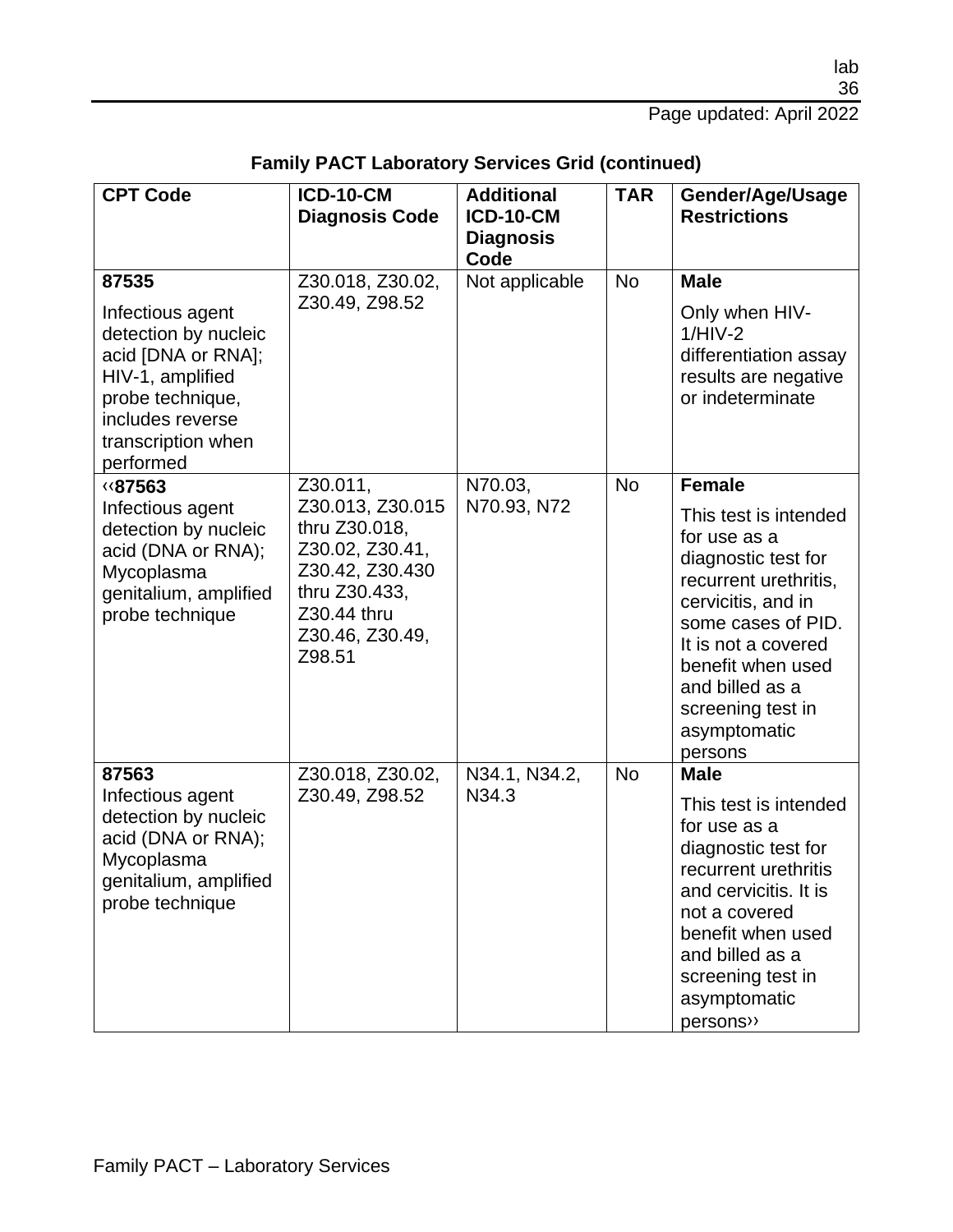Page updated: December 2021

| <b>CPT Code</b>                                                           | <b>ICD-10-CM</b><br><b>Diagnosis Code</b>                                                                                                        | <b>Additional</b><br><b>ICD-10-CM</b><br><b>Diagnosis</b><br>Code                                                                                              | <b>TAR</b>                   | Gender/Age/Usage<br><b>Restrictions</b>                                                                                                                                                                                                                                                                                                                |
|---------------------------------------------------------------------------|--------------------------------------------------------------------------------------------------------------------------------------------------|----------------------------------------------------------------------------------------------------------------------------------------------------------------|------------------------------|--------------------------------------------------------------------------------------------------------------------------------------------------------------------------------------------------------------------------------------------------------------------------------------------------------------------------------------------------------|
| 87591<br><b>Neisseria</b><br>gonorrhoeae,<br>amplified probe<br>technique | Z30.011,<br>Z30.013, Z30.015<br>thru Z30.018,<br>Z30.02, Z30.41,<br>Z30.42, Z30.430<br>thru Z30.433,<br>Z30.44 thru<br>Z30.46, Z30.49,<br>Z98.51 | Screening:<br>Z11.3, Z11.8,<br>Z20.2, Z22.4,<br>Z72.51 thru<br>Z72.53, Z86.19                                                                                  | <b>No</b>                    | <b>Female</b><br>Less than 25 years:<br>Routine annual<br>screening, any<br>provider. No<br>additional ICD-10-<br>CM code required<br>Less than 25 years:<br>Screening more<br>than 1x per year,<br>same provider,<br>additional ICD-10-<br>CM code required<br>Greater than or<br>equal to 25 years:<br><b>Additional ICD-10-</b><br>CM code required |
| 87591<br>Neisseria<br>gonorrhoeae,<br>amplified probe<br>technique        | Z30.011,<br>Z30.013, Z30.015<br>thru Z30.018,<br>Z30.02, Z30.41,<br>Z30.42, Z30.430<br>thru Z30.433,<br>Z30.44 thru<br>Z30.46, Z30.49,<br>Z98.51 | Diagnostic:<br>A54.01,<br>A54.03, A54.5,<br>A54.6, N34.2,<br>N70.03,<br>N70.93, N72,<br>N89.8,<br>N94.10 thru<br>N94.12,<br>N94.19,<br>N94.89, R30.0,<br>R30.9 | <b>Not</b><br>appli<br>cable | <b>Female</b><br>Any age: Additional<br>ICD-10-CM code<br>required                                                                                                                                                                                                                                                                                     |

| <b>Family PACT Laboratory Services Grid (continued)</b> |  |  |  |  |
|---------------------------------------------------------|--|--|--|--|
|---------------------------------------------------------|--|--|--|--|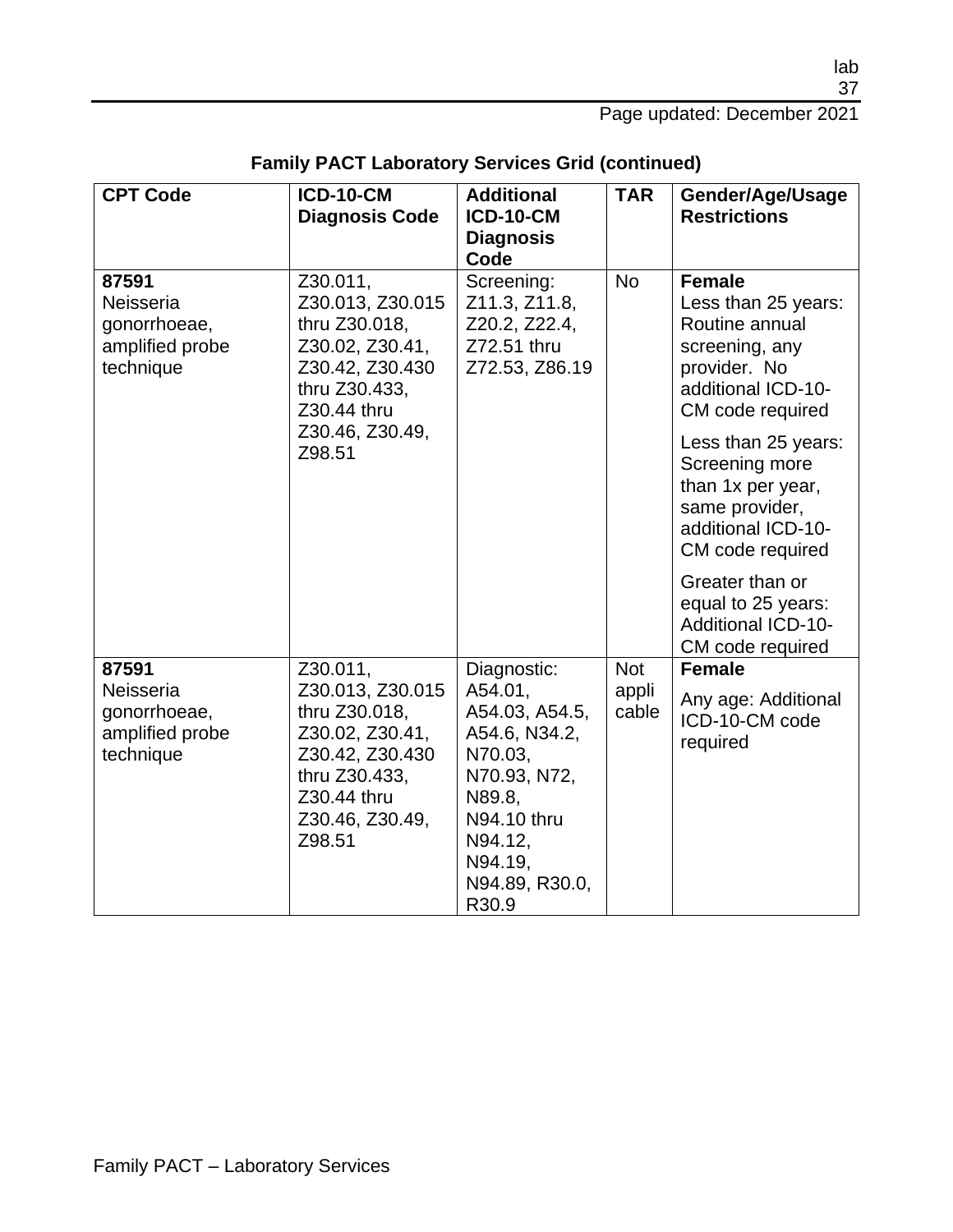| <b>CPT Code</b>                                                                                                                   | <b>ICD-10-CM</b><br><b>Diagnosis Code</b>                                                                                                        | <b>Additional</b><br><b>ICD-10-CM</b><br><b>Diagnosis</b><br>Code                                                                                                              | <b>TAR</b> | Gender/Age/Usage<br><b>Restrictions</b>                                                                                                                                                                                        |
|-----------------------------------------------------------------------------------------------------------------------------------|--------------------------------------------------------------------------------------------------------------------------------------------------|--------------------------------------------------------------------------------------------------------------------------------------------------------------------------------|------------|--------------------------------------------------------------------------------------------------------------------------------------------------------------------------------------------------------------------------------|
| 87591<br>Neisseria<br>gonorrhoeae,<br>amplified probe<br>technique                                                                | Z30.018, Z30.02,<br>Z30.49, Z98.52                                                                                                               | Screening:<br>Z11.3, Z11.8,<br>Z20.2, Z22.4,<br>Z72.51 thru<br>Z72.53, Z86.19<br>«Diagnostic:<br>A54.01.<br>A54.22, A54.5,<br>A54.6, N34.1,<br>N34.2, N45.3,<br>R30.0, R30.9>> | <b>No</b>  | <b>Male</b><br>Any age:<br>Additional<br>ICD-10-CM code<br>required                                                                                                                                                            |
| 87624<br>Human<br>papillomavirus<br>(HPV), high-risk<br>types (e.g., 16, 18,<br>31, 33, 35, 39, 45,<br>51, 52, 56, 58, 59,<br>68) | Z30.011,<br>Z30.013, Z30.015<br>thru Z30.018,<br>Z30.02, Z30.41,<br>Z30.42, Z30.430<br>thru Z30.433,<br>Z30.44 thru<br>Z30.46, Z30.49,<br>Z98.51 | Not applicable                                                                                                                                                                 | <b>No</b>  | <b>Females</b><br>30 thru 65 years of<br>age, for HPV-based<br>cervical cancer<br>screening, once<br>every five years,<br>any provider. See<br>the Benefits: Family<br>Planning-Related<br>Services section in<br>this manual. |
| 87624<br>Human<br>papillomavirus<br>(HPV), high-risk<br>types (e.g., 16, 18,<br>31, 33, 35, 39, 45,<br>51, 52, 56, 58, 59,<br>68) | Z30.011,<br>Z30.013, Z30.015<br>thru Z30.018,<br>Z30.02, Z30.41,<br>Z30.42, Z30.430<br>thru Z30.433,<br>Z30.44 thru<br>Z30.46, Z30.49,<br>Z98.51 | D06.0, D06.1,<br>D06.9, N87.0,<br>N87.1, R87.610<br>thru R87.613,<br>R87.615,<br>R87.616,<br>R87.619,<br>R87.810,<br>Z01.42,<br>Z87.410                                        | <b>No</b>  | <b>Females</b><br>21 thru 65 years of<br>age, once per 365<br>days, any provider.<br>See the Benefits:<br><b>Family Planning-</b><br><b>Related Services</b><br>section in this<br>manual.                                     |

| <b>Family PACT Laboratory Services Grid (continued)</b> |  |  |  |  |  |
|---------------------------------------------------------|--|--|--|--|--|
|---------------------------------------------------------|--|--|--|--|--|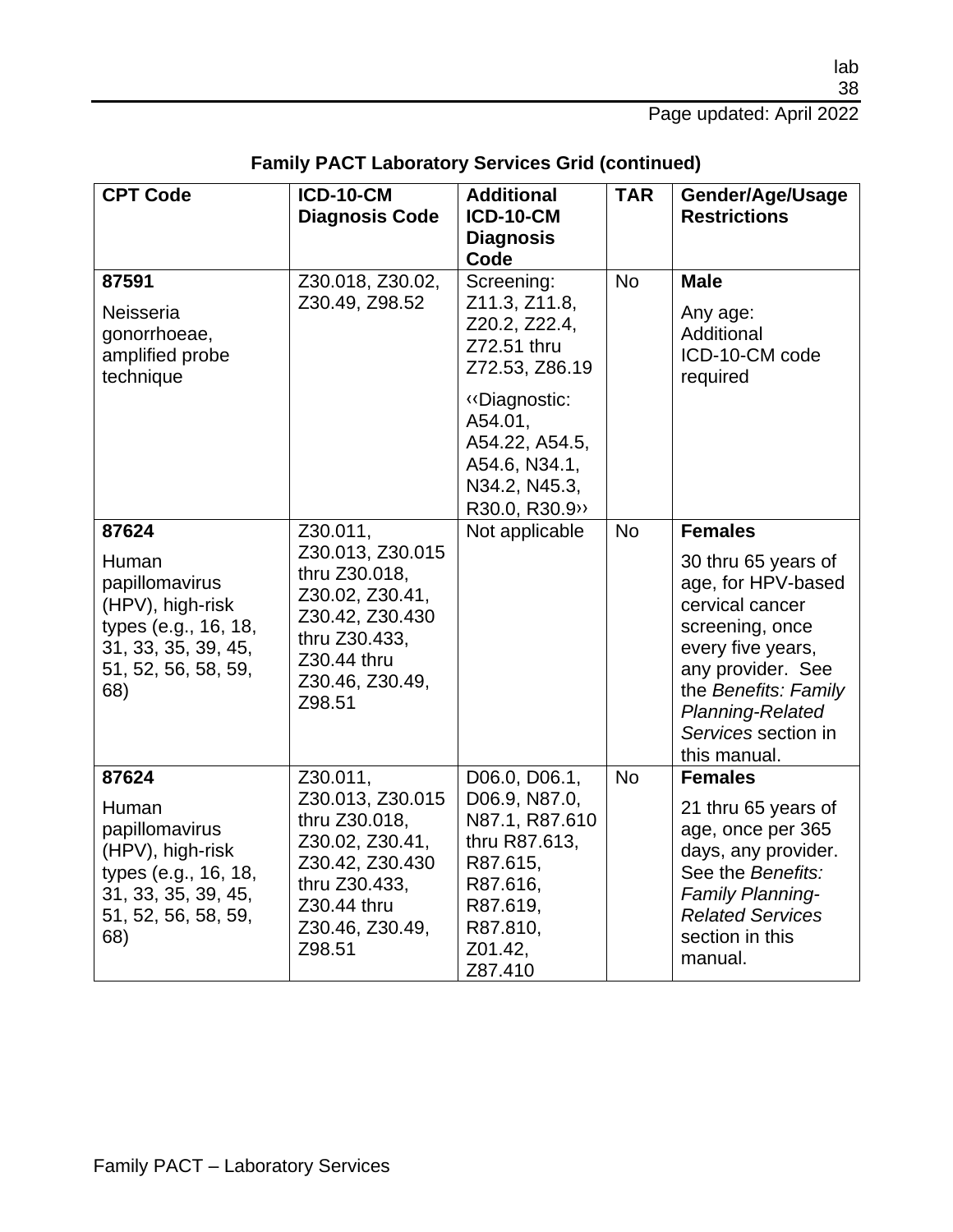| <b>CPT Code</b>                                                                                                                                                    | <b>ICD-10-CM</b><br><b>Diagnosis Code</b>                                                                                                        | <b>Additional</b><br><b>ICD-10-CM</b><br><b>Diagnosis</b><br>Code | <b>TAR</b> | Gender/Age/Usage<br><b>Restrictions</b>                                                                                                                                                       |
|--------------------------------------------------------------------------------------------------------------------------------------------------------------------|--------------------------------------------------------------------------------------------------------------------------------------------------|-------------------------------------------------------------------|------------|-----------------------------------------------------------------------------------------------------------------------------------------------------------------------------------------------|
| 87625<br>Human<br>papillomavirus<br>(HPV), types 16 and<br>18 only, includes<br>type 45, if performed                                                              | Z30.011,<br>Z30.013, Z30.015<br>thru Z30.018,<br>Z30.02, Z30.41,<br>Z30.42, Z30.430<br>thru Z30.433,<br>Z30.44 thru<br>Z30.46, Z30.49,<br>Z98.51 | R87.810                                                           | <b>No</b>  | <b>Females</b><br>30 thru 65 years of<br>age, for<br>management of<br>positive hrHPV<br>result. See the<br><b>Benefits: Family</b><br>Planning-Related<br>Services section in<br>this manual. |
| 87661<br>Infectious agent<br>detection by nucleic<br>acid (DNA or RNA);<br>trichomonas<br>vaginalis, amplified<br>probe technique                                  | Z30.011,<br>Z30.013, Z30.015<br>thru Z30.018,<br>Z30.41, Z30.42,<br>Z30.430 thru<br>Z30.433, Z30.44<br>thru Z30.46,<br>Z30.49, Z98.51            | A59.01,<br>A59.03, N76.0,<br>Z20.2                                | <b>No</b>  | <b>Female</b>                                                                                                                                                                                 |
| 87806<br>Infectious agent<br>antigen detection by<br>immunoassay with<br>direct optical<br>observation; HIV-1<br>antigen(s), with<br>HIV-1 and HIV-2<br>antibodies | Z30.011,<br>Z30.013, Z30.015<br>thru Z30.018,<br>Z30.02, Z30.41,<br>Z30.42, Z30.430<br>thru Z30.433,<br>Z30.44 thru<br>Z30.46, Z30.49,<br>Z98.51 | Not applicable                                                    | <b>No</b>  | <b>Female</b>                                                                                                                                                                                 |

| <b>Family PACT Laboratory Services Grid (continued)</b> |  |  |  |
|---------------------------------------------------------|--|--|--|
|---------------------------------------------------------|--|--|--|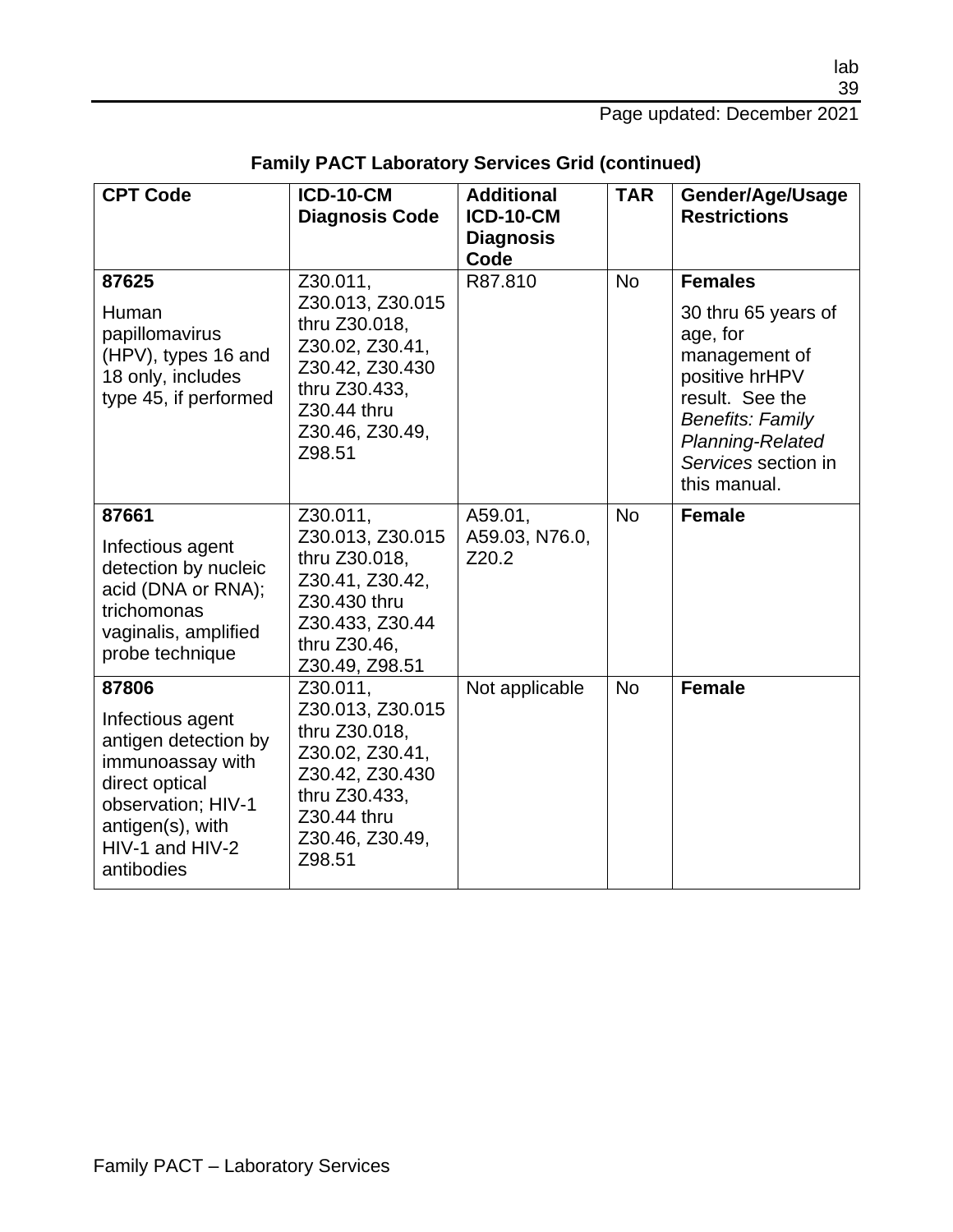| <b>CPT Code</b>                                                                                                                                                    | <b>ICD-10-CM</b><br><b>Diagnosis Code</b>                                                                                                     | <b>Additional</b><br><b>ICD-10-CM</b><br><b>Diagnosis</b><br>Code | <b>TAR</b> | Gender/Age/Usage<br><b>Restrictions</b> |
|--------------------------------------------------------------------------------------------------------------------------------------------------------------------|-----------------------------------------------------------------------------------------------------------------------------------------------|-------------------------------------------------------------------|------------|-----------------------------------------|
| 87806<br>Infectious agent<br>antigen detection by<br>immunoassay with<br>direct optical<br>observation; HIV-1<br>antigen(s), with<br>HIV-1 and HIV-2<br>antibodies | Z30.02, Z30.018,<br>Z98.52                                                                                                                    | Not applicable                                                    | <b>No</b>  | <b>Male</b>                             |
| 87808<br>Infectious agent<br>antigen detection by<br>immunoassay with<br>direct optical<br>observation;<br>trichomonas vaginalis                                   | Z30.011, Z30.013,<br>Z30.015 thru<br>Z30.018, Z30.41,<br>Z30.42, Z30.430<br>thru Z30.433,<br>Z30.44 thru<br>Z30.46, Z30.49,<br>Z98.51         | A59.01,<br>A59.03, N76.0,<br>Z20.2                                | <b>No</b>  | <b>Female</b>                           |
| 88141<br>Cytopathology,<br>cervical or vaginal<br>(any reporting<br>system), requiring<br>interpretation by<br>physician                                           | Z30.011, Z30.013,<br>Z30.015 thru<br>Z30.018, Z30.02,<br>Z30.41, Z30.42,<br>Z30.430 thru<br>Z30.433, Z30.44<br>thru Z30.46,<br>Z30.49, Z98.51 | R87.610 thru<br>R87.619,<br>R87.810                               | <b>No</b>  | <b>Female</b>                           |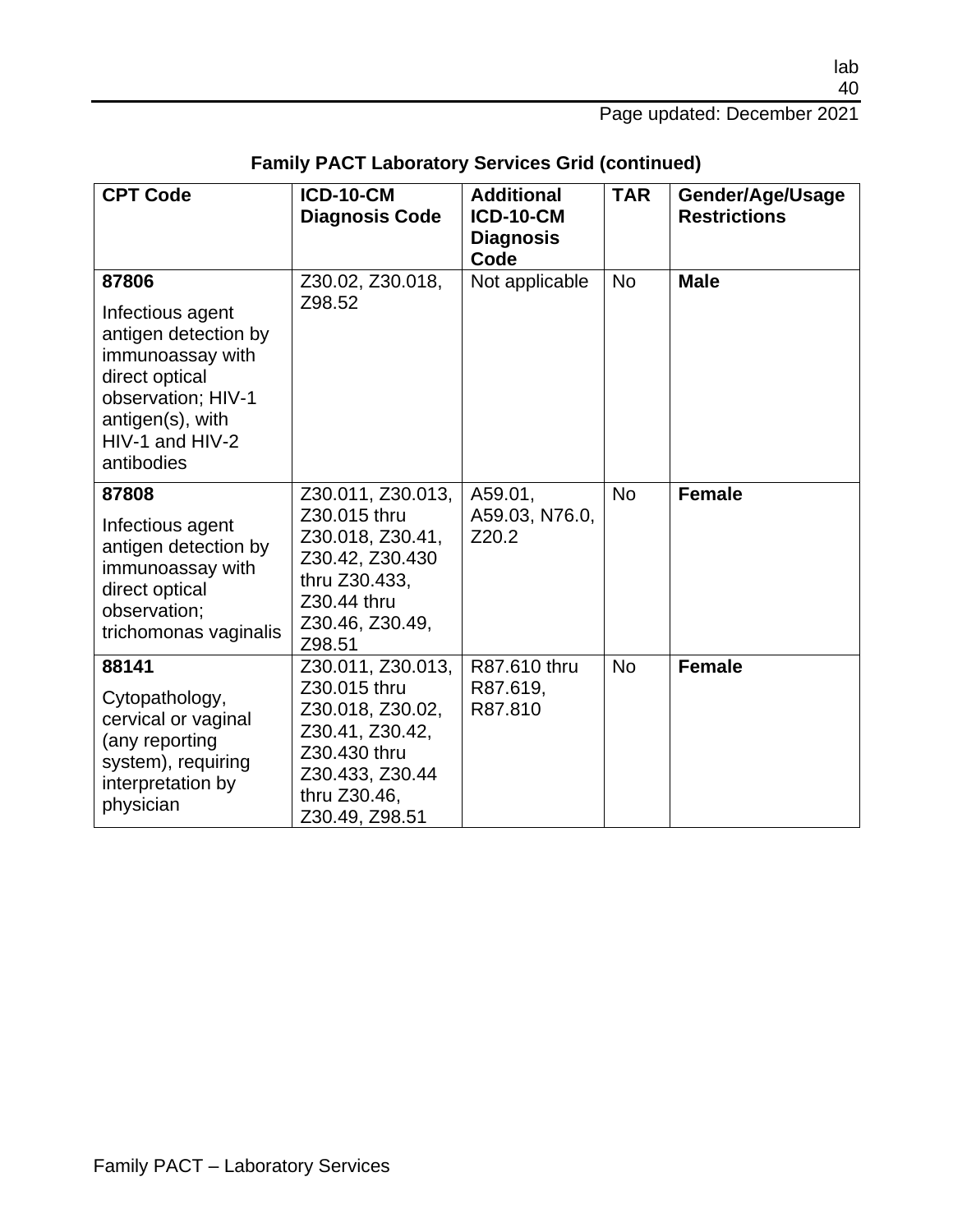| <b>CPT Code</b>                                                                                                                                                                                                                        | <b>ICD-10-CM</b><br><b>Diagnosis Code</b>                                                                                                        | <b>Additional</b><br><b>ICD-10-CM</b><br><b>Diagnosis</b><br>Code | <b>TAR</b> | Gender/Age/Usage<br><b>Restrictions</b>                                                                   |
|----------------------------------------------------------------------------------------------------------------------------------------------------------------------------------------------------------------------------------------|--------------------------------------------------------------------------------------------------------------------------------------------------|-------------------------------------------------------------------|------------|-----------------------------------------------------------------------------------------------------------|
| 88142<br>Cytopathology,<br>cervical or vaginal<br>(any reporting<br>system), collected in<br>preservative fluid,<br>automated thin layer<br>preparation; manual<br>screening under<br>physician supervision                            | Z30.011,<br>Z30.013, Z30.015<br>thru Z30.018,<br>Z30.02, Z30.41,<br>Z30.42, Z30.430<br>thru Z30.433,<br>Z30.44 thru<br>Z30.46, Z30.49,<br>Z98.51 | Not applicable                                                    | <b>No</b>  | <b>Female</b><br><b>Restricted to</b><br>women ages 21<br>through 65<br>regardless of sexual<br>history * |
| 88143<br>Cytopathology,<br>cervical or vaginal<br>(any reporting<br>system), collected in<br>preservative fluid,<br>automated thin layer<br>preparation; with<br>manual screening<br>and rescreening<br>under physician<br>supervision | Z30.011,<br>Z30.013, Z30.015<br>thru Z30.018,<br>Z30.02, Z30.41,<br>Z30.42, Z30.430<br>thru Z30.433,<br>Z30.44 thru<br>Z30.46, Z30.49,<br>Z98.51 | Not applicable                                                    | <b>No</b>  | <b>Female</b><br><b>Restricted to</b><br>women ages 21<br>through 65<br>regardless of sexual<br>history * |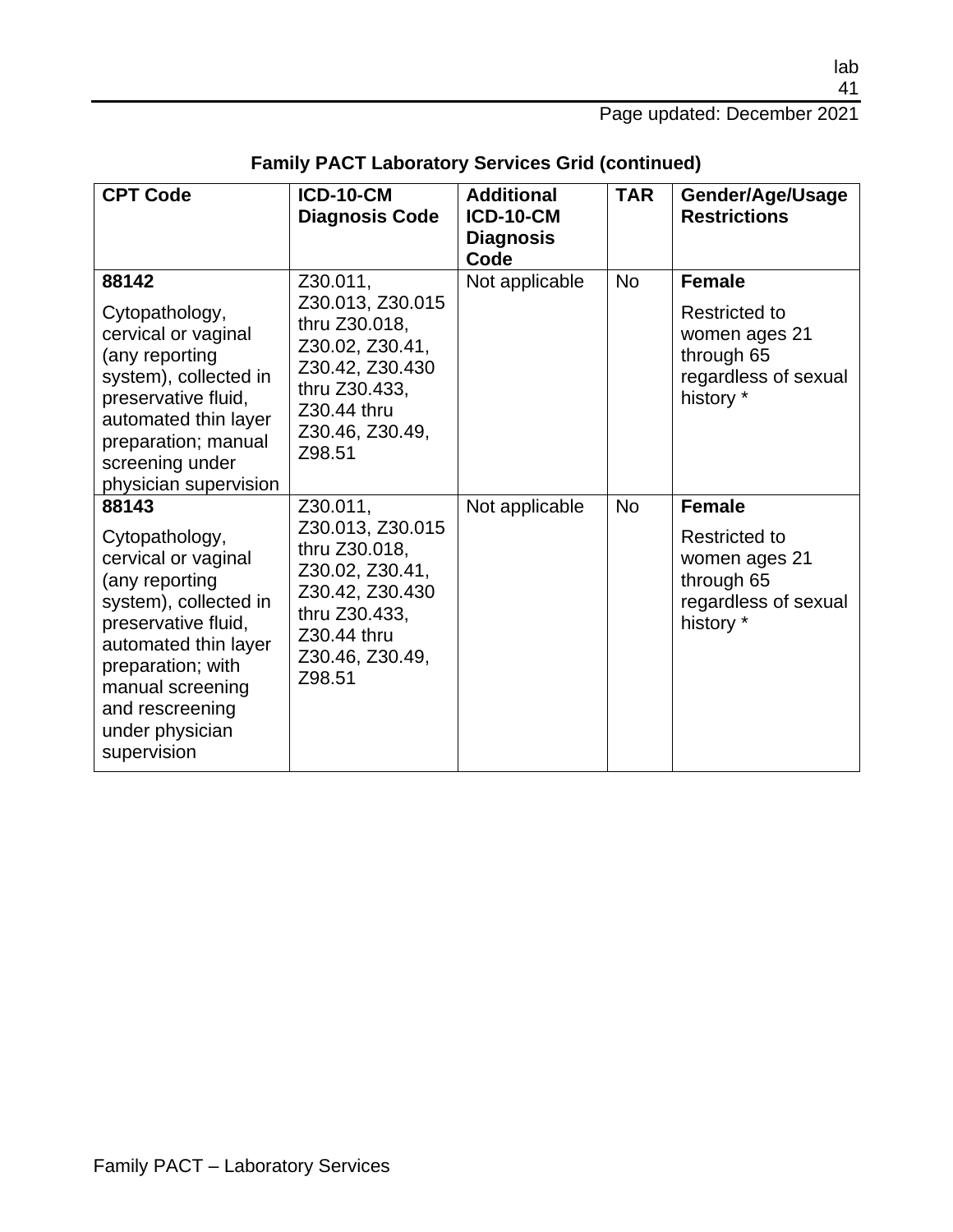| <b>CPT Code</b>                                                                                                                                            | <b>ICD-10-CM</b><br><b>Diagnosis Code</b>                                                                                                        | <b>Additional</b><br><b>ICD-10-CM</b><br><b>Diagnosis</b><br>Code | <b>TAR</b> | Gender/Age/Usage<br><b>Restrictions</b>                                                                   |
|------------------------------------------------------------------------------------------------------------------------------------------------------------|--------------------------------------------------------------------------------------------------------------------------------------------------|-------------------------------------------------------------------|------------|-----------------------------------------------------------------------------------------------------------|
| 88147<br>Cytopathology<br>smears, cervical or<br>vaginal; screening by<br>automated system<br>under physician<br>supervision                               | Z30.011,<br>Z30.013, Z30.015<br>thru Z30.018,<br>Z30.02, Z30.41,<br>Z30.42, Z30.430<br>thru Z30.433,<br>Z30.44 thru<br>Z30.46, Z30.49,<br>Z98.51 | Not applicable                                                    | <b>No</b>  | <b>Female</b><br><b>Restricted to</b><br>women ages 21<br>through 65<br>regardless of sexual<br>history * |
| 88148<br>Cytopathology<br>smears, cervical or<br>vaginal;<br>screening by<br>automated system<br>with manual<br>rescreening under<br>physician supervision | Z30.011,<br>Z30.013, Z30.015<br>thru Z30.018,<br>Z30.02, Z30.41,<br>Z30.42, Z30.430<br>thru Z30.433,<br>Z30.44 thru<br>Z30.46, Z30.49,<br>Z98.51 | Not applicable                                                    | <b>No</b>  | <b>Female</b><br><b>Restricted to</b><br>women ages 21<br>through 65<br>regardless of sexual<br>history * |
| 88164<br>Cytopathology,<br>slides, cervical or<br>vaginal (the<br>Bethesda System);<br>manual screening<br>under physician<br>supervision                  | Z30.011,<br>Z30.013, Z30.015<br>thru Z30.018,<br>Z30.02, Z30.41,<br>Z30.42, Z30.430<br>thru Z30.433,<br>Z30.44 thru<br>Z30.46, Z30.49,<br>Z98.51 | Not applicable                                                    | <b>No</b>  | <b>Female</b><br><b>Restricted to</b><br>women ages 21<br>through 65<br>regardless of sexual<br>history * |

|  | <b>Family PACT Laboratory Services Grid (continued)</b> |  |
|--|---------------------------------------------------------|--|
|--|---------------------------------------------------------|--|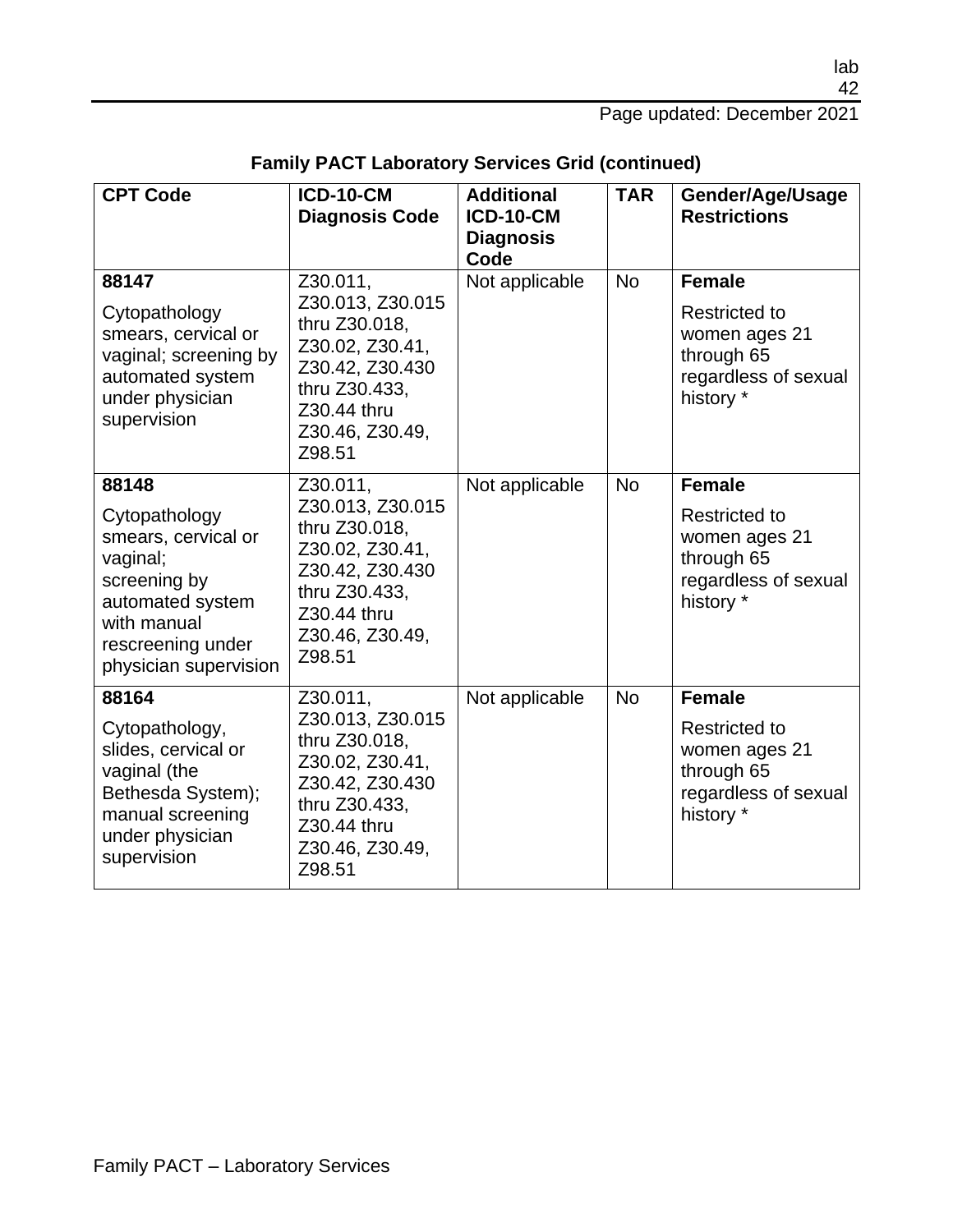lab

| <b>CPT Code</b>                                                                                                                                                                                                              | <b>ICD-10-CM</b><br><b>Diagnosis Code</b>                                                                                                        | <b>Additional</b><br><b>ICD-10-CM</b><br><b>Diagnosis</b><br>Code | <b>TAR</b> | Gender/Age/Usage<br><b>Restrictions</b>                                                                   |
|------------------------------------------------------------------------------------------------------------------------------------------------------------------------------------------------------------------------------|--------------------------------------------------------------------------------------------------------------------------------------------------|-------------------------------------------------------------------|------------|-----------------------------------------------------------------------------------------------------------|
| 88165<br>Cytopathology,<br>slides, cervical or<br>vaginal (the<br>Bethesda System);<br>with manual<br>screening and<br>rescreening under<br>physician supervision                                                            | Z30.011,<br>Z30.013, Z30.015<br>thru Z30.018,<br>Z30.02, Z30.41,<br>Z30.42, Z30.430<br>thru Z30.433,<br>Z30.44 thru<br>Z30.46, Z30.49,<br>Z98.51 | Not applicable                                                    | <b>No</b>  | <b>Female</b><br><b>Restricted to</b><br>women ages 21<br>through 65<br>regardless of sexual<br>history * |
| 88167<br>Cytopathology,<br>slides, cervical or<br>vaginal (the<br>Bethesda System);<br>with manual<br>screening and<br>computer-assisted<br>rescreening using<br>cell selection and<br>review under<br>physician supervision | Z30.011,<br>Z30.013, Z30.015<br>thru Z30.018,<br>Z30.02, Z30.41,<br>Z30.42, Z30.430<br>thru Z30.433,<br>Z30.44 thru<br>Z30.46, Z30.49,<br>Z98.51 | Not applicable                                                    | No         | <b>Female</b><br><b>Restricted to</b><br>women ages 21<br>through 65<br>regardless of sexual<br>history * |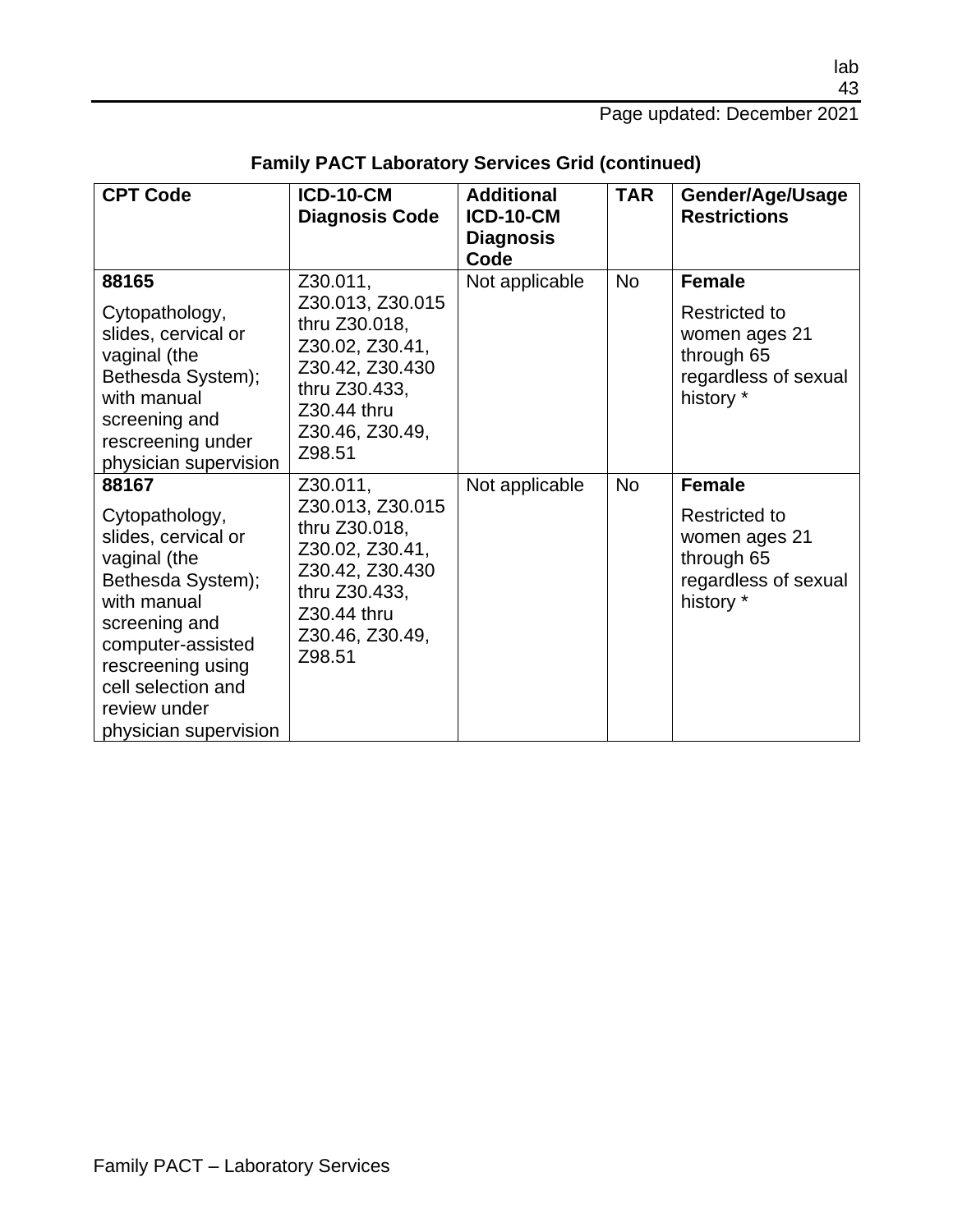44

lab

Page updated: December 2021

| <b>CPT Code</b>                                                                                                                                                                                                                                                             | <b>ICD-10-CM</b><br><b>Diagnosis Code</b>                                                                                                        | <b>Additional</b><br><b>ICD-10-CM</b><br><b>Diagnosis</b><br>Code | <b>TAR</b> | Gender/Age/Usage<br><b>Restrictions</b>                                                                   |
|-----------------------------------------------------------------------------------------------------------------------------------------------------------------------------------------------------------------------------------------------------------------------------|--------------------------------------------------------------------------------------------------------------------------------------------------|-------------------------------------------------------------------|------------|-----------------------------------------------------------------------------------------------------------|
| 88174<br>Cytopathology,<br>cervical or vaginal<br>(any reporting<br>system), collected in<br>preservative fluid,<br>automated thin layer<br>preparation;<br>screening by<br>automated system,<br>under physician<br>supervision                                             | Z30.011,<br>Z30.013, Z30.015<br>thru Z30.018,<br>Z30.02, Z30.41,<br>Z30.42, Z30.430<br>thru Z30.433,<br>Z30.44 thru<br>Z30.46, Z30.49,<br>Z98.51 | Not applicable                                                    | <b>No</b>  | <b>Female</b><br><b>Restricted to</b><br>women ages 21<br>through 65<br>regardless of sexual<br>history * |
| 88175<br>Cytopathology,<br>cervical or vaginal<br>(any reporting<br>system), collected in<br>preservative fluid,<br>automated thin layer<br>preparation;<br>with screening by<br>automated system<br>and manual<br>rescreening or<br>review, under<br>physician supervision | Z30.011,<br>Z30.013, Z30.015<br>thru Z30.018,<br>Z30.02, Z30.41,<br>Z30.42, Z30.430<br>thru Z30.433,<br>Z30.44 thru<br>Z30.46, Z30.49,<br>Z98.51 | Not applicable                                                    | <b>No</b>  | <b>Female</b><br><b>Restricted to</b><br>women ages 21<br>through 65<br>regardless of sexual<br>history * |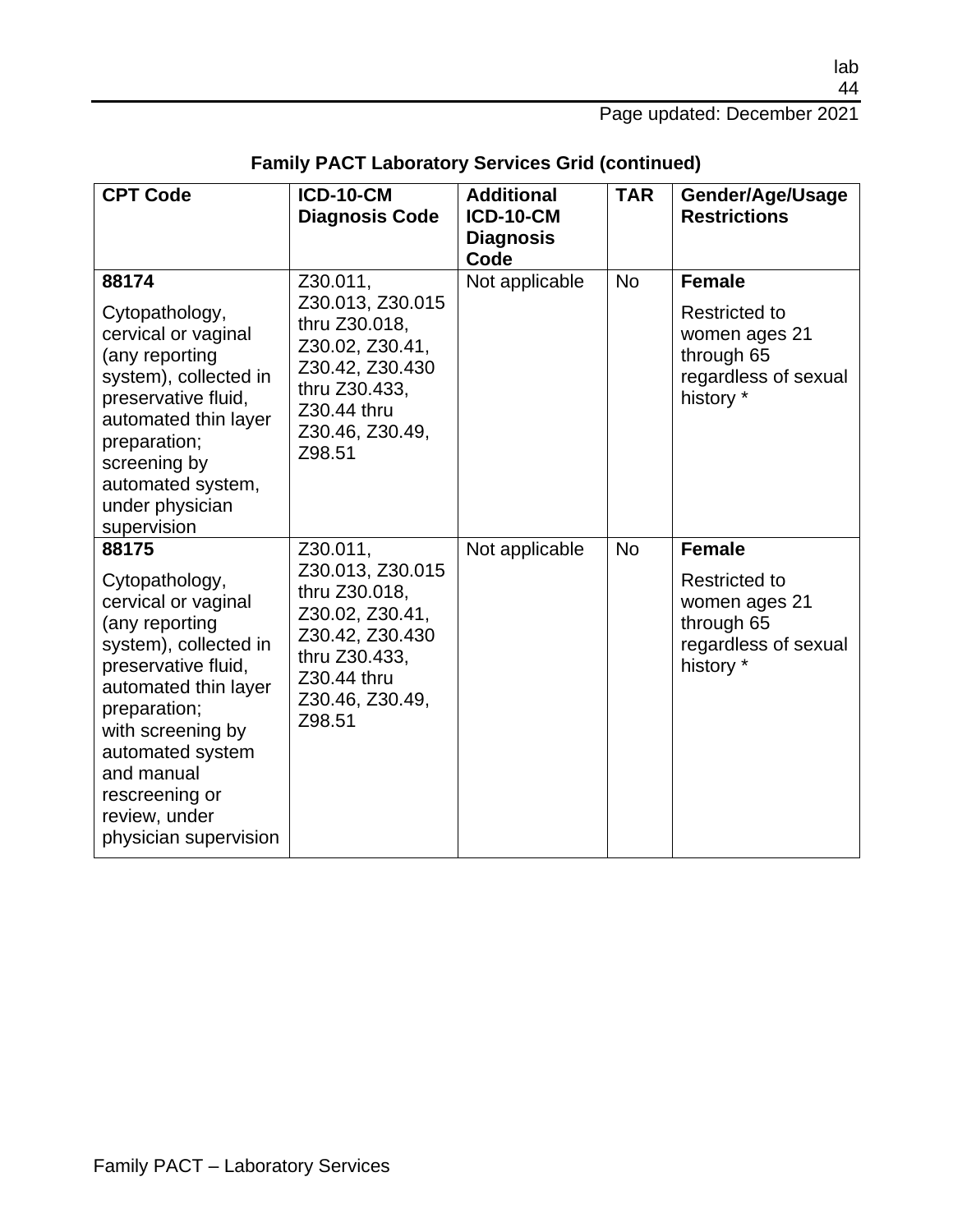| <b>CPT Code</b>                                                                              | <b>ICD-10-CM</b><br><b>Diagnosis Code</b> | <b>Additional</b><br><b>ICD-10-CM</b><br><b>Diagnosis</b><br>Code | <b>TAR</b> | Gender/Age/Usage<br><b>Restrictions</b>                                                                                                                                     |
|----------------------------------------------------------------------------------------------|-------------------------------------------|-------------------------------------------------------------------|------------|-----------------------------------------------------------------------------------------------------------------------------------------------------------------------------|
| 88300<br>Complication<br><b>Level I</b> $-$ Surgical<br>pathology, gross<br>examination only | Z30.46                                    | T85.628A<br>T85.628D<br>T85.628S                                  | <b>Yes</b> | <b>Female</b><br>When clinically<br>indicated for<br>procedures with<br>collection of<br>specimen for<br>complication due to<br>displacement of<br>contraceptive<br>implant |
| 88302<br>Level II - Surgical<br>pathology, gross and<br>microscopic<br>examination           | Z30.2, Z98.51                             | Not applicable                                                    | <b>No</b>  | <b>Female</b><br>Two specimens only                                                                                                                                         |
| 88302<br>Level II - Surgical<br>pathology, gross and<br>microscopic<br>examination           | Z30.2, Z98.52                             | Not applicable                                                    | <b>No</b>  | <b>Female</b><br>Two specimens only                                                                                                                                         |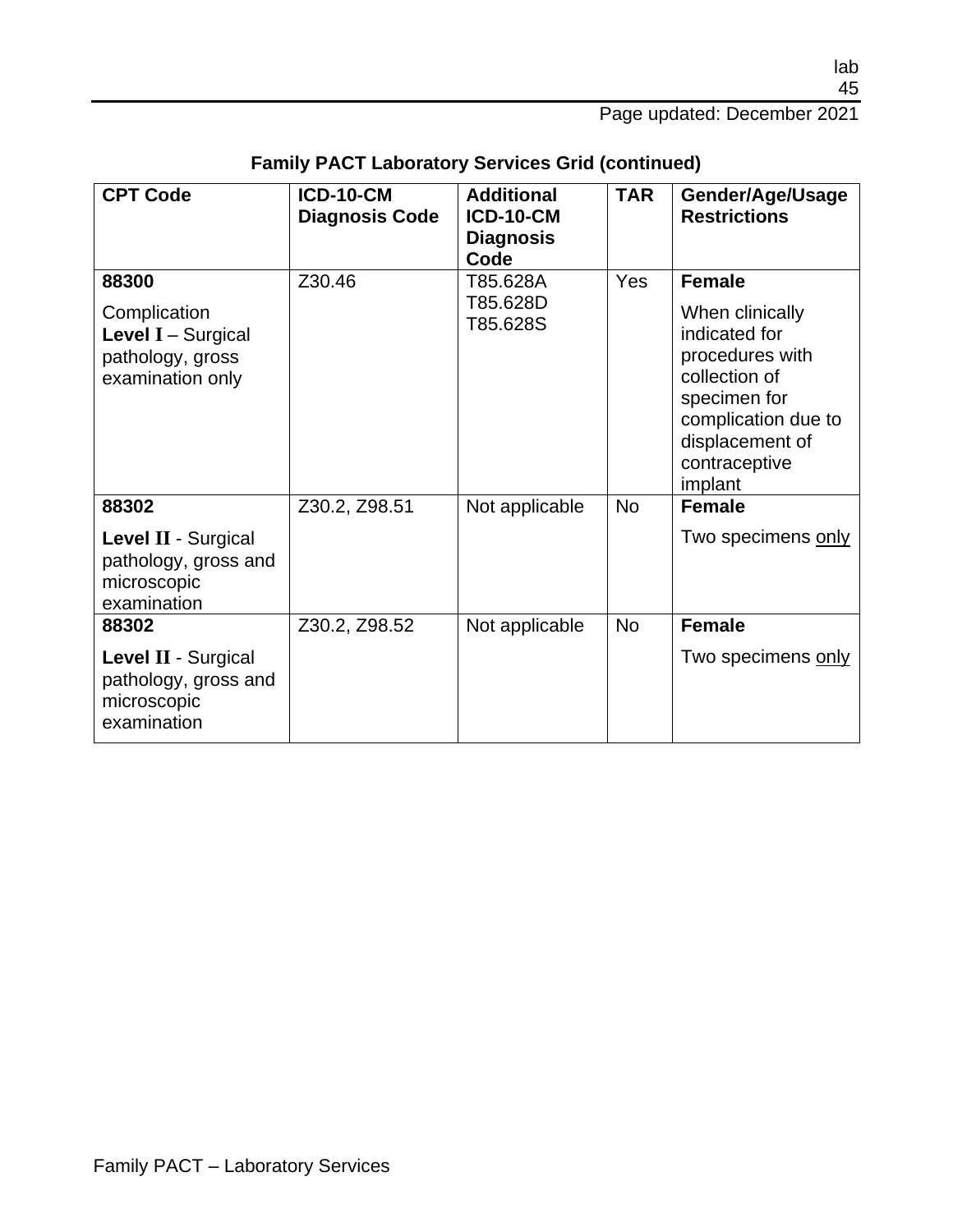Page updated: December 2021

| <b>CPT Code</b>                                                           | <b>ICD-10-CM</b><br><b>Diagnosis Code</b>                                                                        | <b>Additional</b><br><b>ICD-10-CM</b><br><b>Diagnosis</b><br>Code       | <b>TAR</b> | Gender/Age/Usage<br><b>Restrictions</b>                                                                                                                                                                                                                                                                                   |
|---------------------------------------------------------------------------|------------------------------------------------------------------------------------------------------------------|-------------------------------------------------------------------------|------------|---------------------------------------------------------------------------------------------------------------------------------------------------------------------------------------------------------------------------------------------------------------------------------------------------------------------------|
| 88305                                                                     | Z30.011,<br>Z30.013, Z30.015                                                                                     | D06.9, N87.0,<br>N87.1, N88.0,                                          | <b>No</b>  | <b>Female</b>                                                                                                                                                                                                                                                                                                             |
| Level IV - Surgical<br>pathology, gross and<br>microscopic<br>examination | thru Z30.018,<br>Z30.02, Z30.41,<br>Z30.42, Z30.430<br>thru Z30.433,<br>Z30.44 thru<br>Z30.46, Z30.49,<br>Z98.51 | R87.610 thru<br>R87.613,<br>R87.616,<br>R87.618,<br>R87.619,<br>R87.810 |            | Specify on the<br>UB-04 claim in the<br>Remarks field<br>(Box 80) the CPT<br>procedure(s) used<br>to obtain specimen<br>for cervical biopsy<br>only, limited to the<br>following:<br>colposcopy with<br>biopsy (57454,<br>57455 and 57456);<br>LEEP (57460 and<br>57461); and<br>endometrial biopsy<br>(58100 and 58110). |
| 88305                                                                     | Z30.011,<br>Z30.013, Z30.015                                                                                     | A63.0, B07.9,<br>B08.1                                                  | <b>No</b>  | <b>Female</b>                                                                                                                                                                                                                                                                                                             |
| Level IV - Surgical<br>pathology, gross and<br>microscopic<br>examination | thru Z30.018,<br>Z30.02, Z30.41,<br>Z30.42, Z30.430<br>thru Z30.433,<br>Z30.44 thru<br>Z30.46, Z30.49,<br>Z98.51 |                                                                         |            | When clinically<br>indicated to confirm<br>genital warts in a<br>wart treatment<br>candidate, the CPT<br>procedure is not<br>required.                                                                                                                                                                                    |
| 88305                                                                     | Z30.018, Z30.02,                                                                                                 | A63.0, B07.9,                                                           | <b>No</b>  | <b>Male</b>                                                                                                                                                                                                                                                                                                               |
| Level IV - Surgical<br>pathology, gross and<br>microscopic<br>examination | Z30.49, Z98.52                                                                                                   | B08.1                                                                   |            | When clinically<br>indicated to confirm<br>genital warts in a<br>wart treatment<br>candidate, the CPT<br>procedure is not<br>required.                                                                                                                                                                                    |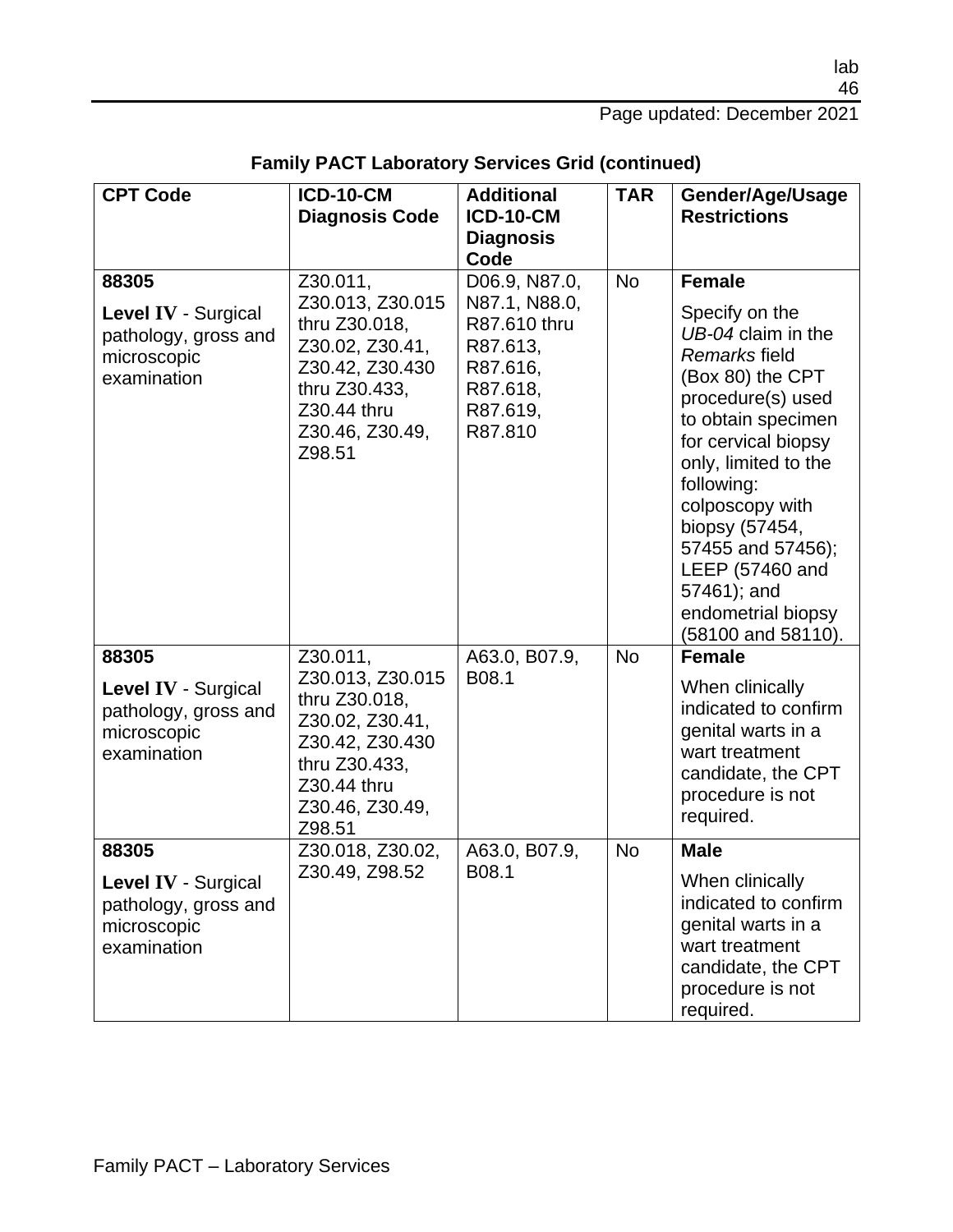| <b>CPT Code</b>                                                                                          | <b>ICD-10-CM</b><br><b>Diagnosis Code</b> | <b>Additional</b><br><b>ICD-10-CM</b><br><b>Diagnosis</b><br>Code | <b>TAR</b> | Gender/Age/Usage<br><b>Restrictions</b>                                                                                                                                                  |
|----------------------------------------------------------------------------------------------------------|-------------------------------------------|-------------------------------------------------------------------|------------|------------------------------------------------------------------------------------------------------------------------------------------------------------------------------------------|
| 88305                                                                                                    | N92.0                                     | Z30.42, Z30.46                                                    | Yes        | <b>Female</b>                                                                                                                                                                            |
| <b>Complications</b><br>Level IV - Surgical<br>pathology, gross and<br>microscopic<br>examination        |                                           |                                                                   |            | When clinically<br>indicated for<br>management of<br>heavy vaginal<br>bleeding due to<br>depot<br>medroxyprogestero<br>ne acetate (DMPA)<br>or contraceptive<br>implant                  |
| 88305                                                                                                    | K91.72, N99.61,                           | Z30.2                                                             | Yes        | <b>Female</b>                                                                                                                                                                            |
| <b>Complications</b><br>Level IV - Surgical<br>pathology, gross and<br>microscopic<br>examination        | N99.71, N99.820,<br>N99.840               |                                                                   |            | When clinically<br>indicated for<br>procedures with<br>collection of<br>specimens for:<br>injury to other intra-<br>abdominal organs                                                     |
| 88305                                                                                                    | T83.39XA,                                 | Not applicable                                                    | Yes        | <b>Female</b>                                                                                                                                                                            |
| <b>Complications</b><br><b>Level IV - Surgical</b><br>pathology, gross and<br>microscopic<br>examination | T83.39XD,<br>T83.39XS                     |                                                                   |            | When clinically<br>indicated for<br>procedures with<br>collection of<br>specimens for:<br>mechanical<br>complication due to<br>intrauterine device<br>(IUD)/intrauterine<br>system (IUS) |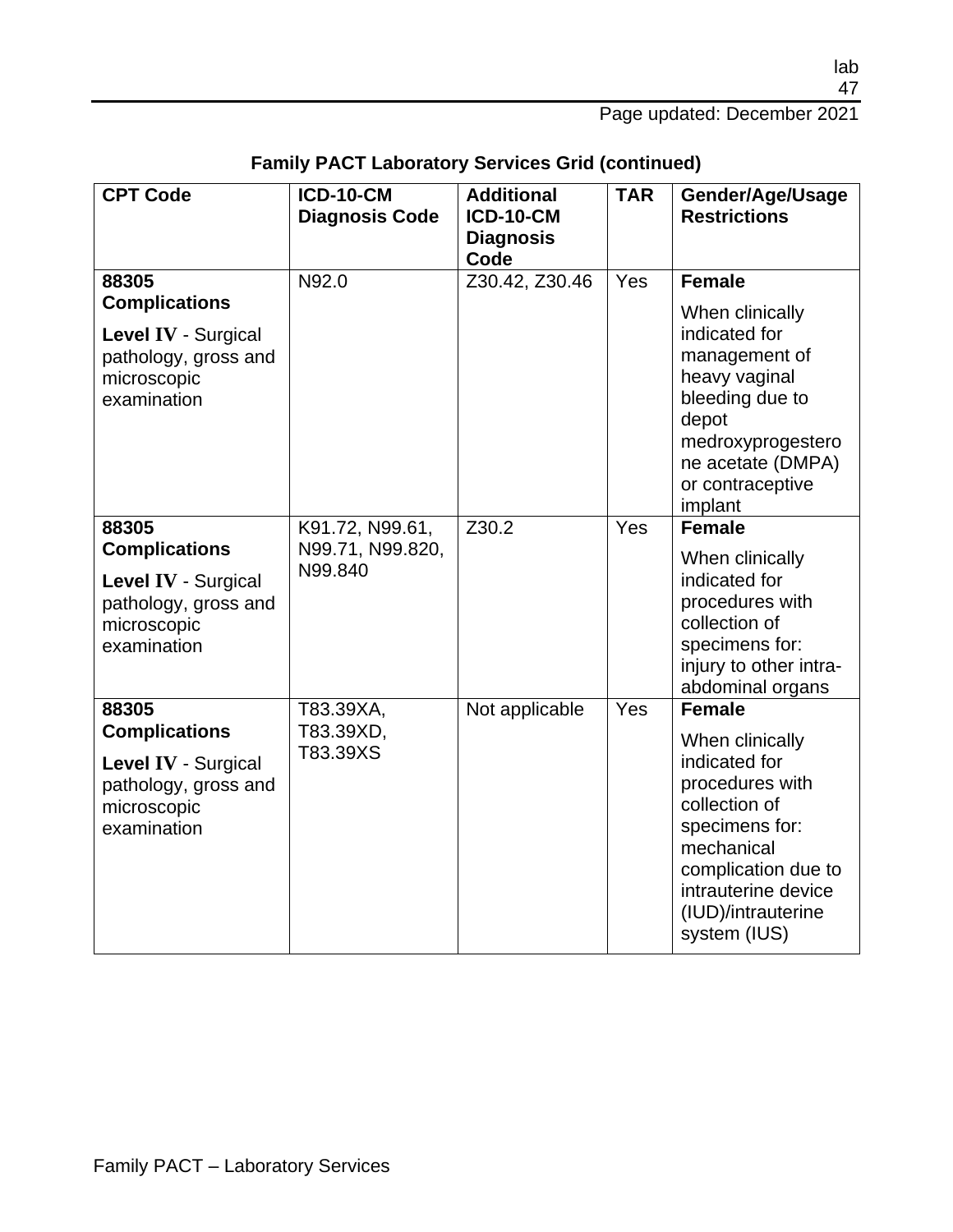Page updated: December 2021

| <b>CPT Code</b>                                                                                            | <b>ICD-10-CM</b><br><b>Diagnosis Code</b>                                                                                                                                                      | <b>Additional</b><br><b>ICD-10-CM</b><br><b>Diagnosis</b><br>Code | <b>TAR</b> | Gender/Age/Usage<br><b>Restrictions</b>                                                                                                                                 |
|------------------------------------------------------------------------------------------------------------|------------------------------------------------------------------------------------------------------------------------------------------------------------------------------------------------|-------------------------------------------------------------------|------------|-------------------------------------------------------------------------------------------------------------------------------------------------------------------------|
| 88305<br><b>Complications</b><br>Level IV - Surgical<br>pathology, gross and<br>microscopic<br>examination | T81.40XA,<br>T81.40XD,<br>T81.40XS,<br>T81.41XA,<br>T81.41XD,<br>T81.41XS,<br>T81.42XA,<br>T81.42XD,<br>T81.42XS,<br>T81.43XA,<br>T81.43XD,<br>T81.43XS,<br>T81.49XA,<br>T81.49XD,<br>T81.49XS | Z30.2                                                             | <b>Yes</b> | <b>Female</b><br>When clinically<br>indicated for<br>procedures with<br>collection of<br>specimens for:<br>other postoperative<br>infection                             |
| 88307<br>Level V - Surgical<br>pathology, gross and<br>microscopic<br>examination                          | Z30.011,<br>Z30.013, Z30.015<br>thru Z30.018,<br>Z30.02, Z30.41,<br>Z30.42, Z30.430<br>thru Z30.433,<br>Z30.44 thru<br>Z30.46, Z30.49,<br>Z98.51                                               | D06.9, N87.0,<br>N87.1                                            | <b>No</b>  | <b>Female</b><br>Specify on the<br>UB-04 claim in<br>Remarks field<br>(Box 80) that biopsy<br>specimens collected<br>by LEEP procedure<br>(CPT code 57460 or<br>57461). |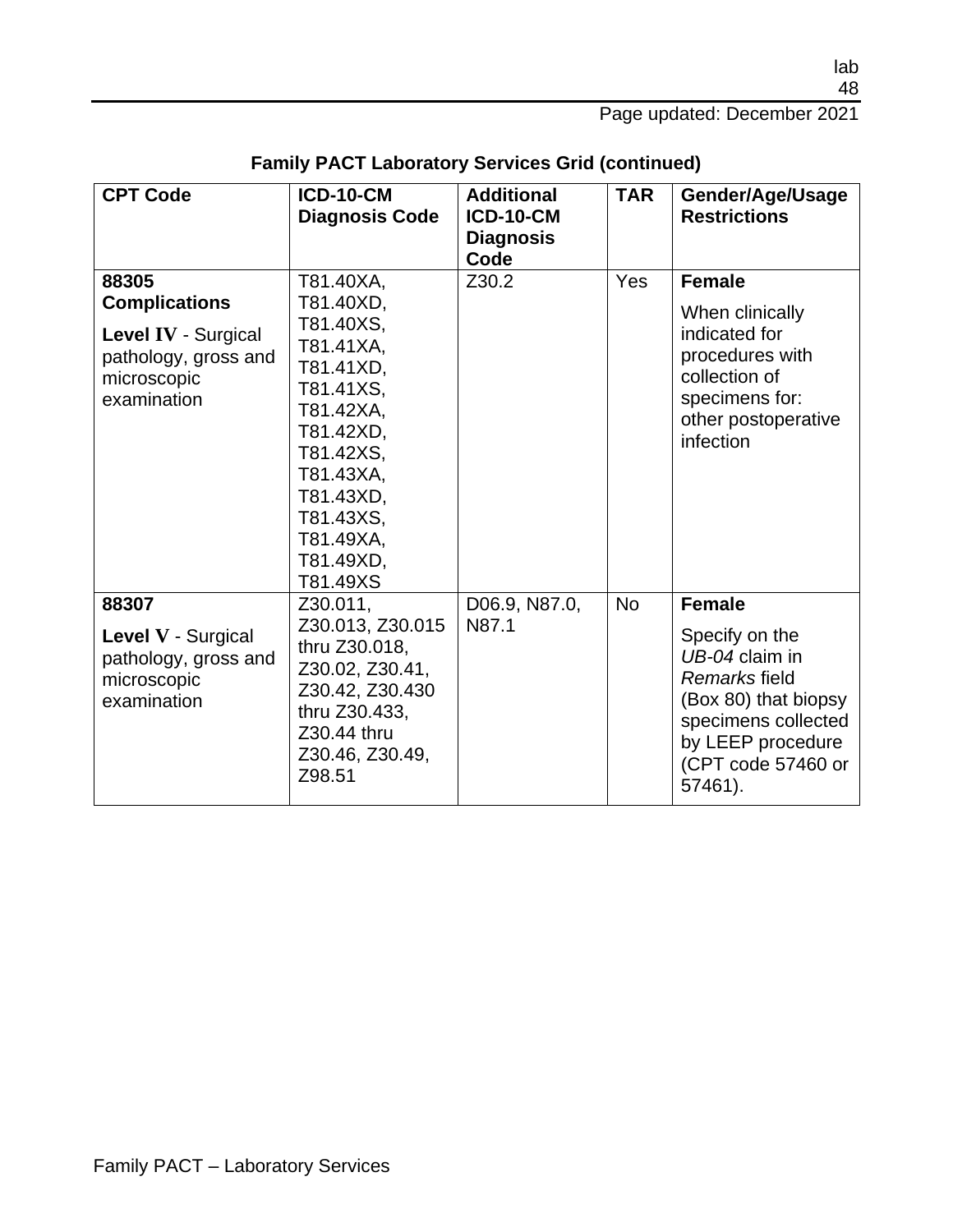| <b>CPT Code</b>                                                                                                            | <b>ICD-10-CM</b><br><b>Diagnosis Code</b>                                                                                                             | <b>Additional</b><br><b>ICD-10-CM</b><br><b>Diagnosis</b><br>Code           | <b>TAR</b> | Gender/Age/Usage<br><b>Restrictions</b>                                                              |
|----------------------------------------------------------------------------------------------------------------------------|-------------------------------------------------------------------------------------------------------------------------------------------------------|-----------------------------------------------------------------------------|------------|------------------------------------------------------------------------------------------------------|
| 88342<br>Immunohistochemistry<br>or<br>immunocytochemistry,<br>per specimen; initial<br>single antibody stain<br>procedure | Z30.011,<br>Z30.013,<br>Z30.015 thru<br>Z30.018<br>Z30.02, Z30.41,<br>Z30.42,<br>Z30.430 thru<br>Z30.433,<br>Z30.44 thru<br>Z30.46,<br>Z30.49, Z98.51 | D06.0, D06.1,<br>D06.9, N87.0,<br>N87.1,<br>R87.611,<br>R87.613,<br>R87.619 | <b>No</b>  | <b>Female</b><br>Restricted to ages<br>equal to or greater<br>than 15, when<br>clinically indicated. |

#### **Family PACT Laboratory Services Grid (continued)**

CPT code 88342 is covered for women ages ≥15 years, based on *The Lower Anogenital Squamous Terminology (LAST) Standardization Project for HPV- Associated Lesions: Background and Consensus Recommendations* from the College of American Pathologists and the American Society for Colposcopy and Cervical Pathology 2012, under the following circumstances:

- To aid in differential diagnosis between CIN 2 and CIN 3 and a mimic of precancer (e.g. immature metaplasia, reparative epithelial changes, atrophy or tangential cutting)
- Anytime a morphologic CIN 2 diagnosis is considered
- As an adjudication tool for cases with professional disagreement
- As an adjunct to morphologic assessment for biopsy specimens interpreted as ≤ CIN 1 that are high risk for missed high-grade disease.